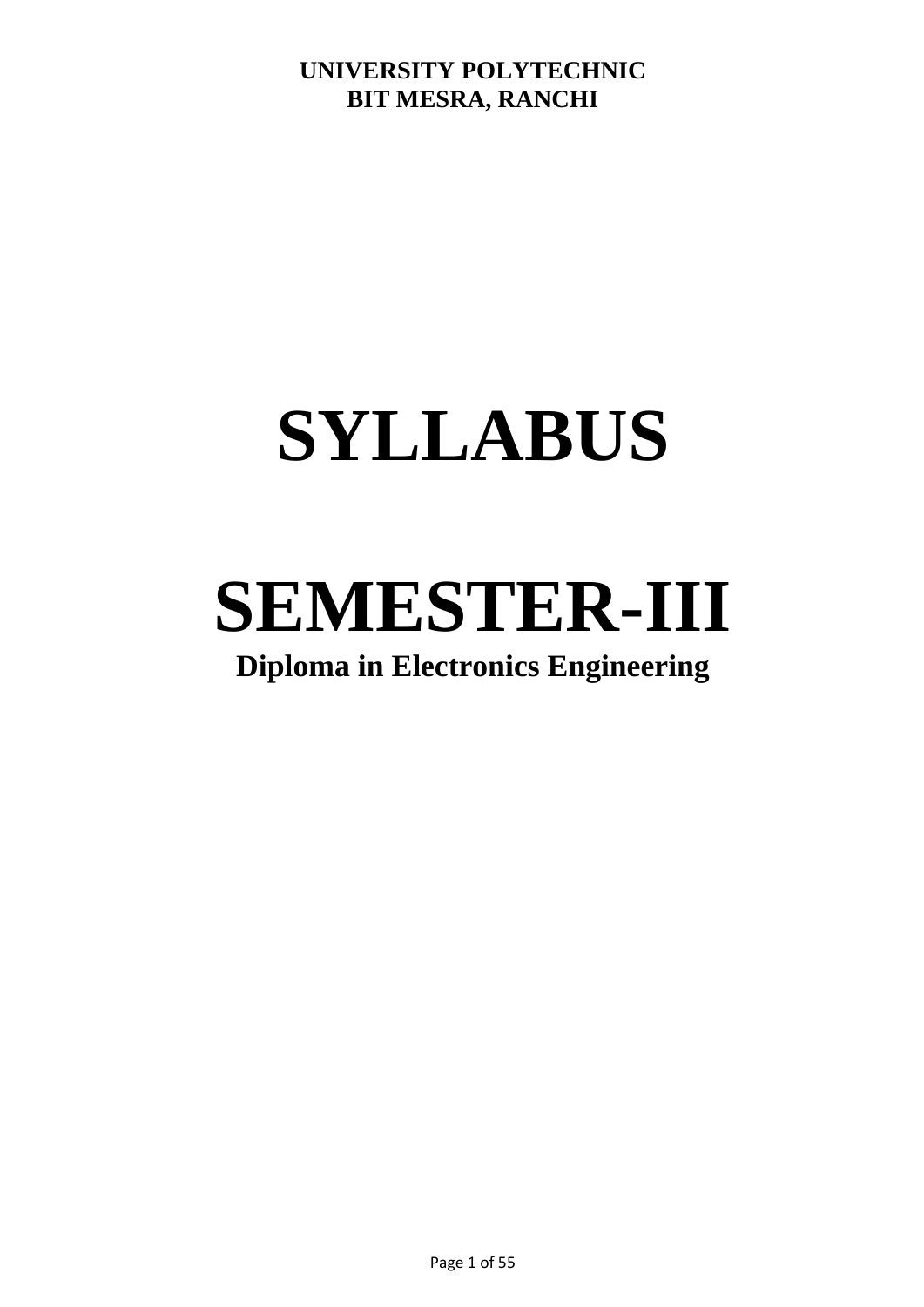#### **Course Structure**

#### **Diploma in Electronics Engineering Third Semester**

| <b>Subject Code</b> | <b>Subject</b>                   | <b>Theory</b> | <b>Tutorial</b> | Lab.     | <b>Credit</b>               |
|---------------------|----------------------------------|---------------|-----------------|----------|-----------------------------|
| <b>DMA 3201</b>     | <b>Applied Mathematics</b>       | 3             | 0               | $\Omega$ | 3                           |
| <b>DEC 3101</b>     | <b>Basic Electronics</b>         | 3             |                 | $\Omega$ | 4                           |
| <b>DMM 3003</b>     | <b>Applied Mechanics</b>         | 3             | $\theta$        | $\Omega$ | 3                           |
| <b>DEC 3003</b>     | <b>Digital Electronics</b>       | 3             |                 | $\Omega$ | 4                           |
| <b>DCS 3001</b>     | C Programming                    | 3             |                 | $\Omega$ | 4                           |
| <b>DEC 3102</b>     | Basic Electronics Lab.           | $\theta$      |                 | 2        | $\mathcal{D}_{\mathcal{L}}$ |
| <b>DMM 3004</b>     | Applied Mechanics Lab.           | $\theta$      | $\Omega$        | 2        |                             |
| <b>DEC 3004</b>     | Digital Electronics Lab.         | $\Omega$      | $\Omega$        | 2        |                             |
| <b>DCS 3002</b>     | C Programming Lab.               | $\theta$      |                 | 2        | $\mathcal{D}_{\mathcal{L}}$ |
| <b>DHU 3002</b>     | <b>Professional Practices-II</b> | $\Omega$      | $\Omega$        | 2        |                             |
| DGA3002/04/06/08    | PT and Games/NSS/NCC/CA          | $\theta$      | $\theta$        | 2        |                             |
|                     | Periods per week                 | 15            | 5               | 12       |                             |
|                     | <b>Total credits</b>             |               |                 |          | 26                          |
|                     | <b>Total Periods per week</b>    |               |                 |          | 32                          |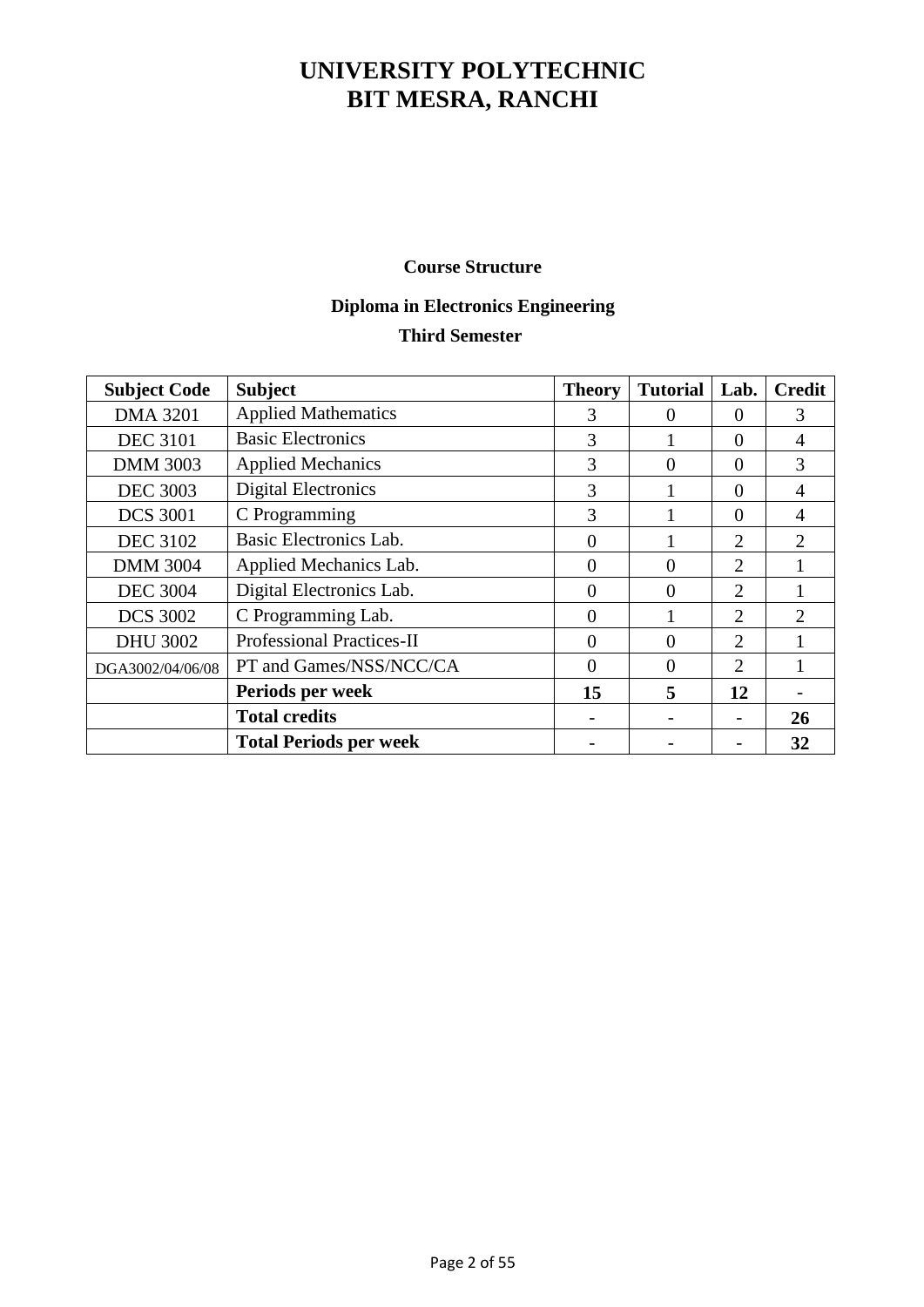#### **Diploma in Electronics Engineering (Semester-III)**

#### **DMA3201 APPLIED MATHEMATICS**

Objective: Students will be able to

- 1. Develop the essential skills for using Matrices and Determinant to solve system of linear equations.
- 2. Learn to use First order ODEs necessary for modelling engineering problems.
- 3. Acquire necessary ability to use Second or Higher Order ODEs to design engineering models.
- 4. Learn and appreciate Partial Differentiation and its applications.
- 5. Learn and apply Vector Calculus to solve technical problems.

#### **Module-I:**

#### **Determinant and Matrices with Solution of System Linear Equations**

Definition of a matrix of order *m* x *n* and types of matrices. Algebra of matrices such as equality, addition, subtraction, scalar multiplication, and transpose of a matrix.

Definition and expansion of determinants of order 2 and 3. Minor, cofactor of an element in a matrix, adjoint of matrix and inverse of matrix by adjoint method.

Solution of simultaneous equations containing 2 and 3 unknowns with applications.

#### **Module-II:**

#### **Ordinary Differential Equations (ODE) of First Order**

Definitions of ODE and meaning of solution of ODE. Formation of ODE.

Solution of ODE of first order and first degree: Variable separable method, Homogenous equations, Equations reducible to homogenous form, Exact equations, Linear equations, Bernoulli equations.

#### **Module-III:**

#### **Linear Differential Equations of Second and Higher Order**

Definition of linear ODE. The operator 'D'. Auxiliary Equations (A.E.) and rules of finding Complementary Function (C.F.).

The inverse Operator  $\frac{1}{f(D)}$ . Rules for finding the Particular Integral (P.E.).

#### **Module-IV:**

#### **Partial Differentiation and Multiple Integrals**

Functions of two or more variables. Partial derivatives of first and higher order.

Differentiation of composite functions. Jacobians and its properties.

Evaluation of double integral. Change of order of integration.

Finding area and volume using double integration. Change of variables from Cartesian to polar.

#### **Module-V:**

#### **Vector Calculus**

Definition Vector functions and its derivative. Velocity and acceleration.

Concepts of Scalar and Vector Fields. Gradient of scalar field. Directional Derivative and its geometrical interpretation. Properties of Gradient.

Divergence and Curl of a vector function and their properties. Physical interpretation of divergence and curl.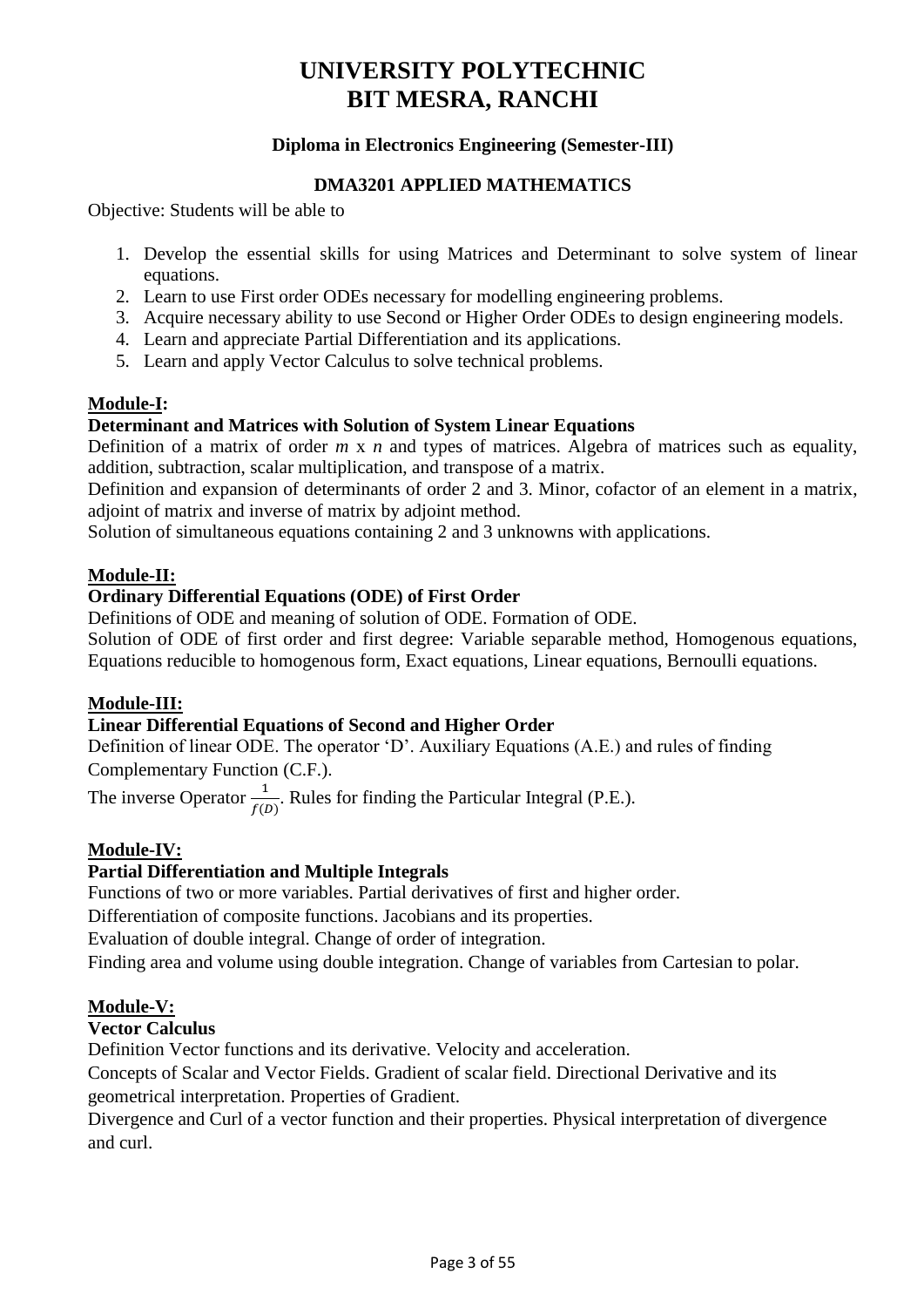#### **Text Books:**

- 1. N.P. Bali and Manish Goyal. "A Textbook of Engineering Mathematics". Laxmi Publications Pvt. Ltd.
- 2. R. S. Agarwal, "Senior Secondary School Mathematics for Class 12", Bharati Bhavan Publishers & Distributers.

#### **Reference Books:**

- 1. B. S. Grewal. Higher Engineering Mathematics. Khanna Publication, New Dehli.
- 2. Erwin Kreyszig. Advanced Engineering Mathematics. John Wiley & Sons, Inc.
- 3. Murray R Spiegel. Vector Analysis and an Introduction to Tensor Analysis. Schaum's Outline series. McGraw-Hill.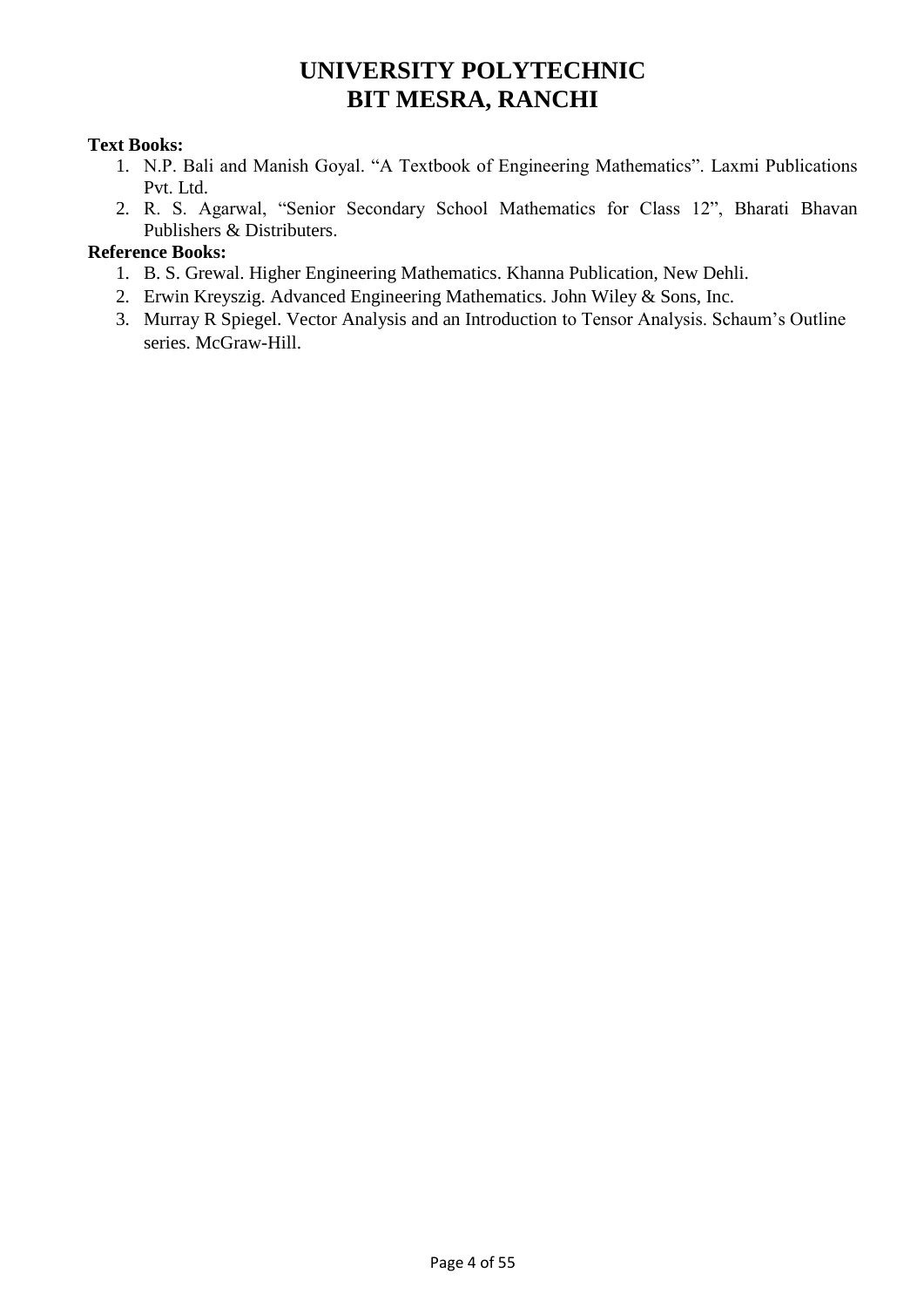#### **Diploma in Electronics Engineering (Semester-III)**

#### **DEC 3101 BASIC ELECTRONICS**

**OBJECTIVE:** Student will be able to:

- 1. Draw and describe the basic circuits of rectifier, filter, regulator and amplifiers.
- 2. Read data sheets and testing of diodes and transistors.
- 3. Know voltage and power amplifiers.
- 4. Understand feedback concepts and operation of oscillators.
- 5. Basic understanding of FET characteristics.

#### **Module-I:**

**Rectifiers and Filters:** Diode as half wave, full wave and bridge rectifier. PIV, rectification efficiencies and ripple factor calculations, shunt capacitor filter, series inductor filter, LC filter and RC filter.

Introduction to Bipolar transistor and Biasing Circuits: CB, CE, CC configuration of the transistor; Input and output characteristics in CB and CE configurations; Current amplification factors. D.C load line and selection of operating point. Need for stabilization of operating point. Different types of biasing circuits.

#### **Module-II:**

**Single Stage Transistor Amplifier:** Single stage transistor amplifier circuit, a.c load line and its use in calculation of currents and voltage gain of a single stage amplifier circuit. H- Parameters and their significance.

**Multistage Amplifiers:** Need for multistage amplifier, Gain of multistage amplifier, Different types of multistage amplifier like RC coupled, transformer coupled, direct coupled, and their frequency response and bandwidth.

#### **Module-III:**

**Power Amplifier:** Class A, Class B, Class AB, and Class C amplifiers, collector efficiency and Distortion in class A,B,C; Single ended power amplifiers, Push-pull amplifier, and complementary symmetry push-pull amplifier

**Tuned Voltage Amplifiers:** Series and parallel resonant circuits and bandwidth of resonant circuits, Single and double tuned voltage amplifiers and their frequency response characteristics.

#### **Module-IV:**

**Feedback in Amplifiers:** Basic principles and types of feedback, Derivation of expression for gain of an amplifier employing feedback, Effect of feedback (negative) on gain, stability, distortion and bandwidth of an amplifier, RC coupled amplifier with emitter bypass capacitor, Emitter follower amplifier and its application

**Sinusoidal Oscillators:** Use of positive feedback, Barkhausen criterion for oscillations, Different oscillator circuits (working principles)-tuned collector, Hartley, Colpitts, phase shift, Wien's bridge, and crystal oscillator.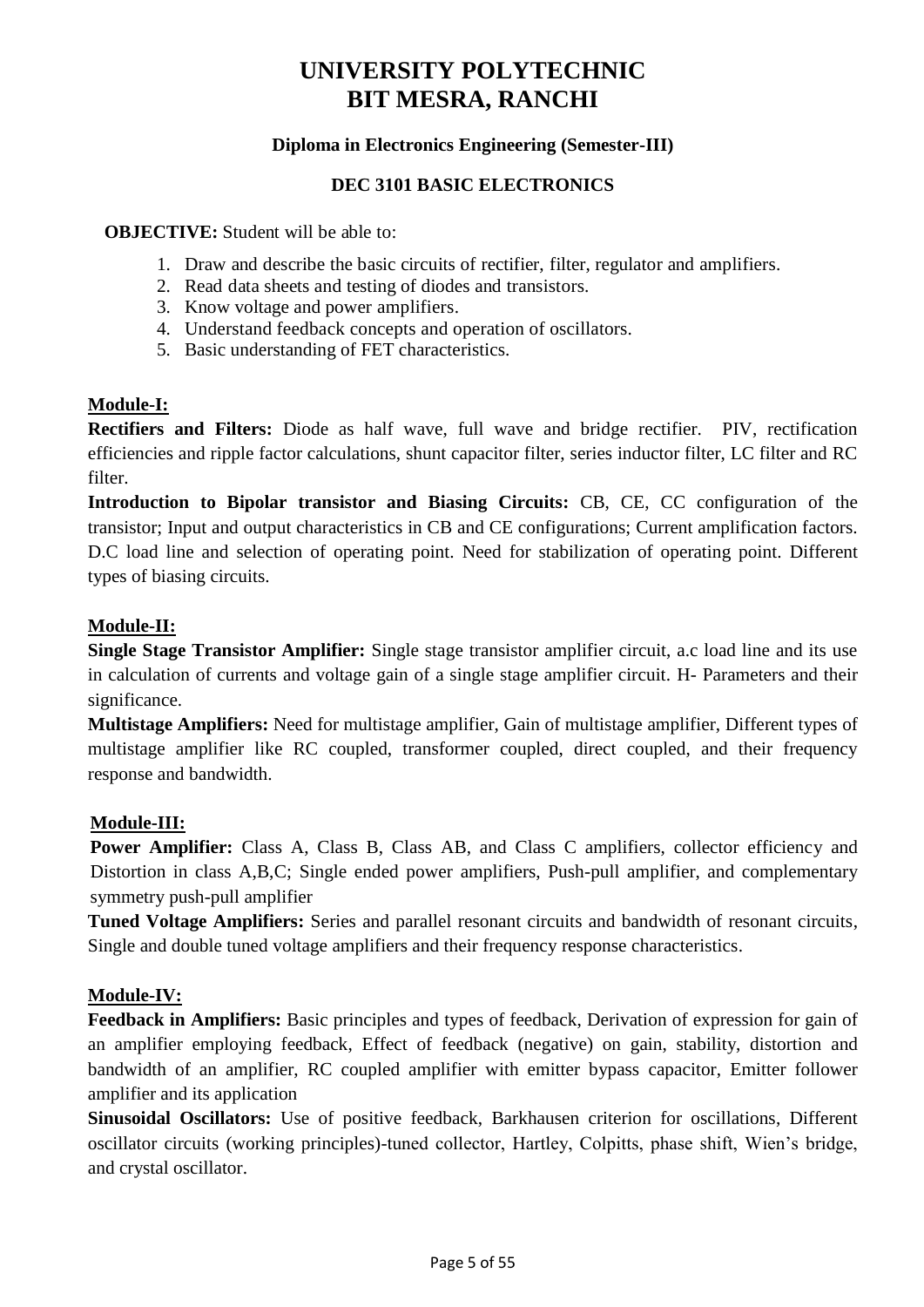#### **Module-V:**

Field Effect Transistors: Construction, operation and characteristics of FET and its application. Construction, operation and characteristics of MOSFET in depletion and enhancement modes and their applications. CMOS - advantages and applications, Comparison of JFET, MOSFET and BJT - FET amplifier circuit and its working principle. (No analysis).

- 1. Basic Electronics and Linear Circuit by NN Bhargava and Kulshreshta, Tata McGraw Hill, New Delhi.
- 2. Principles of Electrical and Electronics Engineering by VK Mehta; S Chand and Co., New Delhi
- 3. Electronics Devices and Circuits by Millman and Halkias; McGraw Hill.
- 4. Principles of Electronics by Albert Paul Malvino; Tata McGraw Hill, New Delhi
- 5. Electronic Principles by Sahdev, Dhanpat Rai and Sons, New Delhi.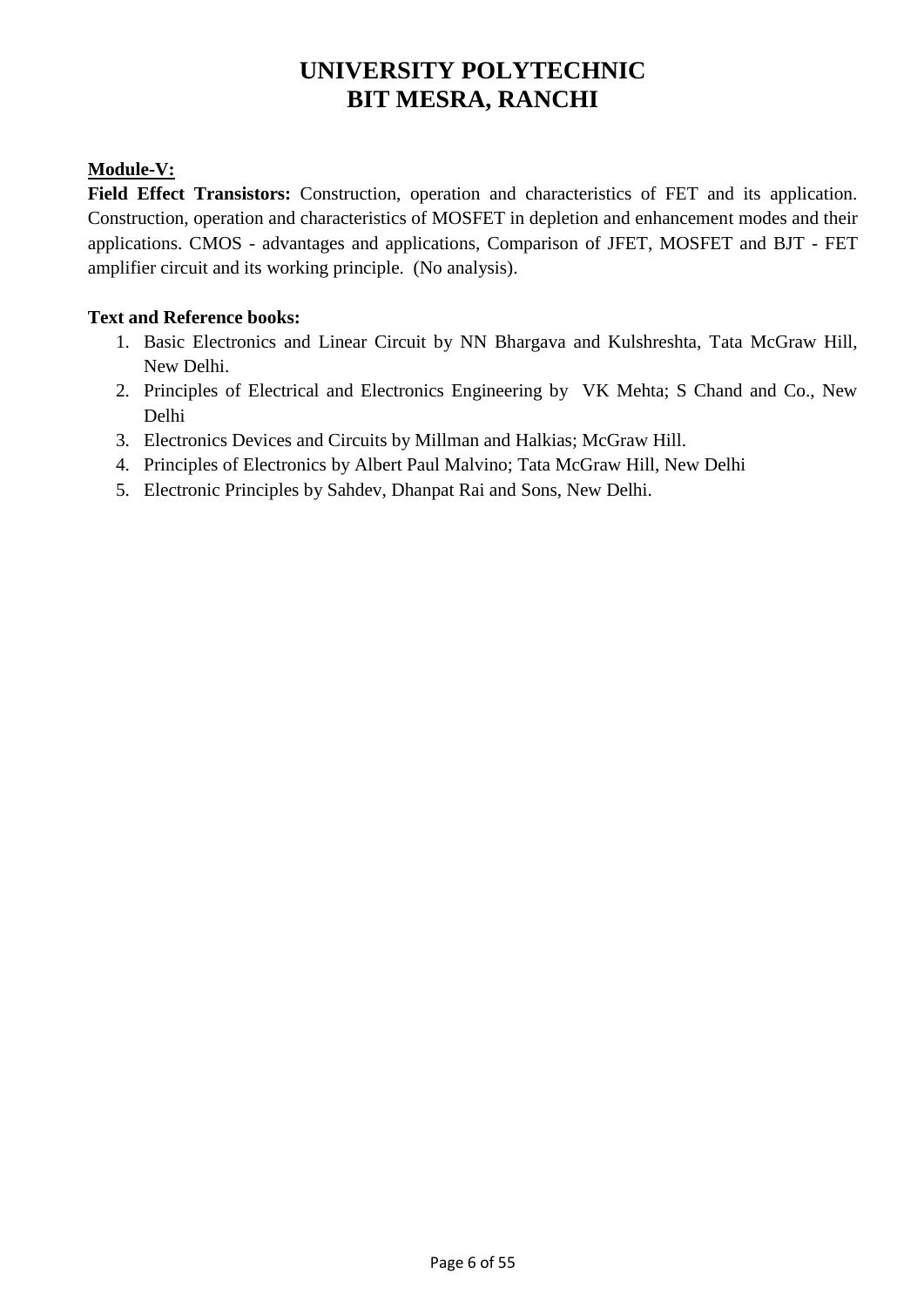#### **Diploma in Electronics Engineering (Semester-III)**

#### **DMM3003 APPLIED MECHANICS**

**OBJECTIVE:** Student will be able to:

- 1. Know basic concepts about force system.
- 2. Learn to find the resultant of given force system.
- 3. Find the reactions of beam.
- 4. Find the centre of gravity of composite solids Find M.A., V.R.
- 5. Efficiency and establish law of machine.
- 6. To know about different laws and processes.

#### **Module-I:**

**Force System Fundamentals: -** Definitions of mechanics, statics and dynamics, scalar and vector, Engineering Mechanics law, principle of transmissibility, Triangle and parallelogram and polygon law, Resolution of forces, Resultant of a forces system, Moment of a force, Definition, geometrical meaning of moment of a force, classification of moments according to direction of rotation, sign convention, law of moments Varignon's theorem of moment, Couple.

#### **Module-II:**

**Equilibrium:** Definition, conditions of equilibrium, analytical and graphical conditions of equilibrium for concurrent, non-concurrent and parallel force system, free body and free body diagram, General condition of equilibrium, Action & reactions, Equilibrium of a particle under Three Forces.

#### **Module-III:**

**Centroid and Moment of inertia:** Centroid**:** Definition of centroid. Moment of an area about an axis, Centroid of basic geometrical figures such as square, rectangle, triangle, circle, semicircle and quarter circle. Centroid of composite figure, Center of gravity such as cylinder, sphere, hemisphere, cone, cube, and rectangular block , Radius of Gyration, parallel and perpendicular axis of Theorem, moment of inertia of standard forms and moment of inertia of composite Materials.

#### **Module –IV:**

**Friction:** Definition of friction, force of friction, limiting frictional force, coefficient of friction, angle of friction, angle of repose, relation between angle of friction angle of repose and coefficient of friction. Cone of friction, types of friction, and laws of friction, advantages and disadvantages of friction, Equilibrium of bodies on level plane external force applied horizontal and inclined up and down. Equilibrium of bodies on inclined plane.

#### **Module –V:**

**Simple Machines:** Definitions of simple machine, compound machine, load, effort, mechanical advantage, velocity ratio. Input on a machine, output of a machine, and efficiency of a machine, expression for mechanical advantage, velocity ratio and efficiency of a machine. Ideal machine, ideal effort and ideal load, friction in machines, effort lost in friction and frictional load. Law of machine, maximum mechanical advantage and maximum efficiency of a machine, reversibility of a machine, condition for reversibility of a machine, self-locking machine.

- 1. Engineering Mechanics by Beer Johnson
- 2. Engineering Mechanics by Basu
- 3. Engineering Mechanics by R.K Bansal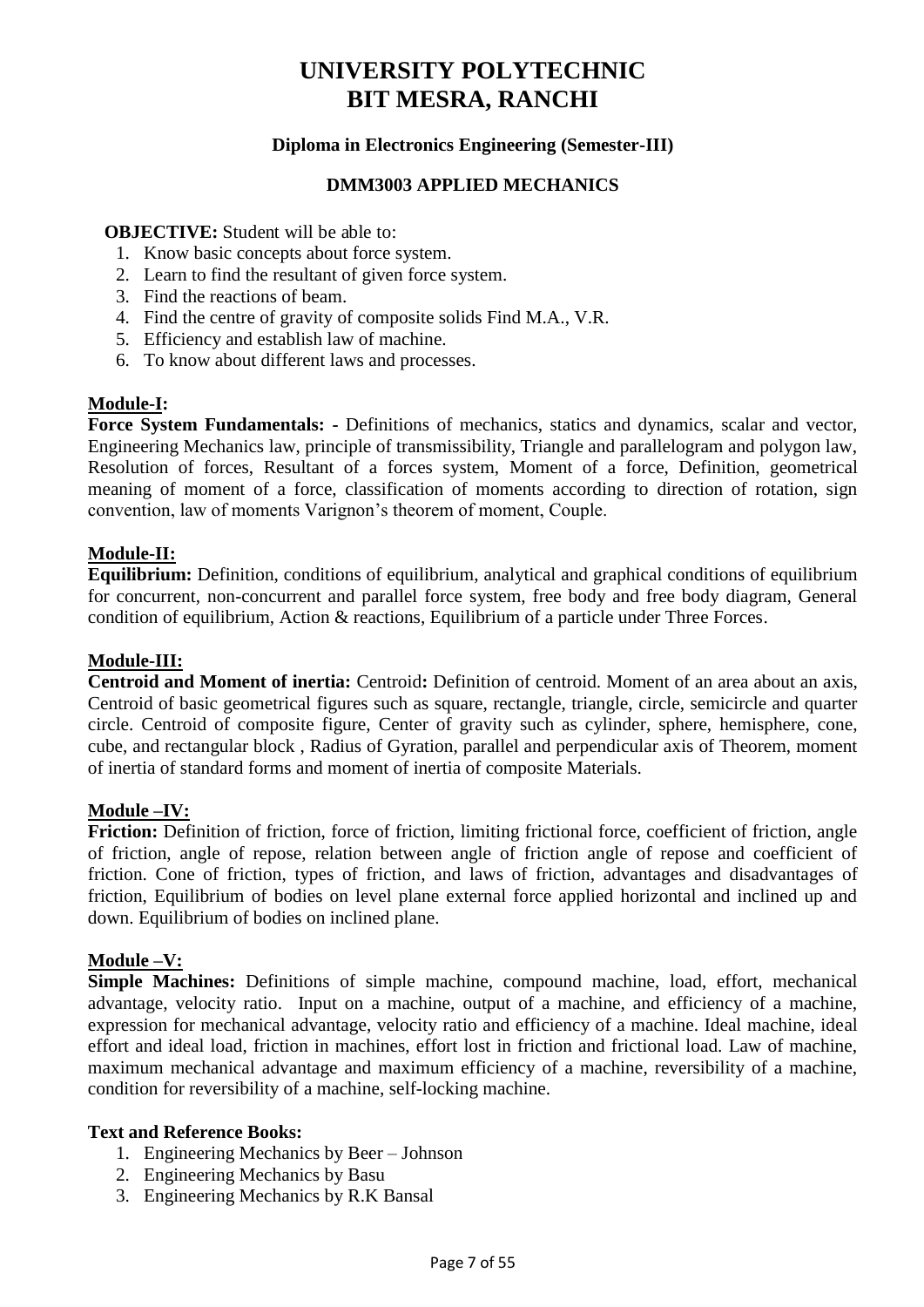#### **Diploma in Electronics Engineering (Semester-III) DEC3003 DIGITAL ELECTRONICS**

**OBJECTIVE:** Student will be able to:

- 1. Know the fundamental principles of Digital circuits
- 2. Familiar with available IC chips.
- 3. Understand number systems, logic gates, flip-flops, registers and counters.
- 4. Simplify logic functions.
- 5. Identify and differentiate between various types of memories.
- 6. Describe working of multivibrators and simple linear wave shaping techniques.

#### **Module-I:**

**Fundamentals:** Binary numbers, Octal and Hexadecimal numbers, Conversion from one number system to another, BCD numbers, Binary arithmetic, floating point number system, Binary codes, Error detection codes. Boolean Algebra, Boolean Theorems, De-Morgan's Theorem, Duality Theorems, Minimization using Boolean Algebra / Boolean Theorems Logic Gates.

#### **Module-II:**

**Simplification:** Maxterms and Minterms (Standard and Canonical forms), SOP and POS forms of expressing functions, Karnaugh Map (K-map) method of minimization of functions.

**Combinational Logic Circuits:** Half adder and Full adder circuit, design and implementation. Binary Encoder, Binary Decoders, Parity Generators/Checkers, Controlled inverter, Adders, Multiplexers, Demultiplexers.

#### **Module-III:**

**Flip – Flops:** Concept and types of latch with their working and applications, Operation using waveforms and truth tables of SR flip-flop -Clocked and Unclocked, D-flip-flop, J-K flip-flop, Masterslave JK flip-flops, Difference between a latch and a flip flop, Realization of one flip-flop using other

#### **Module-IV:**

**Registers:** Introduction and basic concepts including shift left and shift right, Serial in parallel out, serial in serial out, parallel in serial out, parallel in parallel out, Bi-directional Storage Register, Universal shift register, Buffer register, Tristate Buffer register , IC 7495.

**Counters:** Introduction to Asynchronous and Synchronous counters, Binary counters, Divide by N ripple counters, Decade counter, Pre settable and programmable counters, Up/down counter, Ring counter with timing diagram, Counter ICs and Memories.

#### **Module-V:**

**Multivibrators:** Transistor based Multivibrators, Circuit, working procedure and applications of Astable, Bistable & Monostable multivibrators.

**Linear wave Shaping:** Series and Parallel diode clipping circuit, Clamping a waveform to zero level.

- 1. Digital Electronics (Circuits, Systems & Ics) by S. N. Ali (Galgotia Publishers).
- 2. Pulse and Digital Circuits by Mothiki S. Prakash Rao (TMH)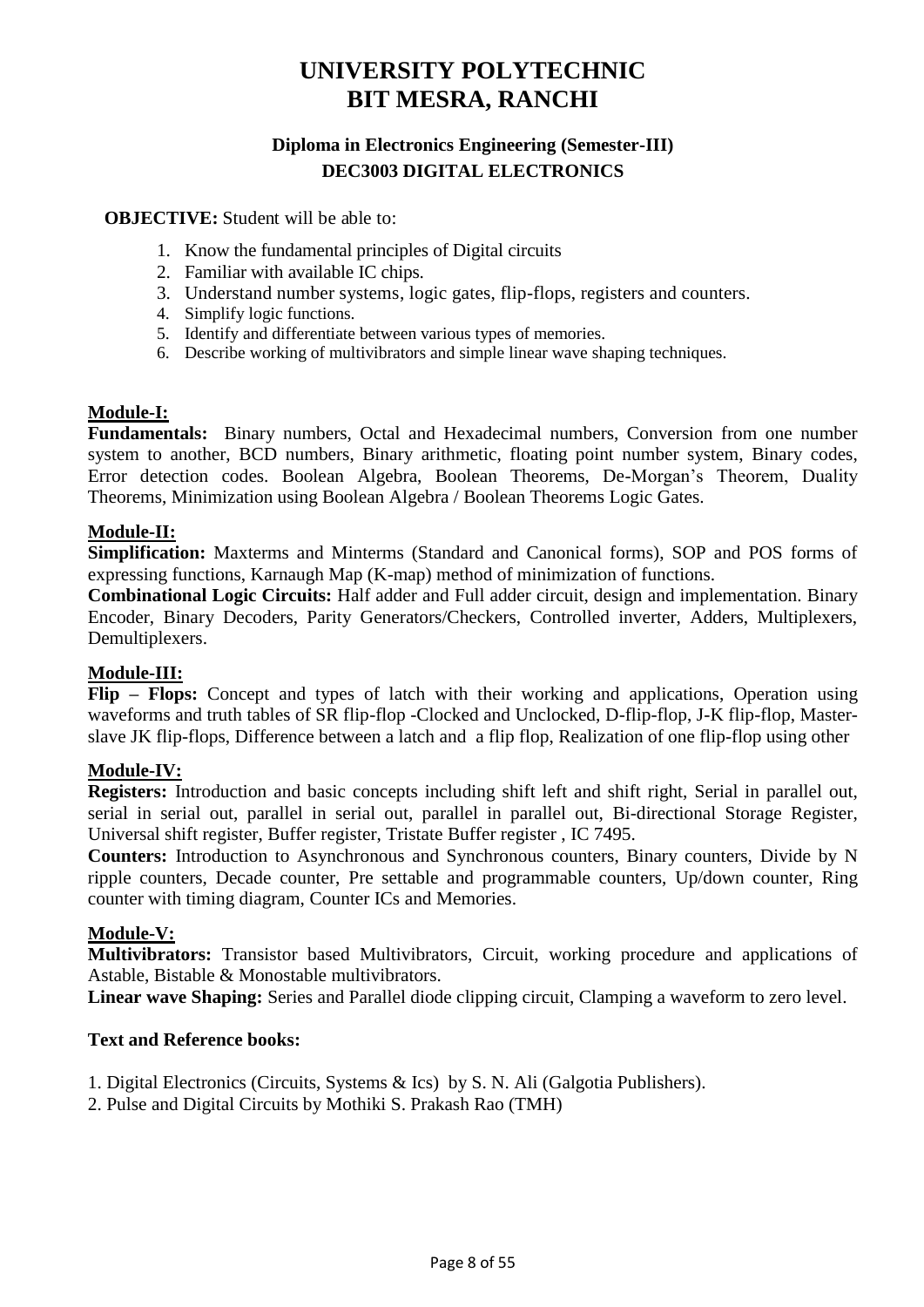#### **Diploma in Electronics Engineering (Semester-III)**

#### **DCS 3001 C PROGRAMMING**

#### **OBJECTIVE:**

- 1. To develop programming skills using the fundamentals and basics of C language.
- 2. To present the syntax and semantics of the "C" language as well as data types offered by the language.
- 3. To study the advantages of user defined data type which provides flexibility for application development.
- 4. To teach the basics of preprocessors available with C compiler.
- 5. To impart the knowledge about pointers which is the backbone of effective memory handling.

#### **Module-I:**

**Programming techniques and overview of C language:** Algorithm and Programming Development, Steps in development of a program. Flow charts, Algorithm development, Program Debugging, Program Structure. Formatted input, formatted output., assignment statements, Constants, variables and data types.

#### **Module-II:**

**Operators and Expressions:** Arithmetic, Relational, Increment, increment, Assignment, logical and Conditional Operators ,Operator precedence and associativity, type casting, sizeof() operator, Math functions sqrt $($ ), pow $($ ), sin $($ ), cos $($ ) and tan $($ ).

#### **Module-III:**

**Decision making and branching:** if statement (if, if-else, else-if ladder, nested if-else), Switch case statement, break statement, goto. Decision making and looping**:** while, do, do-while statements for loop, continue statement.

#### **Module-IV:**

**Arrays and Strings:** Declaration and initialization of one dimensional, two dimensional and character arrays, accessing array elements. Declaration and initialization of string variables, string handling functions from standard library (strlen (), strcpy (), strcat (), strcmp ()).

#### **Module-V:**

**Functions:** Need of functions, scope and lifetime of variables, defining functions, function call (call by value, call by reference), return values, storage classes. Category of function (No argument No return value, No argument with return value, argument with return value), recursion.

**Pointers**: Understanding pointers, declaring and accessing pointers, Pointers arithmetic, pointers and arrays.

- 1. E Balagurusamy, "Programming in ANSI C" Tata McGraw-Hill, New Delhi.
- 2. Ashok N. Kamthane, "Programming in C" Pearson Education India, New Delhi.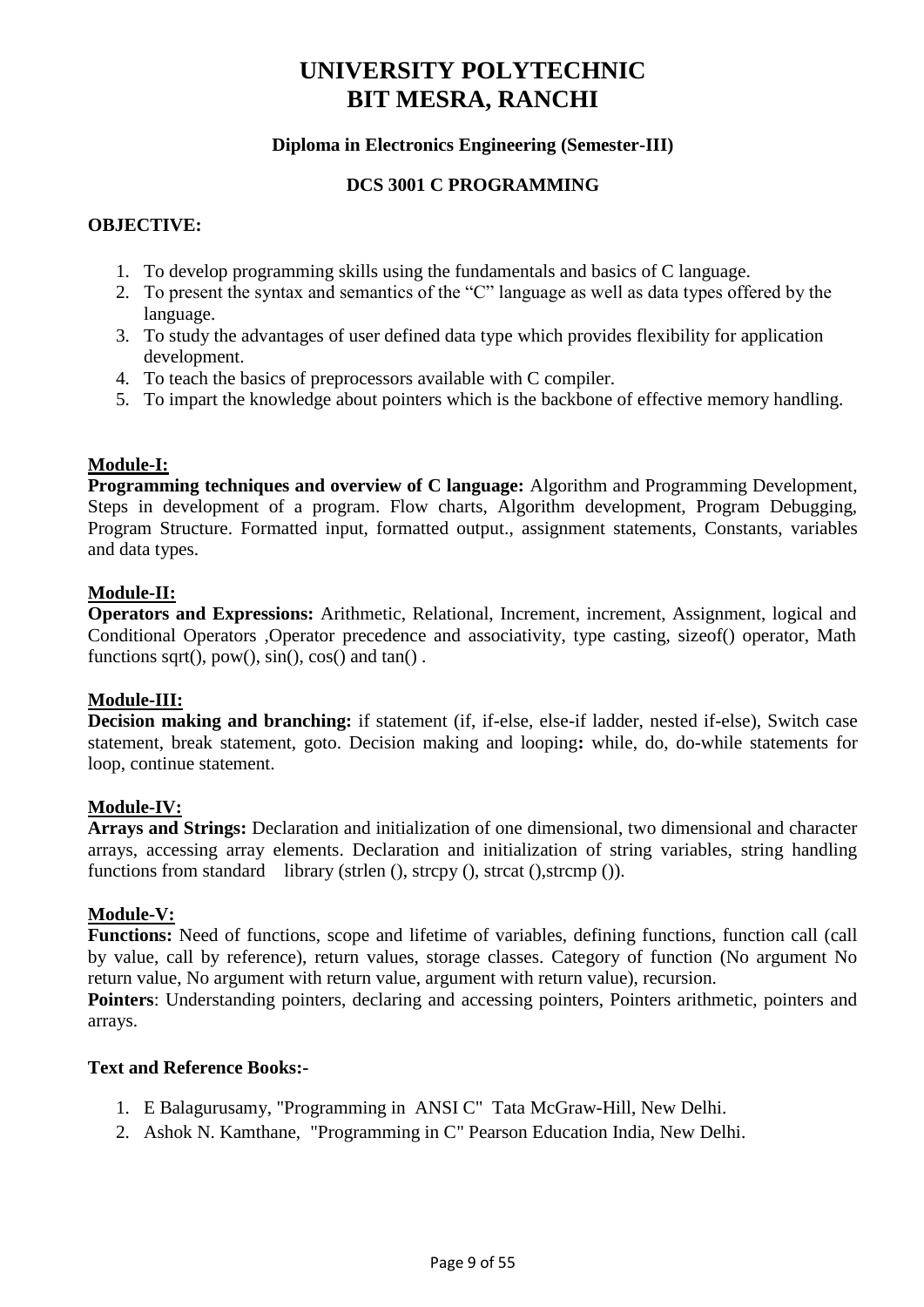#### **Diploma in Electronics Engineering (Semester-III)**

#### **DEC3102 BASIC ELECTRONICS LAB.**

#### **List of Experiments:**

- 1. Observe the wave shape of following rectifier circuit a. Half wave rectifier b. Full wave rectifier c. Bridge rectifier
- 2. Plot the wave shape of full wave rectifier with
	- a. Shunt capacitor filter b. Series inductor filter c. RC filter
- 3. Plot input and output characteristics and calculate parameters of transistors in CE configuration.
- 4. Plot input and output characteristics and calculate of parameters of transistors in CB configuration.
- 5. Plot V-I characteristics of FET amplifier.
- 6. Measure the Q-Point and note the variation of Q-Point.
	- a. By increasing the base resistance in fixed bias circuit.
	- b. By changing out of bias resistance in potential divider circuit.
- 7. Measure the Voltage Gain, input, output impedance in single state CE amplifier circuit
- 8. Plot the frequency response of two stage RC coupled amplifier and calculate the bandwidth and compare it with single stage amplifier
- 9. To measure the gain of push-pull amplifier at 1KHz
- 10. To measure the voltage gain of emitter follower circuit and plot its frequency response
- 11. Plot the frequency response curve of Hartley and Colpitts Oscillator
- 12. Plot the frequency response curve of phase shift and Wein bridge Oscillator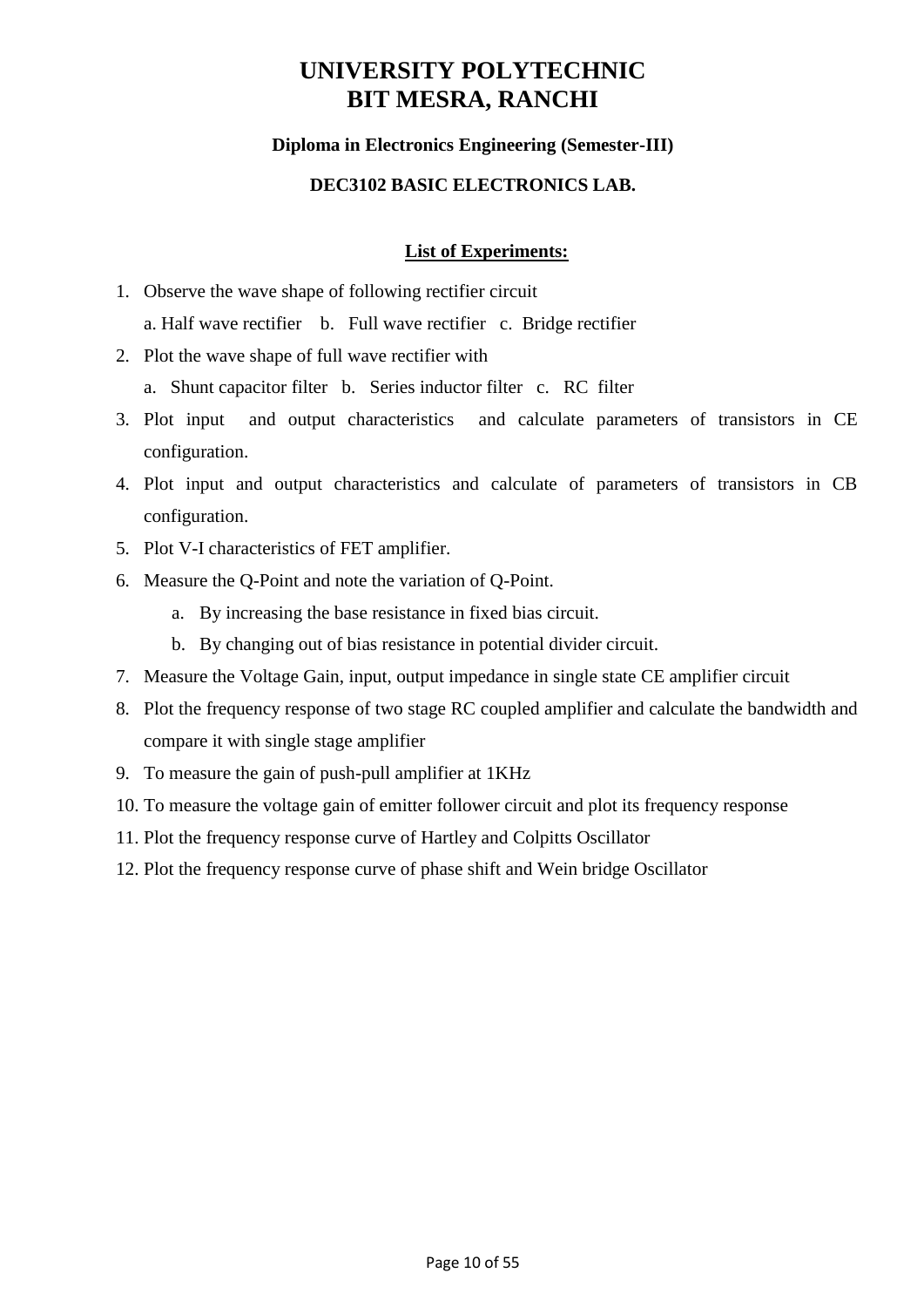#### **Diploma in Electronics Engineering (Semester-III)**

#### **DMM 3004 APPLIED MECHANICS LAB.**

#### **List of Experiments:**

- 1. To verify the Polygon Law of Forces, with the help of force polygon apparatus.
- 2. To verify the parallelogram law of forces.
- 3. To study Lami's theorem using universal force table apparatus.
- 4. To verify the forces in the different members of a jib crane.
- 5. To find out centre of gravity of regular laminas.
- 6. To find out centre of gravity of irregular laminas.
- 7. To find moment of inertia of flywheel.
- 8. Comparison of coefficient of friction of various pairs of surfaces & determination of angle of repose.
- 9. To find the mechanical advantage, velocity ratio and efficiency in the case of Screw Jack.
- 10. Deflections of a truss-horizontal deflections & vertical deflections of various joints of a pinjointed truss.
- 11. To find the mechanical advantage, velocity ratio and efficiency in the case of Winch Crab Single Graphical Representation.
- 12. To study the performance of differential axle and wheel and find its velocity ratio, efficiency and law of machine.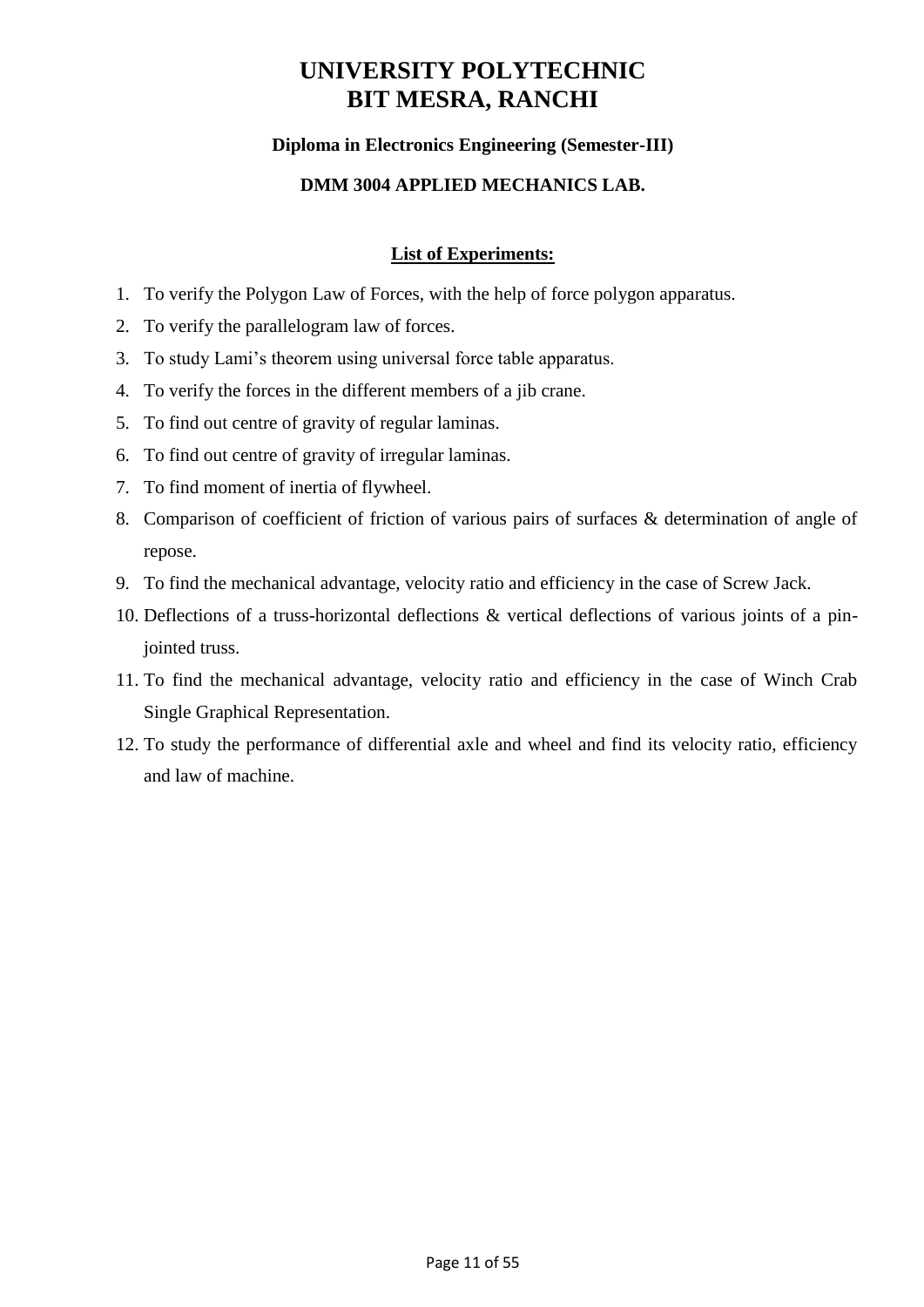#### **Diploma in Electronics Engineering (Semester-III)**

#### **DEC3004 DIGITAL ELECTRONICS LAB**

#### **List of experiments:**

- 1. Verification of basic Logic gates
- 2. Verification of Universal logic gates and realization of basic gates
- 3. Design and implementation of code converters using logic gates (i) BCD to excess-3 code and vice versa (ii) Binary to gray and vice-versa
- 4. Prove DE Morgan's 1st theorem.
- 5. Prove DE Morgan's 2nd theorem.
- 6. Design and realization of S.R. flip-flop using IC 7400.
- 7. Design and realization of J.K. flip-flop using IC 7400.
- 8. Design and realization of a 4-bit magnitude comparator using IC 7485.
- 9. Design and realization of a parity bit checker using IC 7486.
- 10. Design and realization of parity bit generator using IC 7486.
- 11. Design and implementation of 4 bit binary Adder/ Subtractor and BCD adder using IC 7483
- 12. Design and implementation of Multiplexer and De-multiplexer using logic gates
- 13. Design and implementation of encoder and decoder using logic gates
- 14. Construction and verification of 4 bit ripple counter and Mod-10 / Mod-12 Ripple counters
- 15. Design and implementation of 3-bit synchronous up/down counter
- 16. Implementation of SISO, SIPO, PISO and PIPO shift registers using Flip- flops.
- 17. Construction of Half Adder and Full Adder.
- 18. Simplification and Realization of Boolean Functions, using NAND gates only.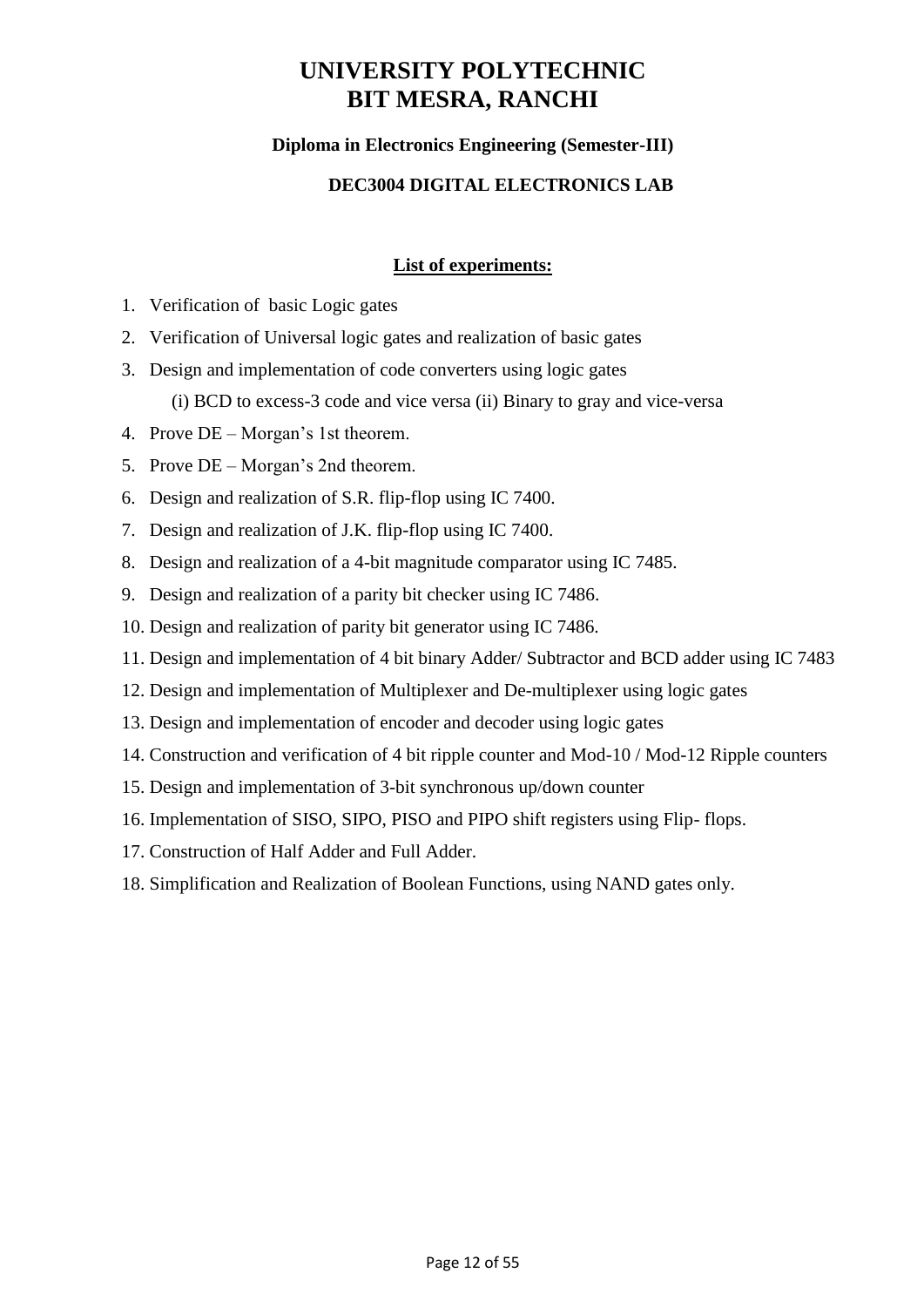#### **Diploma in Electronics Engineering (Semester-III)**

#### **DCS 3002 C PROGRAMMING LAB.**

#### **List of Experiments**

- 1. Write Programs in C to implement.
- 2. Programming Exercise on Executing and Editing a C Program.
- 3. Programming Exercise on defining Variable and assigning values to variables.
- 4. Programming Exercise on arithmetic's and relational operators.
- 5. Programming Exercise on arithmetic expression and their evaluation.
- 6. Programming Exercise on formatting input/output using printf and scanf.
- 7. Programming Exercise using if-statement.
- 8. Programming Exercise using if-else statement.
- 9. Programming Exercise on switch statement.
- 10. Programming Exercise on do-while statement.
- 11. Programming Exercise on for statement.
- 12. Programming exercise on one-dimensional array and two-dimensional array.
- 13. (i) Programs for putting two strings together (ii) Programs for comparing two strings.
- 14. Simple programs using structures and Union.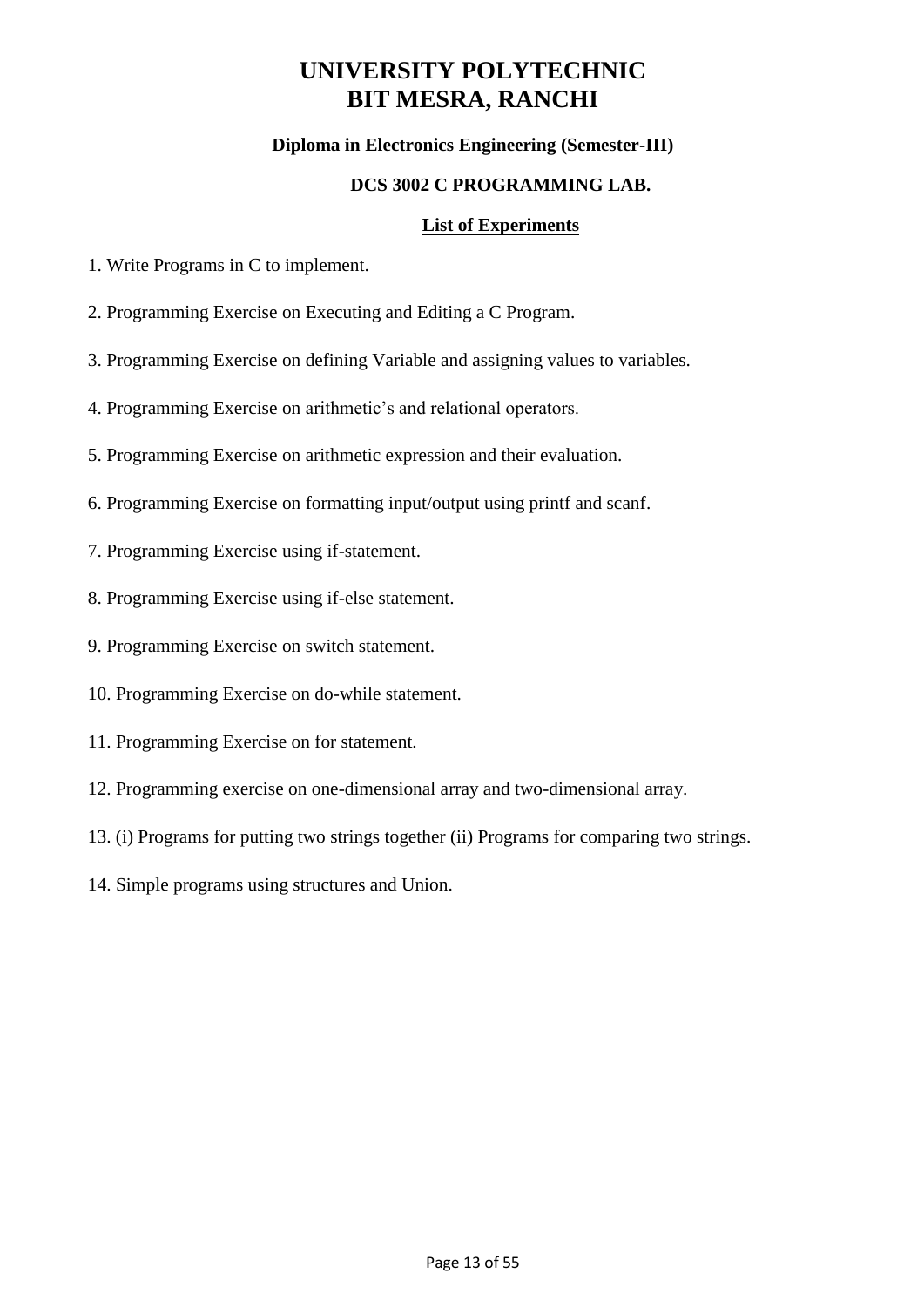#### **Diploma in Electronics Engineering (Semester-III)**

#### **DHU3002 PROFESSIONAL PRACTICES-II**

#### **OBJECTIVE:** Student will be able to:

- 1. Acquire information from different sources.
- 2. Prepare notes for given topic.
- 3. Present given topic in a seminar.
- 4. Interact with peers to share thoughts.
- 5. Prepare a report on industrial visit, expert lecture
- 6. Fault detection and basic repair of lab. equipments like Multimeter, CRO, UPS.

#### **Module-I:**

**Field Visits:** Structured field visits (minimum three) be arranged and report of the same should be submitted by the individual student, to form a part of the term work. The field visits may be arranged in the following areas / industries:

Power supply/UPS/SMPS/Inverter manufacturing unit, Electronics Instruments calibration laboratories, Residential building for Electronic security systems, Small hydro power station, Wind mill.

#### **Module-II:**

#### **Lectures by Professional / Industrial Expert:(any four fields)**

Non-conventional energy sources, Energy audit, Water pollution control, Software for P.C.B. layout, Mobile communication, Various government schemes, Industrial hygiene, Hydro power generation.

#### **Module-III:**

**Seminar:** Students (Group of 4 to 5 students) have to search /collect information about the topic through literature survey, visits and discussions with experts/concerned persons:

Students will have to submit a report of about 10 pages and deliver a seminar for 10 minutes on Any one of the topics: Water supply schemes/Problems of drinking water in rural area, Problems related to traffic control, Electronic rolling display, Electronic systems used in Multiplex, Any other suitable topic.

#### **Module-IV:**

**Repair and maintenance of the following Items:** CRO, Multimeter, UPS, Power supply.

#### **Module-V:**

**Market Survey:** A group of four students is expected to collect information from the market regarding specifications and cost of any four items: CRO, Multimeter, UPS, Power supply for brand name, specifications, cost and applications.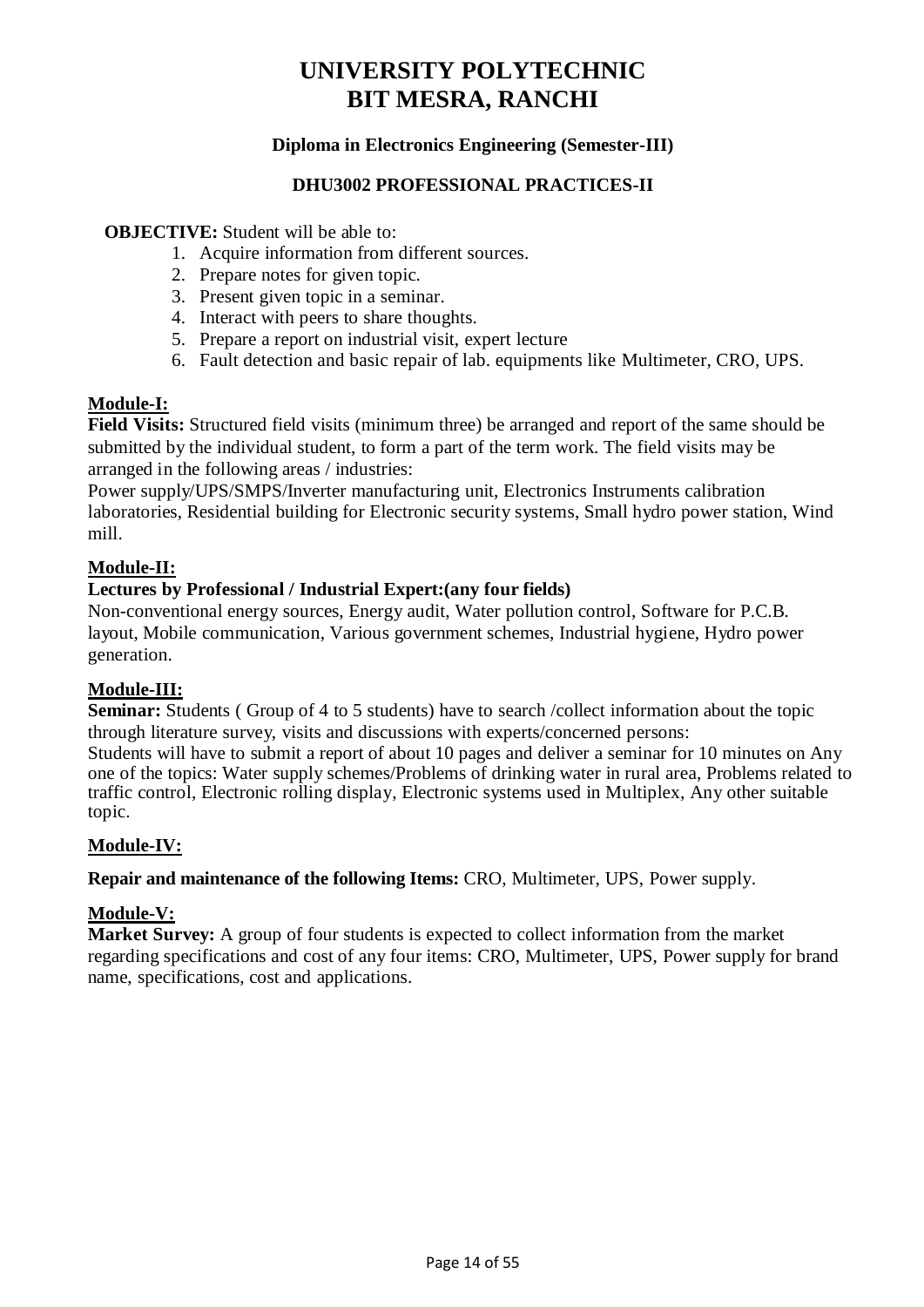## **SYLLABUS**

# **SEMESTER-IV**

## **Diploma in Electronics Engineering**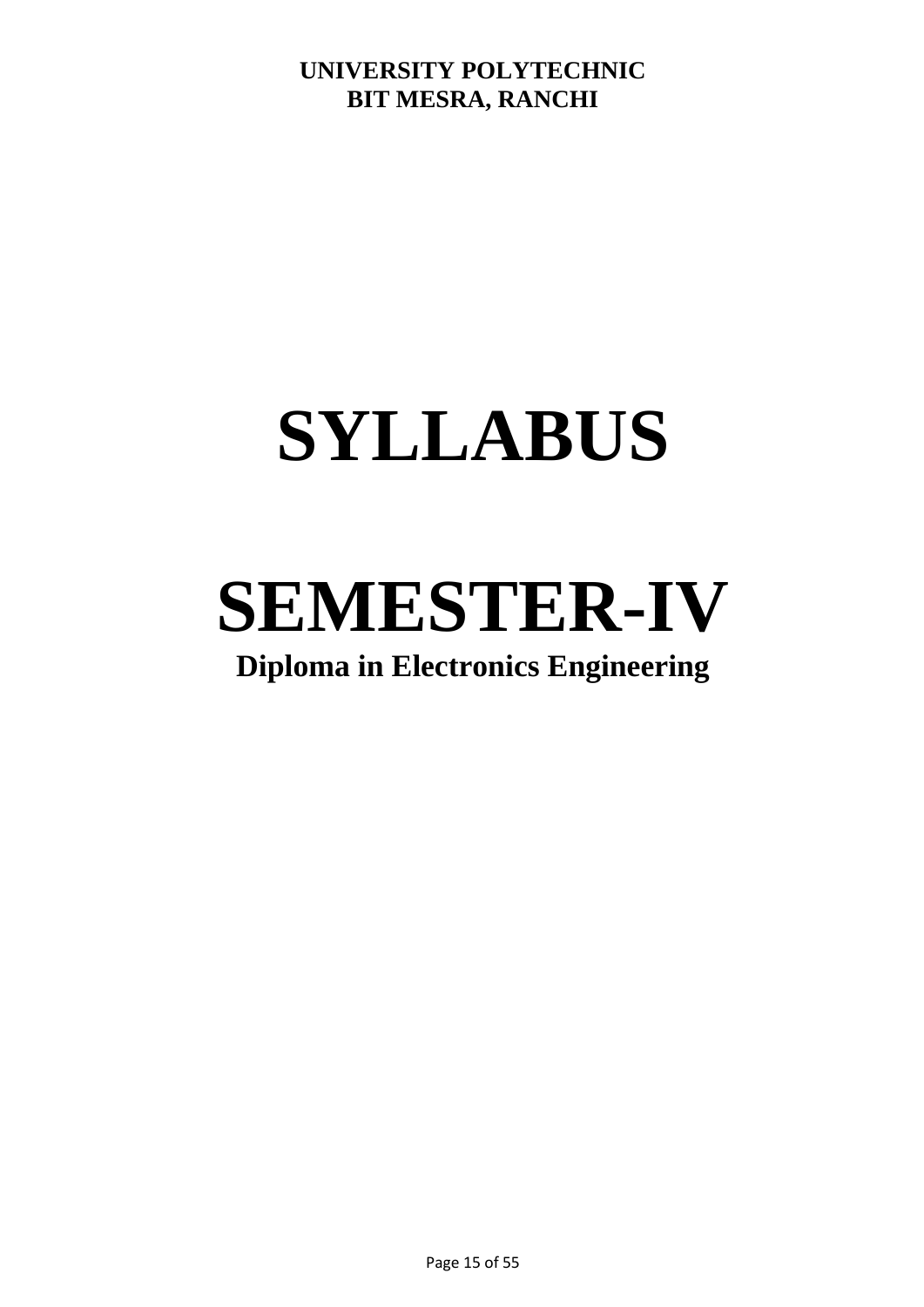#### **Course Structure**

### **Diploma in Electronics Engineering Fourth Semester**

| <b>Subject Code</b> | <b>Subject</b>                                | <b>Theory</b>  | <b>Tutorial</b> | Lab.                        | <b>Credit</b>               |
|---------------------|-----------------------------------------------|----------------|-----------------|-----------------------------|-----------------------------|
| <b>DEC 4011</b>     | <b>Electronic Instruments and Measurement</b> | 3              | 0               | $\theta$                    | 3                           |
| <b>DEC</b> 4013     | Analog Communication                          | 3              |                 | $\Omega$                    | 4                           |
| <b>DEC 4015</b>     | Linear Integrated Circuit                     | 3              | 0               | $\Omega$                    | 3                           |
| <b>DEC 4017</b>     | Microprocessor and Its Applications           | 3              |                 | $\Omega$                    | 4                           |
| <b>DAC 4001</b>     | <b>Environmental Science</b>                  | $\overline{2}$ | $\overline{0}$  | $\Omega$                    | $\overline{2}$              |
| <b>DEC</b> 4012     | Electronic Instruments & Measurement Lab.     | $\Omega$       | $\Omega$        | 2                           |                             |
| <b>DEC</b> 4014     | Analog Communication Lab.                     | $\Omega$       | $\theta$        | $\mathcal{D}_{\mathcal{L}}$ |                             |
| <b>DEC</b> 4016     | Linear Integrated Circuit Lab.                | $\theta$       | $\theta$        | 2                           |                             |
| <b>DEC 4018</b>     | Microprocessor Lab.                           | $\Omega$       |                 | 2                           | $\mathcal{D}_{\mathcal{L}}$ |
| <b>DCS 4012</b>     | Visual Basic Lab.                             | $\Omega$       | $\Omega$        | 2                           |                             |
| <b>DHU 4002</b>     | <b>Professional Practices-III</b>             | $\Omega$       | $\Omega$        | $\mathcal{D}_{\mathcal{L}}$ |                             |
|                     | Periods per week                              | 14             | 3               | 12                          |                             |
|                     | <b>Total credits</b>                          |                |                 |                             | 23                          |
|                     | <b>Total Periods per week</b>                 |                |                 |                             | 29                          |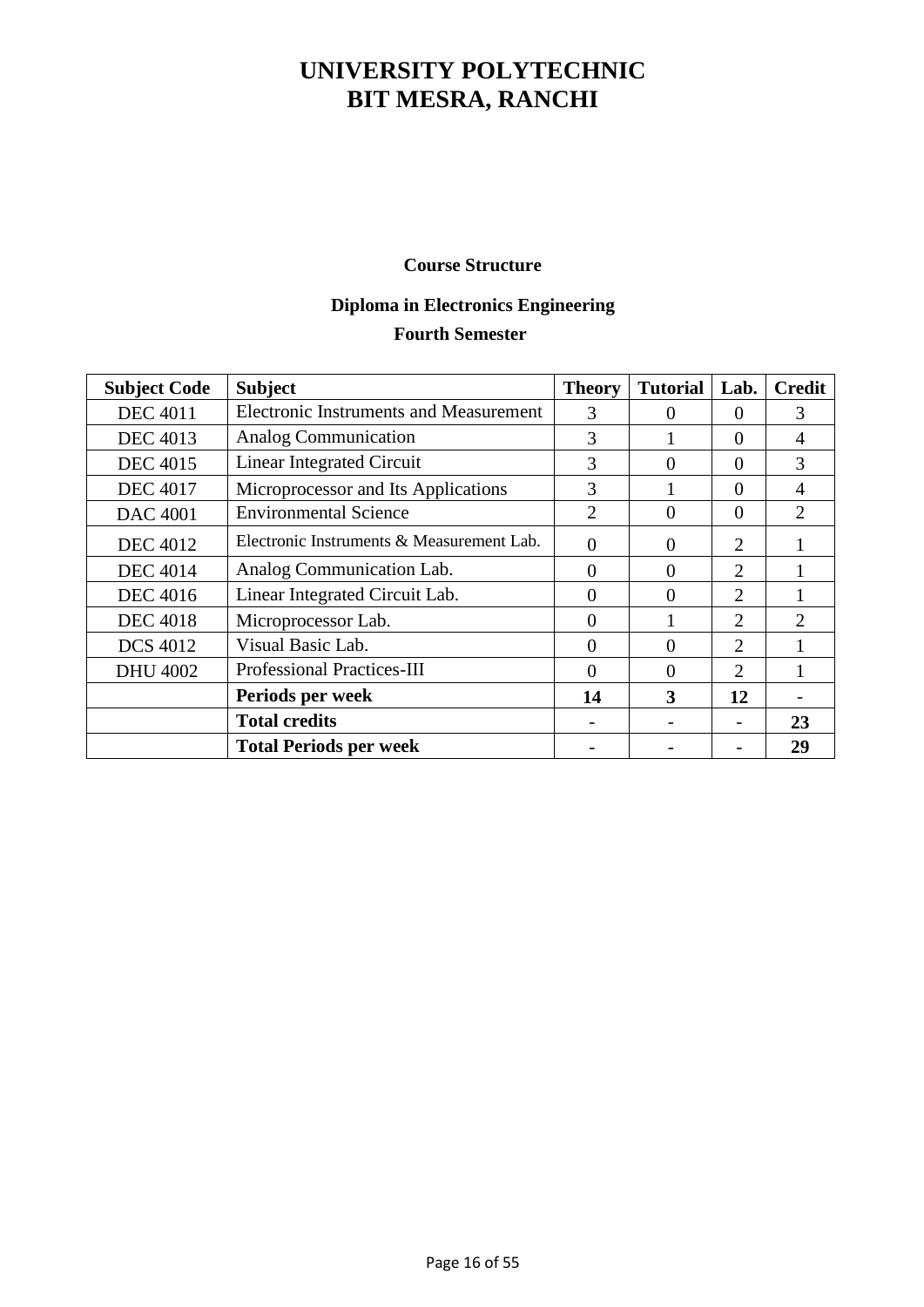#### **Diploma in Electronics Engineering (Semester-IV)**

#### **DEC4011 ELECTRONIC INSTRUMENTS AND MEASUREMENTS**

**OBJECTIVE:** Student will be able to:

- 1. Know the construction of the instruments.
- 2. Understand the principles and operation of different measuring instruments.
- 3. Selecting the appropriate instrument for measurement.
- 4. Observing reading and interpreting the values from different meters.
- 5. Learning the precautions& applications of the instruments.
- 6. Reading the specifications from datasheets.

#### **Module-I:**

**Measurement and Measurement System:** Performance characteristics of measurement- static and dynamic, Error and types of error, Noise, signal to noise ratio, noise figure, noise factor, Bridges-Whetstone's Bridge, Kelvin's Bridge, Maxwell's Bridge, Wien's Bridge.

#### **Module-II:**

Digital instruments, digital voltmeters, digital multimeter, digital frequency meter, X-Y recorder, plotters, Digital waveform recorder/analyzer, spectrum analyzer, digital spectrum analyzer.

#### **Module-III:**

**Cathode Ray Oscilloscopes**: Introduction, CRT, Measurement of voltage and frequency using CRO, Digital Storage Oscilloscopes, DSO applications. (5)

#### **Module-IV:**

**Transducers**: Types, factors affecting selection of transducers, Principles of Resistive, Inductive and capacitive transducer, LVDT, Thermocouple, Thermistor, RTD, Piezoelectric, opto-electronic (Photo electric) transducers, strain gauge, gauge factor (7)

#### **Module-V:**

**Data Acquisition and conversion:** Analog signal processing, sample and hold operation, S/H circuits using OP-Amps, Data Acquisition System, Data Logger, Instrumentation amplifier, isolation amplifier, IEEE-488 GPIB Bus (6)

- 1. Electronic Instrumentation & Measurement by David A Bell, Oxford University Press.
- 2. Electronic Instruments by Kalsi, Tata Mc Grow Hill,
- 3. Electrical & Electronic Measurements & Instrumentations by A.K. Sawhney, Dhanpat Rai & Co.
- 4. Student Reference Manual for Electronic Instrumentation laboratory by Stanley Wolf & Richard Smith, Prentice Hall.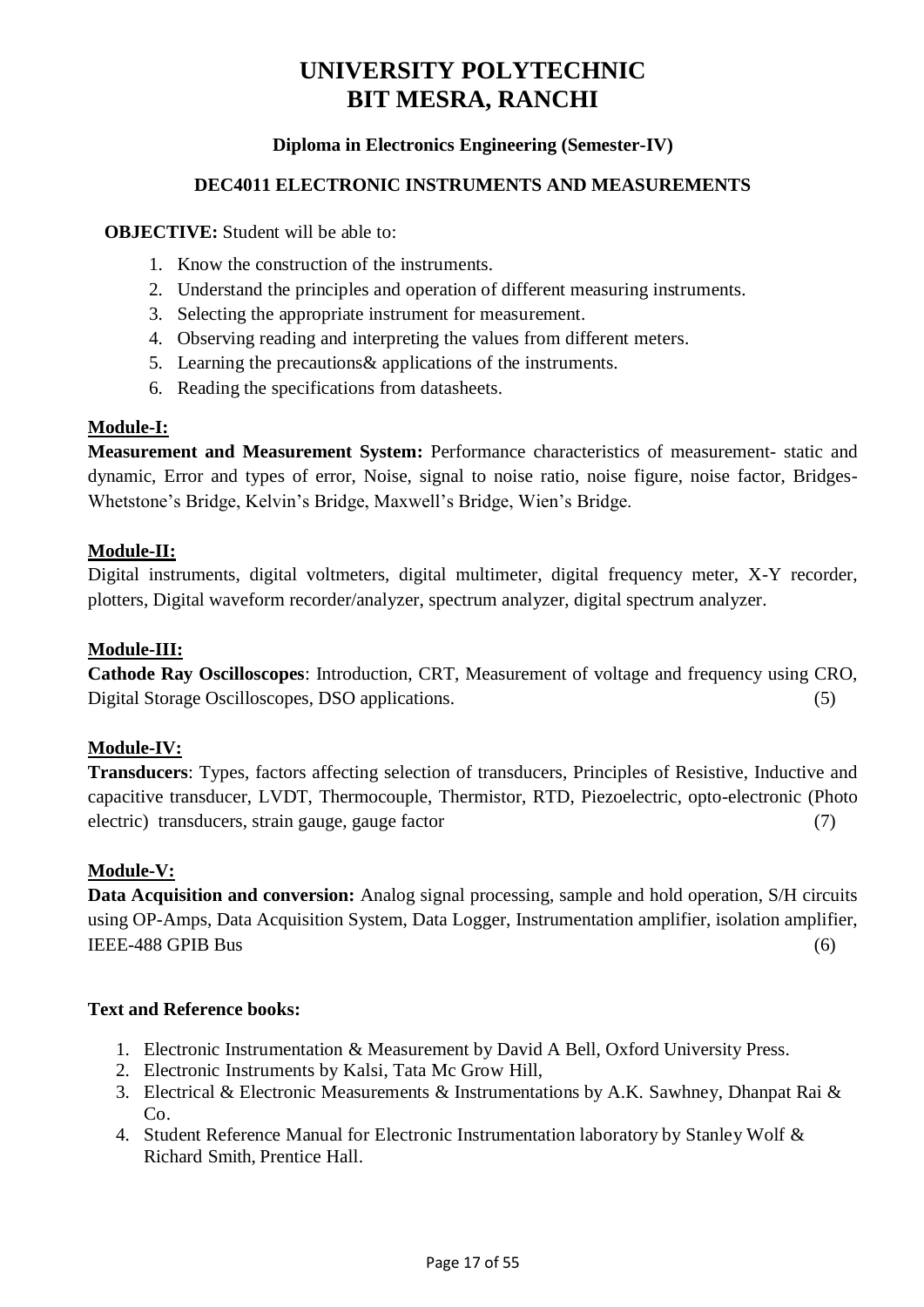#### **Diploma in Electronics Engineering (Semester-IV)**

#### **DEC4013 ANALOG COMMUNICATIONS**

**OBJECTIVE:** Student will be able to know:

- 1. About basics of signals needs of modulation and multiplexing techniques.
- 2. about the noise, types of noise and significance of noise equivalent band width.
- 3. about methods of modulation and demodulation of AM and DSB-SC signal.
- 4. about methods of generation of SSB, VSB and their demodulation along with advantages and disadvantages.
- 5. about angle modulation, modulation and demodulation methods of FM wave, concept of preemphasis and de-emphasis and comparison between AN, FM and PM.

#### **Module-I:**

**Communication Of Signals And Transmission Media -**The communication process, sources of Information, Message and signals, classification of signals, elements of a communication system, Modulation, needs of modulation, Radio frequency spectrum, Types of transmission Media, Transmission Multiplexing schemes.

#### **Module**-**II:**

**Noise and Their Classification-**Classification and origin of noise, thermal noise, white noise, shot Noise, noise equivalent bandwidth, noise temperature, signal in presence of noise, signal to noise ratio (SNR), noise figure, noise temperature, noise figure.

#### **Module**-**III:**

**AM Transmitter and Receivers -** Generation of AM wave, low level and high level modulation, AM transmitter block diagram, Modulation and Demodulation of AM Waves. DSB-SC modulation, Generation of DSB-SC signals, Demodulation of DSB-SC signals.

Tuned radio frequency (TRF) receiver, Super heterodyne receiver, Receiver parameters: sensitivity, selectivity, fidelity, tracking, image frequency and its rejection, IF amplifiers.

#### **Module-IV:**

**SSB Transmitters and Receivers -** Generator of SSB: filter method, phase shift method. Demodulation of SSB: coherent detection method, advantages of SSB over DSB-FC. **Vestigial sideband transmission** (VSB): advantages, Generation and Demodulation of VSB.

#### **Module-V:**

**FM Transmitter and Receivers -**Mathematical representation of frequency and phase modulation, Narrow-band FM, wideband FM, transmission BW of FM waves. Generation of frequency modulated waves, Demodulation of FM waves, Pre-emphasis and de-emphasis, Comparison between AM, FM & PM.

- 1. Communication Systems, S. Haykin
- 2. Communication Systems, R. P. Singh
- 3. Analog Communication Systems, Sanjay Sharma, S.K. Kataria & Sons
- 4. Communication Systems, 1st Edition, R. P. Singh, Sosapre.
- 5. Modern Digital & Analog Communication System, 3rd Edition, B.P. Lathi
- 6. Electronic Communication Systems, 4th Edition Kennedy Davis.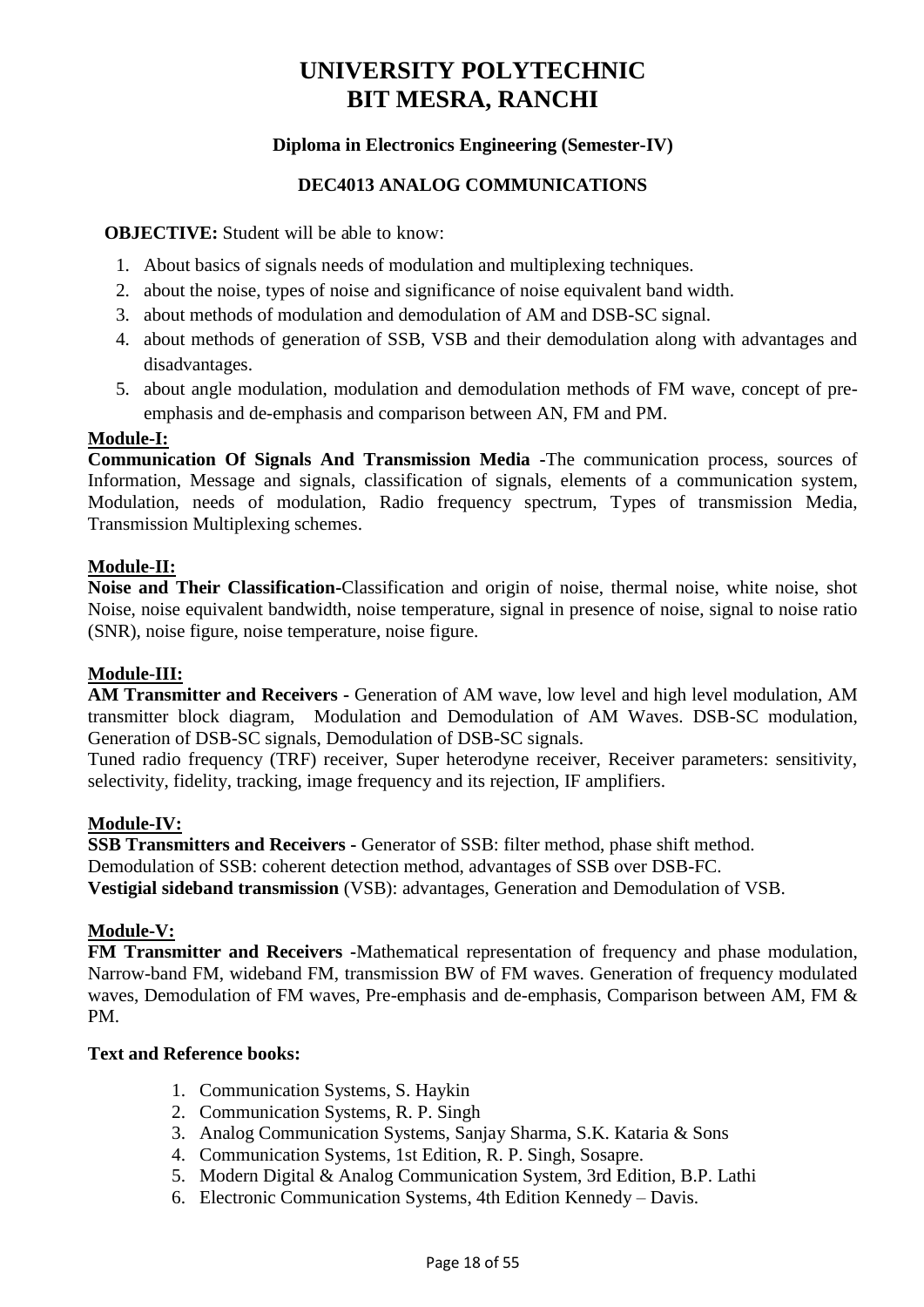#### **Diploma in Electronics Engineering (Semester-IV)**

#### **DEC4015 LINEAR INTEGRATED CIRCUITS**

**OBJECTIVE:** Student will be able to:

- 1. Define the Op-amp characteristics and describe working principle of OPAMP.
- 2. State features and advantages of integrated circuits.
- 3. Design electronic circuit using OPAMP for various mathematical operation.
- 4. Design electronic circuit using OPAMP for industrial application.
- 5. Design electronic circuit using timer IC's.7. Analyze the response of frequency selective circuit such as PLL with respect to the incoming signal.

#### **Module-I:**

**Introduction to Operational Amplifier (OPAMP):** Block diagram and functions (all stages), Equivalent Circuit, Circuit Symbols and Terminals, OPAMP IC's: 741 pin diagram and pin function. Definitions of parameters of op-amp- Input offset voltage, Input offset current, Input bias current, differential input resistance, Input capacitance, Input voltage range, offset voltage adjustment, CMMR, SVRR, large signal voltage gain, supply voltages, supply current, output voltage swing, output resistance, slew rate, gain bandwidth product, output short circuit current. Ideal op-amp: electrical characteristics.

#### **Module-II:**

**OPAMP basic circuits:** Open loop and closed loop configuration of op-amp, its comparison, Virtual ground concept Open loop configuration – Inverting , Non-inverting, Close loop configuration– Inverting, non- inverting, differential amplifier, unity gain- amplifier(voltage follower), inverter(sign changer), Inverting & non-inverting configuration of Adders (summing amplifier, scaling Amplifier, averaging amplifier), Subtractor, Basic and Practical Integrator, Basic and Practical Differentiator, Basic concept of frequency compensation of op- amp and offset nulling, Numerical based on designing of above circuit.

#### **Module-III:**

**Applications of OPAMP:** Need for signal conditioning and signal processing. Circuit diagram, operation, derivation of output voltage equation, advantages and applications of Instrumentation amplifier (using one two and three op-amps). Pin diagram pin functions and specifications of IC AD 524, LM 324 voltage to current converter (with floating load, with grounded load). Current to voltage converter, Sample and hold circuit ( IC LF398 , Pin diagram specification and pin functions) Logarithmic and antilogarithmic amplifiers (using Diodes ) Analog divider and analog multiplier, Concept of comparator: Comparators ( ICLM301, LM310, 710 Pin diagram specification and pin functions).

#### **Module-IV:**

**Filters:** Introduction to filters, Classification of filters, Concept of passive & active filters, Merits & demerits of active filters over passive filters, Ideal and actual characteristics, terms: - cut off frequency, pass band, stop band, center frequency, roll off rate, BW, Q- factor, first order & second order Butterworth filters, Low pass filter, high pass filter, band pass filter( wide band pass , narrow band pass filter) Band reject filter(wide band reject, narrow band reject filter), all pass filter, Numerical based on design of different filters.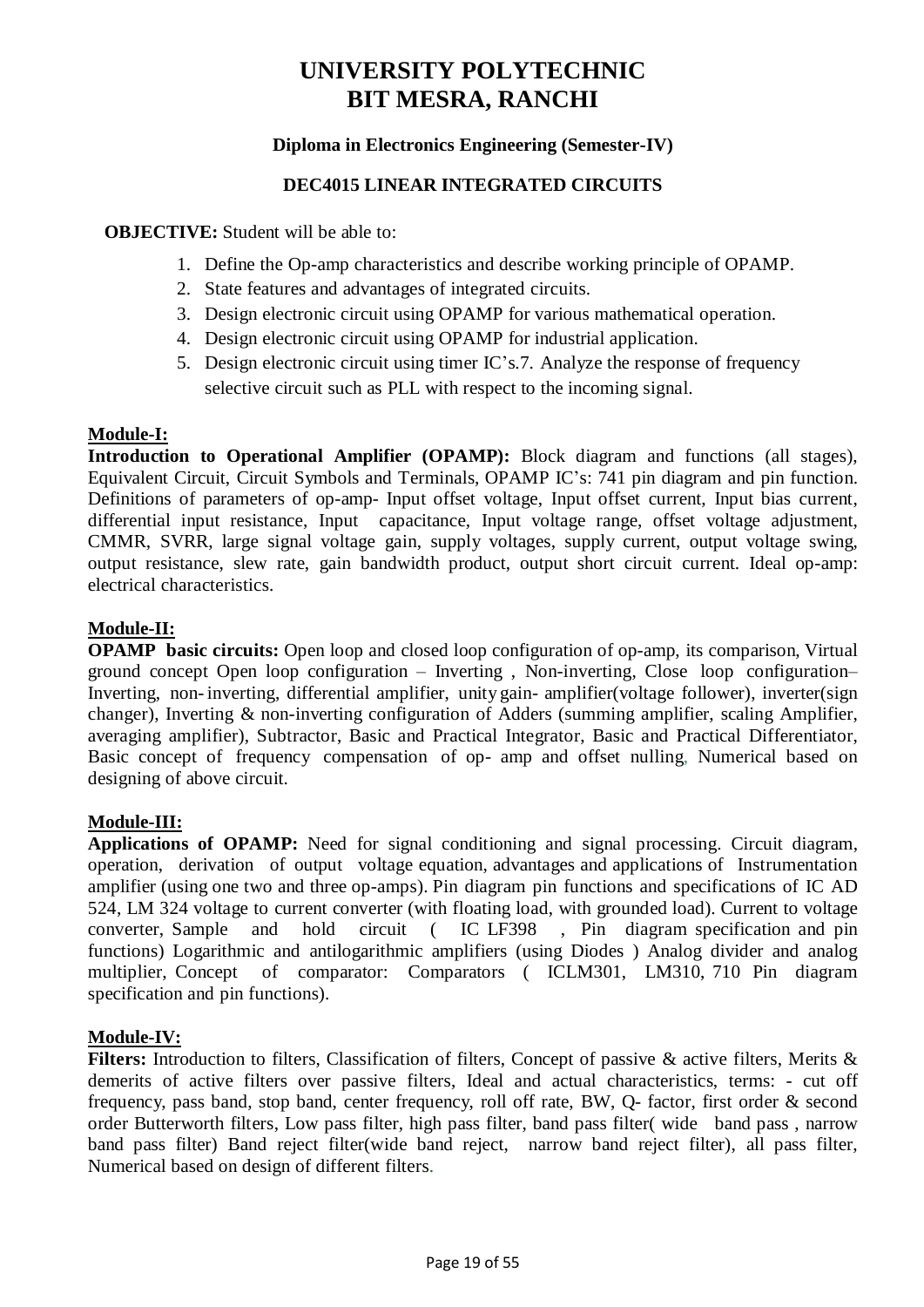#### **Module-V:**

**Timers:** Introduction to timer IC 555, Block diagram of IC 555 and its pin diagram & function of each pin, Concepts of different timer circuits used in industries: water level controller, Touch plate switch, frequency divider etc., IC 556 pin diagram and specifications. Designing of simple circuits and trouble shooting of these circuits, Numerical based on timers, Principle of operation, block diagram of PLL, Applications of PLL as frequency -multiplier, FM demodulator, Pin diagram and pin functions of IC 565(PLL) and IC 566(VCO).

- 1. Op-Amp & Linear Integrated Circuits by Ramakant A Gaikwad, Prentice-hall of India New Delhi.
- 2. Operational Amplifier with Linear Integrated Circuits by William D. Stanley, Pearson Education.
- 3. Design with OPAMP & analog integrated Circuits by Sergio Franco, Tata McGraw-Hill, New Delhi.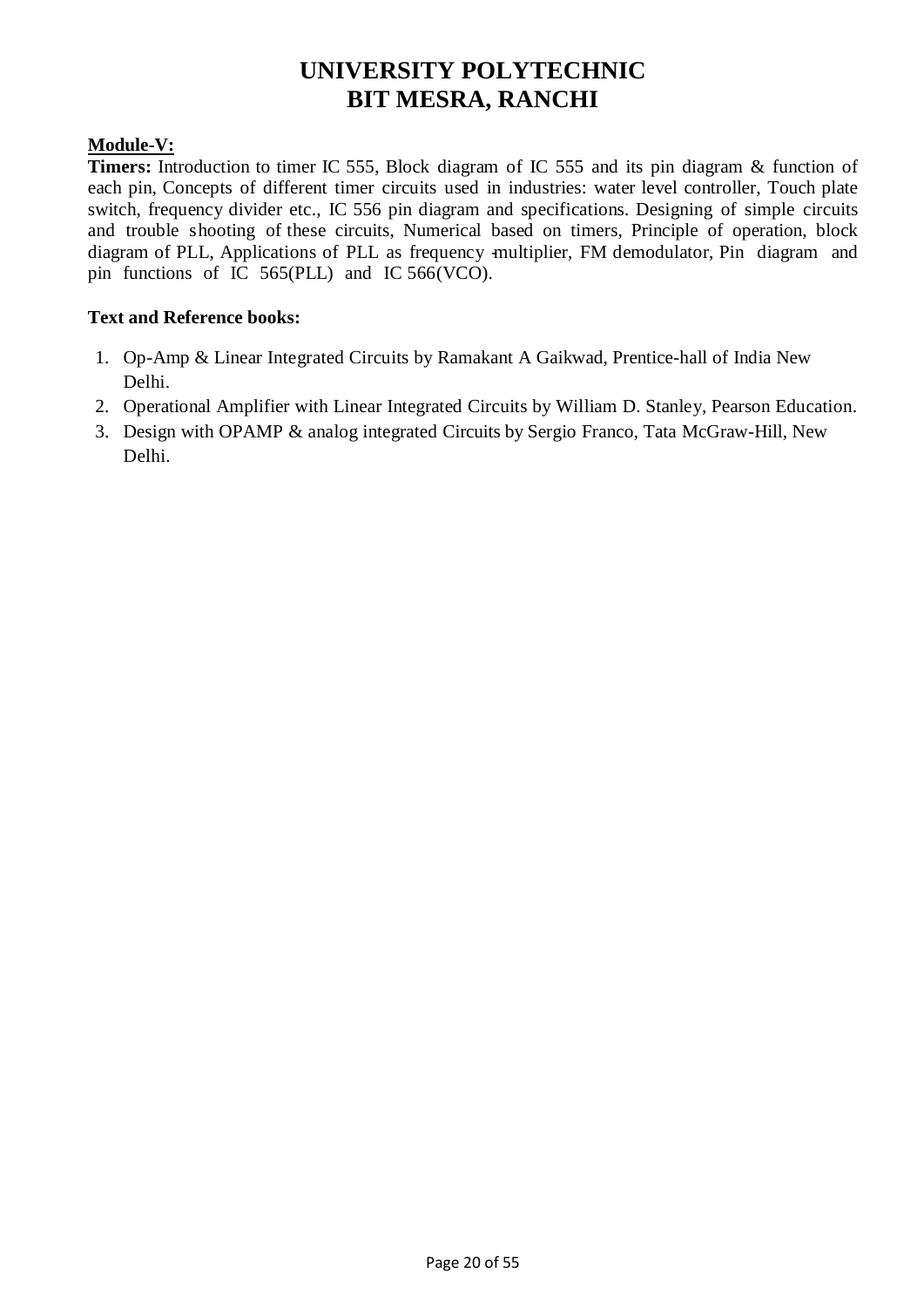#### **Diploma in Electronics Engineering (Semester-IV)**

#### **DEC4017 MICROPROCESSOR AND ITS APPLICATION**

**OBJECTIVE:** Student will be able to:

- 1. Perform arithmetic operations with help of a standard ALU design.
- 2. Describe the operational features of A/D and D/A converters.
- 3. Differentiate between the different types of memories and their applications.
- 4. Describe the basic architecture of a microprocessors based system.
- 5. Develop a minimum system with 8085 microprocessors.

#### **Module-I:**

**Introduction:** Organization and Block-Diagram of a Simple Micro-Computer, Word-length of a Computer/Microprocessors, Microcontrollers, Embedded Microprocessors, Hardware, Software, Firmware, CPU/Microprocessor – Schematic Diagram, Memory, Buses, Input device, Output device, Microprocessor Applications.

**Introduction to 8085 – Microprocessor :** Architecture, Pin-description, System Bus – Address Bus, Data Bus, Control Bus, Instruction Cycle, Timing-diagram.

#### **Module-II:**

**Instruction sets of Intel - 8085 :** Addressing Modes, Groups of Instructions. Simple Programming on Addition, Subtraction, Multiplication, Counting, Looping, BCD to BINARY conversion, BINARY to BCD conversion, sorting etc.

#### **Module-III:**

**Peripheral Devices and their Interfacing :** Address space partitioning – Memory mapped I/O Scheme, I/O mapped I/O scheme, Memory and I/O interfacing, Data-transfer schemes, Interrupts of Intel 8085, Brief Introduction to 8255, 8253. Interfacing of these chips with Microprocessor.

#### **Module-IV:**

**8259 Interfacing Chip**: Pin description, interfacing of 8259 and I/O devices, Internal Register of 8259. **Introduction to 8086:** Pin-description, operating modes, pin –description for Minimum and Maximum mode, operation, Registers.

#### **Module-V:**

**Microprocessor Based Data Acquisition system:** Analog to Digital converter, Digital to Analog converter. D/A-A/D Accuracy & Resolution, Interfacing DAC & ADC with microprocessor.

**Microprocessor Applications:** Industrial Examples of Temperature Control and Pressure monitoring and their control.

- 1. Fundamentals of Microprocessors & Microcontrollers By B. Ram
- 2. Digital Computer Electronics By Malvino, Brown.
- 3. Microprocessor Architecture, Programming & Applications By R.S.Gaonkar.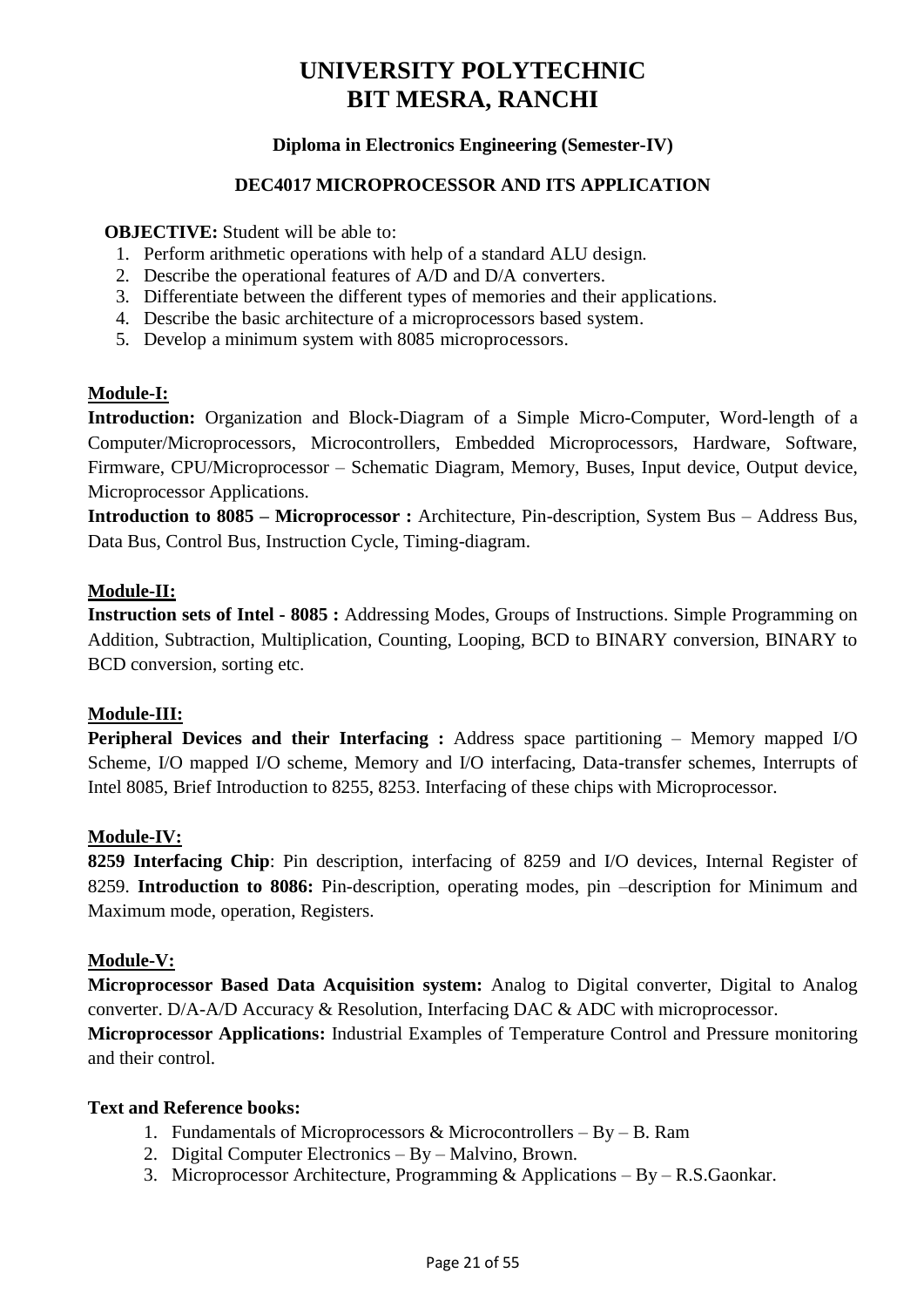#### **Diploma in Electronics Engineering (Semester-IV)**

#### **DAC 4001ENVIRONMENTAL SCIENCE**

#### **OBJECTIVE:**

Students will be able to understand:

- 1. Importance of Environmental Science as well as biogeochemical cycles and food chain
- 2. Composition and function of various segments of environment
- 3. Water pollution, various pollutants, their toxic effects and water treatment process
- 4. Classification, toxic effects and sources of air pollutants and their control measures
- 5. Brief introduction to Noise Pollution, Soil Pollution and radiation pollution

#### **Module I:**

**Multidisciplinary nature of Environmental Science & Ecology:** Definition & importance of Environmental Science. Ecosystem, basic structure of an ecosystem (abiotic and biotic components), nutrient and biogeochemical cycles (carbon cycle, nitrogen cycle, and hydrological cycle), food chain, food web.

#### **Module II:**

**Segments of environment:** Atmosphere, hydrosphere, lithosphere, soil profile and composition of soil, biosphere.

#### **Module III:**

**Water Pollution & Waste water treatment :**Water resources, sources of water pollution, various pollutants, their toxic effect, portability of water, rain water harvesting, primary and secondary waste water treatment (Trickling filter & Activated sludge process.

#### **Module IV:**

**Air Pollution:** Classification of air pollutants, toxic effects, sources and their control measures like ESP, catalytic converter and bag house filter.

#### **Module V:**

**Other Pollutions:** A brief introduction to Noise Pollution, Soil Pollution and radiation pollution.

- 1. Environmental Chemistry A. K. Dey
- 2. A basic course in Environmental studies Deswal & Deswal
- 3. Environmental pollution B. K. Sharma
- 4. Environmental pollution and control C. S. Rao
- 5. Essentials of ecology & environmental Sciences S.V.S. Rana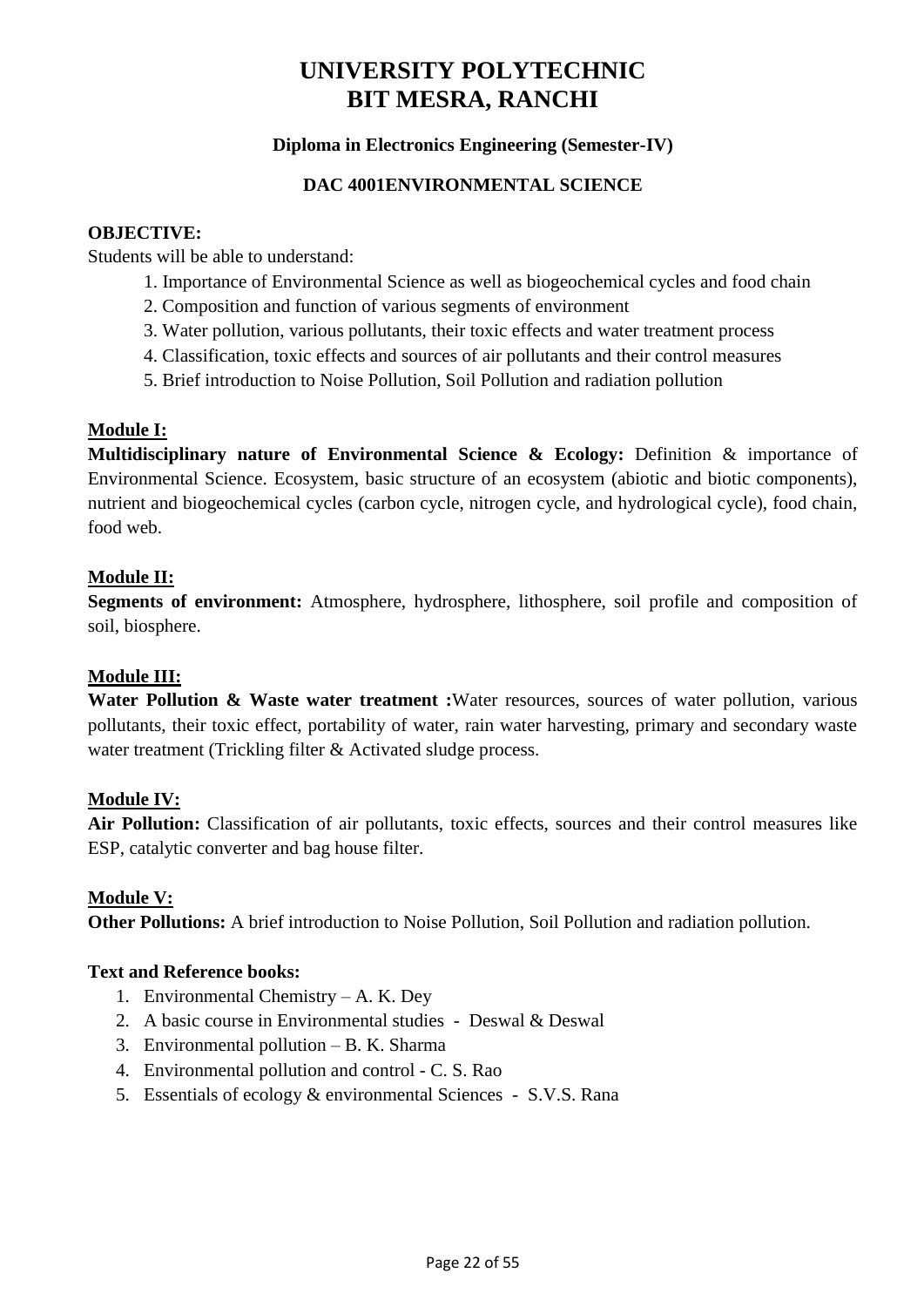#### **Diploma in Electronics Engineering (Semester-IV)**

#### **DEC4012 ELECTRONIC INSTRUMENT AND MEASUREMENT LAB.**

#### **List of experiments:**

#### 1. Study of CRO

- 2. Study of Function Generator
- 3. Measurement of Voltage and Frequency using CRO
- 4. Measurement of R, L and C using LCRQ meter
- 5. Measurement of resistance using Wheatstone Bridge
- 6. Measurement of low value resistance using Kelvin Bridge
- 7. To determine characteristics of Photovoltaic cell
- 8. To determine characteristics of Photoconductive cell
- 9. To determine characteristics of IC temperature sensor
- 10. To determine characteristics of Platinum RTD
- 11. Measurement of Capacitance using Wien's Bridge
- 12. Measurement of Inductance using Maxwell's Bridge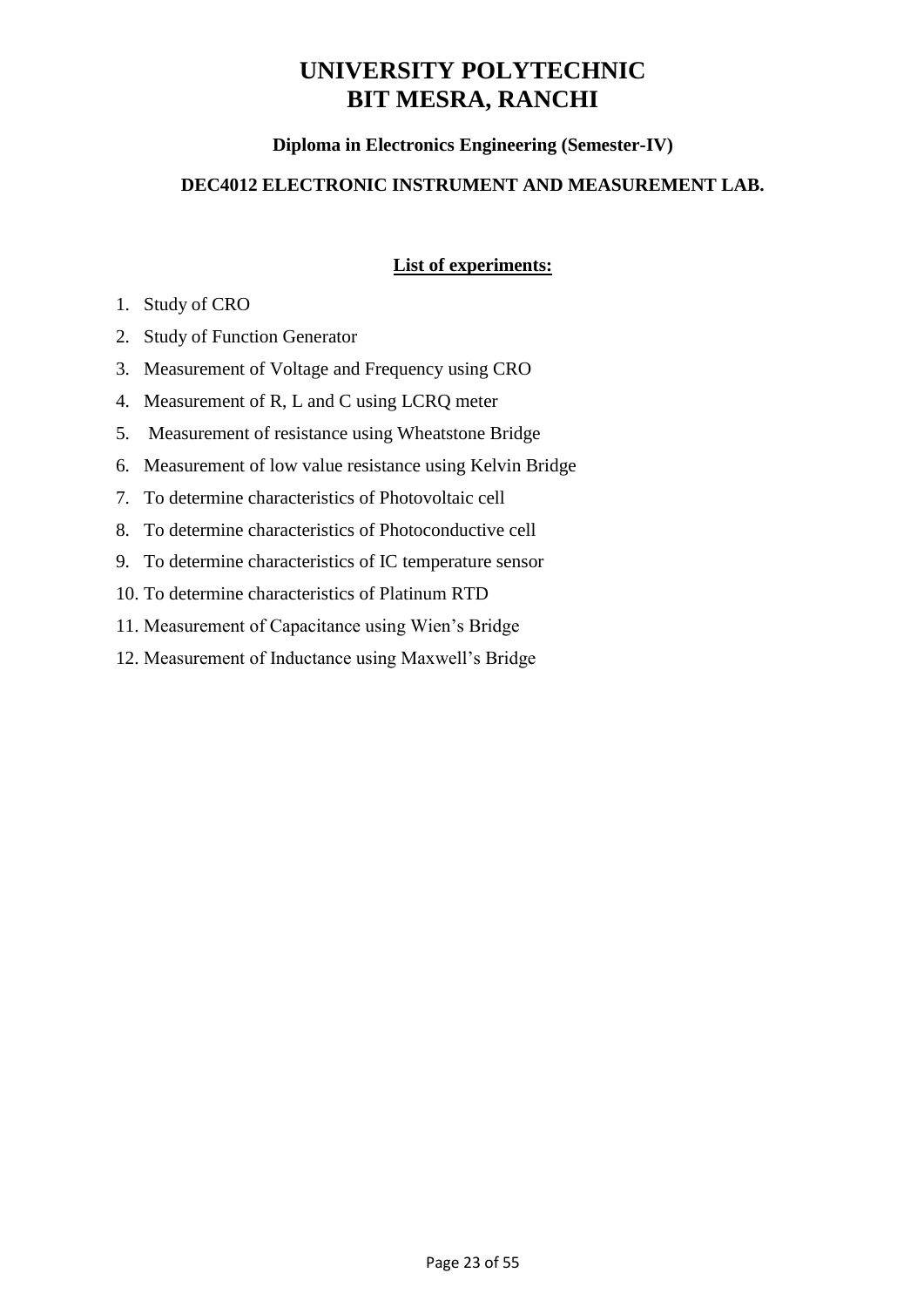#### **Diploma in Electronics Engineering (Semester-IV)**

#### **DEC4014 ANALOG COMMUNICATIONS LAB.**

#### **List of experiments:**

- 1. Observation of signals for double side band AM generation
- 2. Determination of modulation index from DSB AM wave.
- 3. Observation of signals for demodulation of AM wave using envelope detector.
- 4. Observation of signals for demodulation of AM wave using linear diode detector.
- 5. Observation of signals for modulation of SSB signal.
- 6. Observation of signals for demodulation of SSB signal.
- 7. Observation of signals for FM wave using Varactor Modulator.
- 8. To measure the frequency deviation and modulation index using FM wave.
- 9. Observation of signals for the demodulation of FM wave using PLL
- 10. Voice transmission with DSB/SSB AM transmission/reception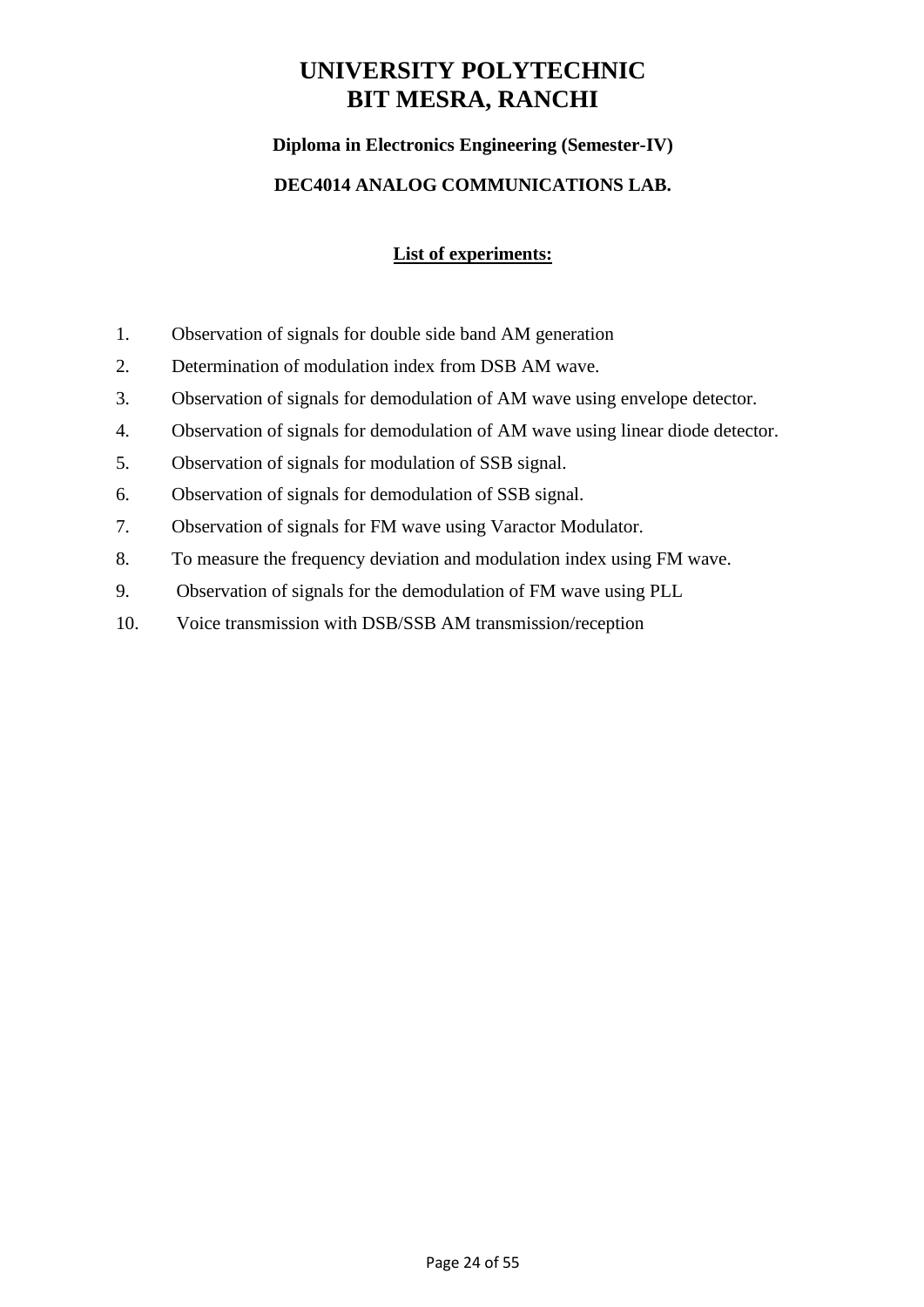#### **Diploma in Electronics Engineering (Semester-IV)**

#### **DEC4016 LINEAR INTEGRATED CIRCUIT LAB.**

#### **List of experiments**

- 1. Measurement of parameters of IC 741 ( such as CMRR , SVRR, offset adjustment)
- 2. To assemble inverting and non-inverting amplifier and draw input output wave forms.
- 3. To assemble addition and subtraction of analog signal using OPAMP.
- 4. Observe output of active integrator for different types of input (sine and square)
- 5. Observe output of active differentiator for different types of input (sine and square)
- 6. Plot the graph of input and output for V to I converter and I to V converter
- 7. To assemble logarithmic and antilogarithmic amplifier and verify its output.
- 8. To assemble zero crossing detector and active peak detector.
- 9. To assemble and plot the output waveform for astable multivibrator, voltage control oscillator using IC 555.
- 10. To assemble and plot the output waveform for bistable multivibrator and schmitt trigger using IC 555.
- 11. Design monostable multivibrator using IC 555 and troublshoot.
- 12. Plot the frequency response of second order butterworth low pass filter.
- 13. Plot the frequency response of second order butterworth high pass filter.
- 14. Plot the frequency response of first order butterworth band pass filter/ band reject filter.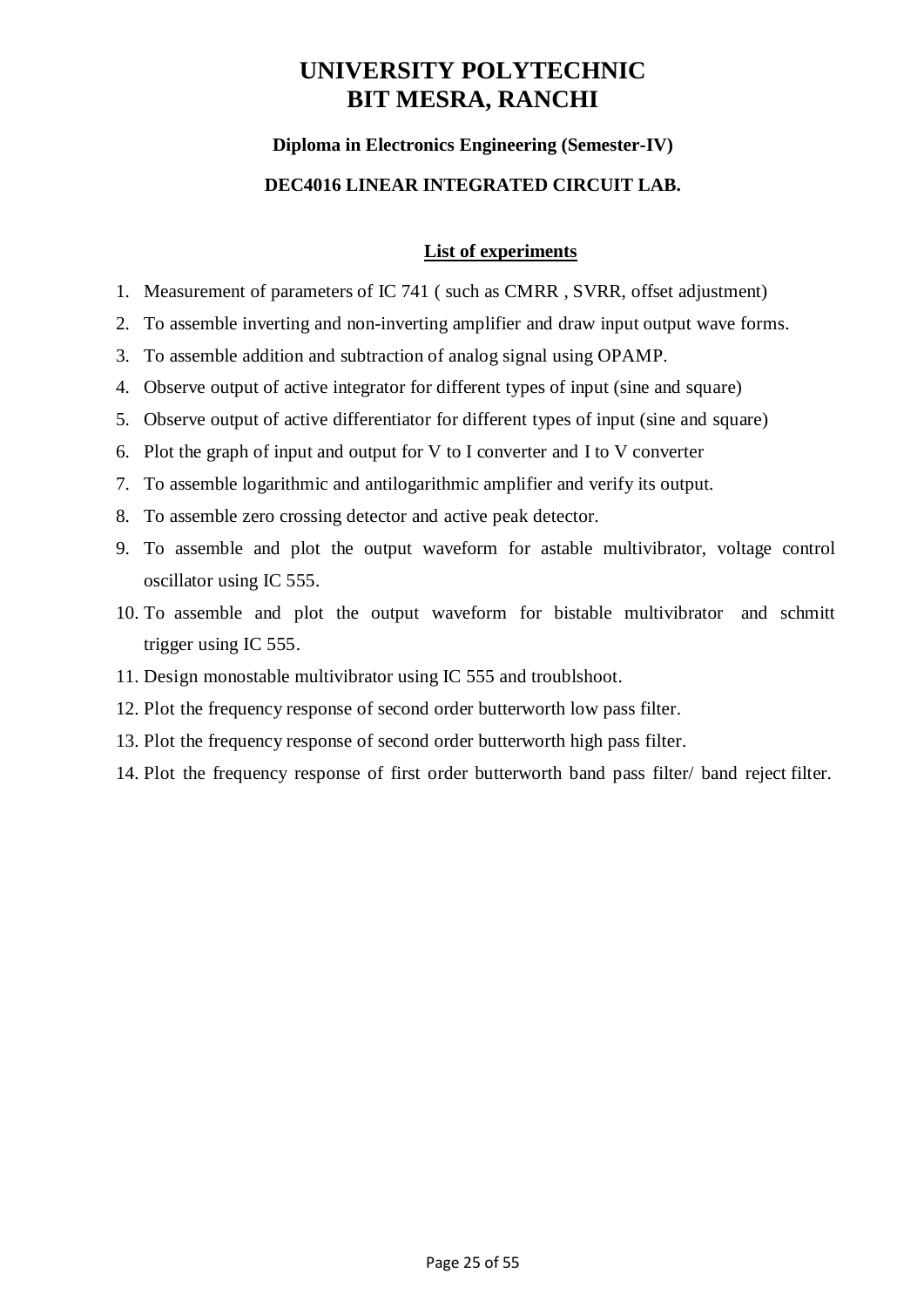#### **Diploma in Electronics Engineering (Semester-IV)**

#### **DEC4018 MICROPROCESSOR LAB.**

#### **List of experiments**

1. (a) Write an ALP to add two 8-bit numbers; sum being of 8 Bits. (b) Write an ALP to add two 8-bit numbers; sum may be of 16 Bits.

2. Write an ALP to subtract two unsigned numbers, store the result in memory location XX90H. How would you determine the result obtained is straight binary number or 2's complement ? Verify with examples.

- 3. Write an ALP to multiply two 8-bit numbers, product being of 16 bits.
- 4. Write an ALP to arrange a data array in ascending order.
- 5. Write an ALP to arrange a data array in descending order.
- 6. Write an ALP for 2-bit BCD to BINARY conversion.
- 7. Write an ALP for BINARY to BCD conversion.
- 8. Write an ALP for block transfer of data.
- 9. Write an ALP for addition of two 16-bit numbers, sum may be of 16 bits or more.
- 10. Write an ALP to find the largest number in a data array.

11. Six bytes of data are stored in memory locations starting at 2050H. Add all the data bytes. Use register B to save any carries generated, while adding the data bytes. Store the sum at two consecutive memory locations 2070H & 2071H. Write an ALP for the above mentioned problem statement.

12. Register BC contains 2793H, and registers DE contain 3182H. Write an ALP to add these two 16-bit numbers, and place the sum in memory locations 2050H & 2051H.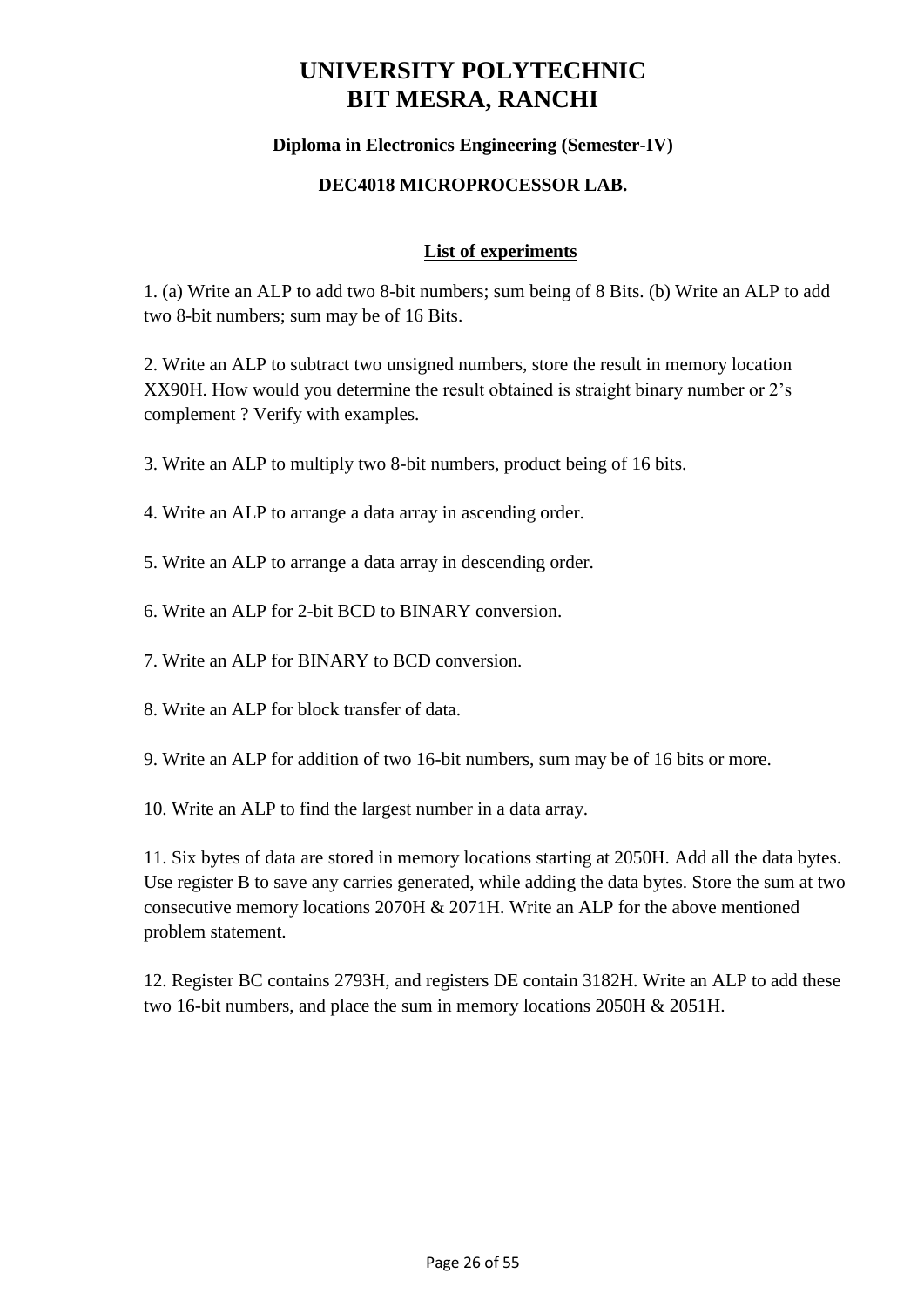#### **Diploma in Electronics Engineering (Semester-IV)**

#### **DCS 4012 VISUAL BASIC LAB.**

#### **OBJECTIVE:**

- 1. Develop acquaintance with standard VB controls.
- 2. Developing understanding of various controls and mathematical functions.
- 3. Understanding various inbuilt functions.
- 4. Using control statements in VB.
- 5. Database connectivity and report generation.

#### **1. Visual basic building blocks:**

- Object, properties, events, forms, controls, modules, methods, input box and message box.
- Form: Creating adding and removing forms in project: Add, remove, hide, show, load statement, unload statement, me keyword, Referring to objects on a different forms.
- Data types, Variable, constant

#### **2. Working with Controls:**

 Text box, label, command button, frame, list box, check box, radio button, file list box, drive list box, directory list box, timer, scroll bar control, picture box, image box, Menu editor.

#### **3. Inbuilt functions:**

Mathematical function: Rnd, Sqr, Int, Abs, Exp, Log, Sin, Cos, Tan , Atn, Fix and Round.

Format function and String: Tab, Space, and Format, String comparison: equals, compareto.

#### **4. Control statements:**

If ………then, If……….then……else, If……….then……elseif…end if Looping: for….next, while…wend, do….while, do….until. Compound conditions: And , Or, Not; Select Case

#### **5. Database connecting tools:**

ADODC, ADODB, Creating the database files for use by visual basic(using MS- Access), Data control and their properties, Adding a New Record, searching record, Updating a record, Deleting a record, Data grid

Report generation: Data environment, creating query, preparing a report.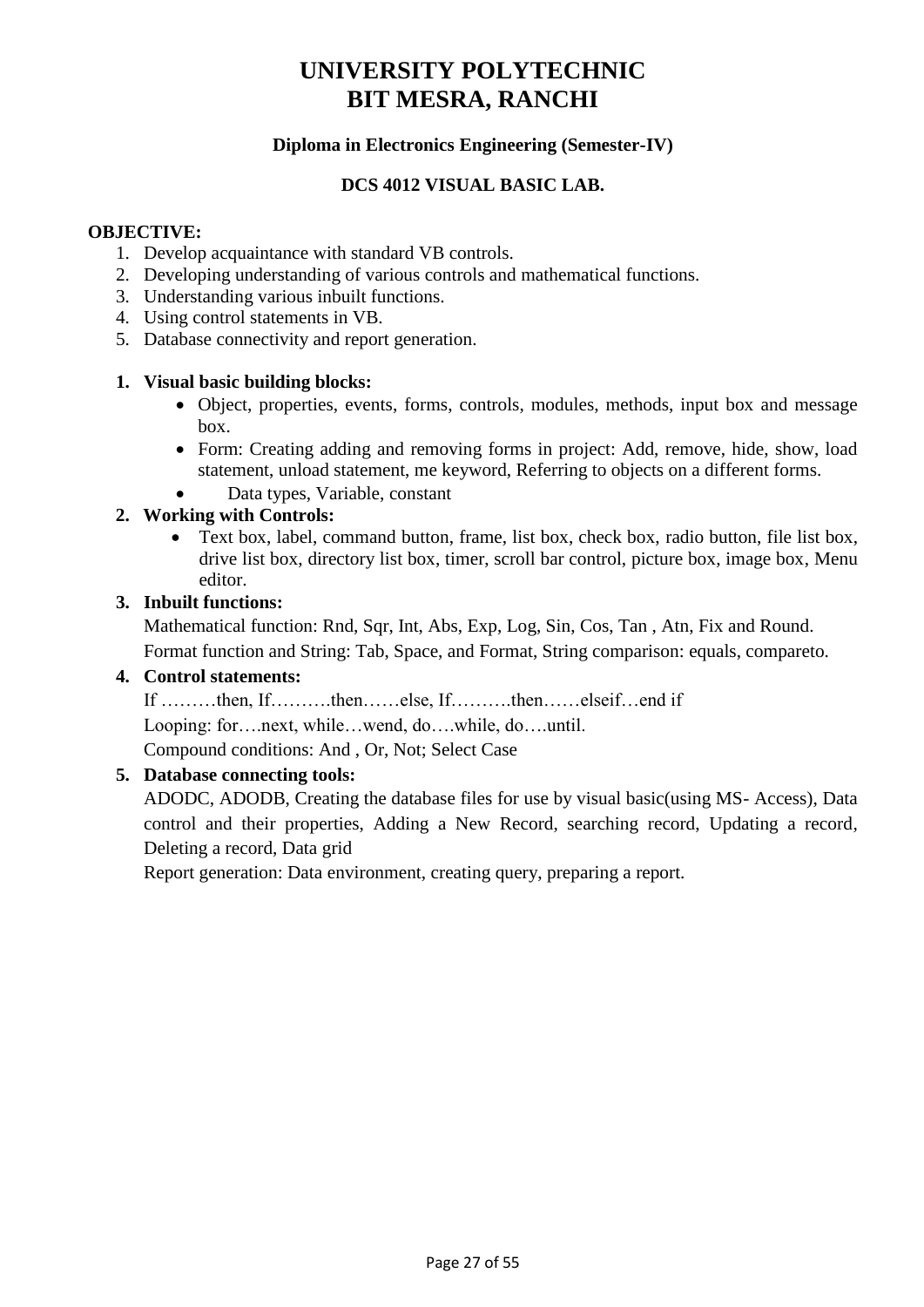#### **Diploma in Electronics Engineering (Semester-IV)**

#### **DHU 4002 PROFESSIONAL PRACTICES-III**

#### **OBJECTIVE:** Student will be able to:

- 1. Acquire information from different sources.
- 2. Prepare notes for given topic.
- 3. Present given topic in a seminar.
- 4. Interact with peers to share thoughts.
- 5. Prepare a report on industrial visit, expert lecture

Fault detection and adopting proper troubleshooting procedure for repair and maintenance.

#### **Module-I:**

**Field Visits:** Structured field visits (minimum three) be arranged and report of the same should be submitted by the individual student, to form a part of the term work. The field visits may be arranged in the following areas / industries:

Electronic Equipment Manufacturing unit, Resistance Welding unit, Industrial Automation unit.

#### **Module-II:**

#### **Lectures by Professional / Industrial Expert:(any four fields)**

Cyber laws, Fiber optics communication system, Disaster management,Use of signals for Telephone, television, internet, Industrial Safety, Computer security systems, any other suitable topic.

#### **Module-III:**

**Information Search :** Information search can be done through manufacturers, catalogue, internet, magazines; books etc. and submit a report. Following topics are suggested: Collection of information about tools used in electronic workshop, Market survey for motors used in electronic application, Non-Conventional Energy Sources with focus on solar energy, Elevators installation and maintenance, any other suitable areas.

#### **Module-IV:**

Seminar: Seminar topic should be related to the subjects of fourth semester. Each student shall submit a report of at least 10 pages and deliver a seminar (Presentation time  $-10$  minutes)

#### **Module-V:**

**Maintenance of Electronic Equipment:** Reliability Factors of equipments, Maintenance Management, Troubleshooting Procedures, Troubleshooting Aids.

- 1. Electronic Instruments & System by R.G. Gupta, Tata MacGraw Hill.
- 2. Trouble Shooting Electronic Equipment by R.S. Khandpar, Tata MacGraw Hill.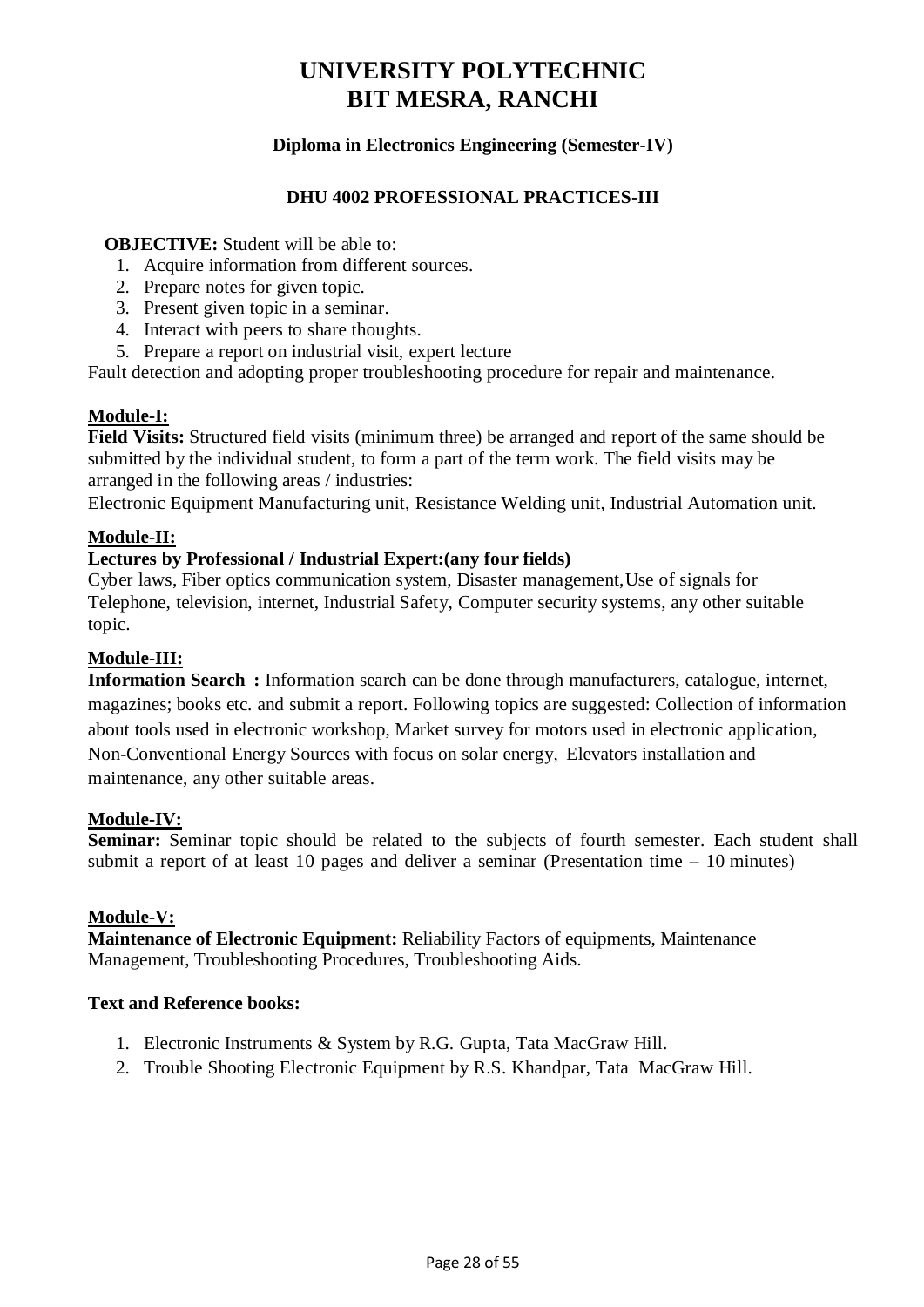## **SYLLABUS**

# **SEMESTER-V**

## **Diploma in Electronics Engineering**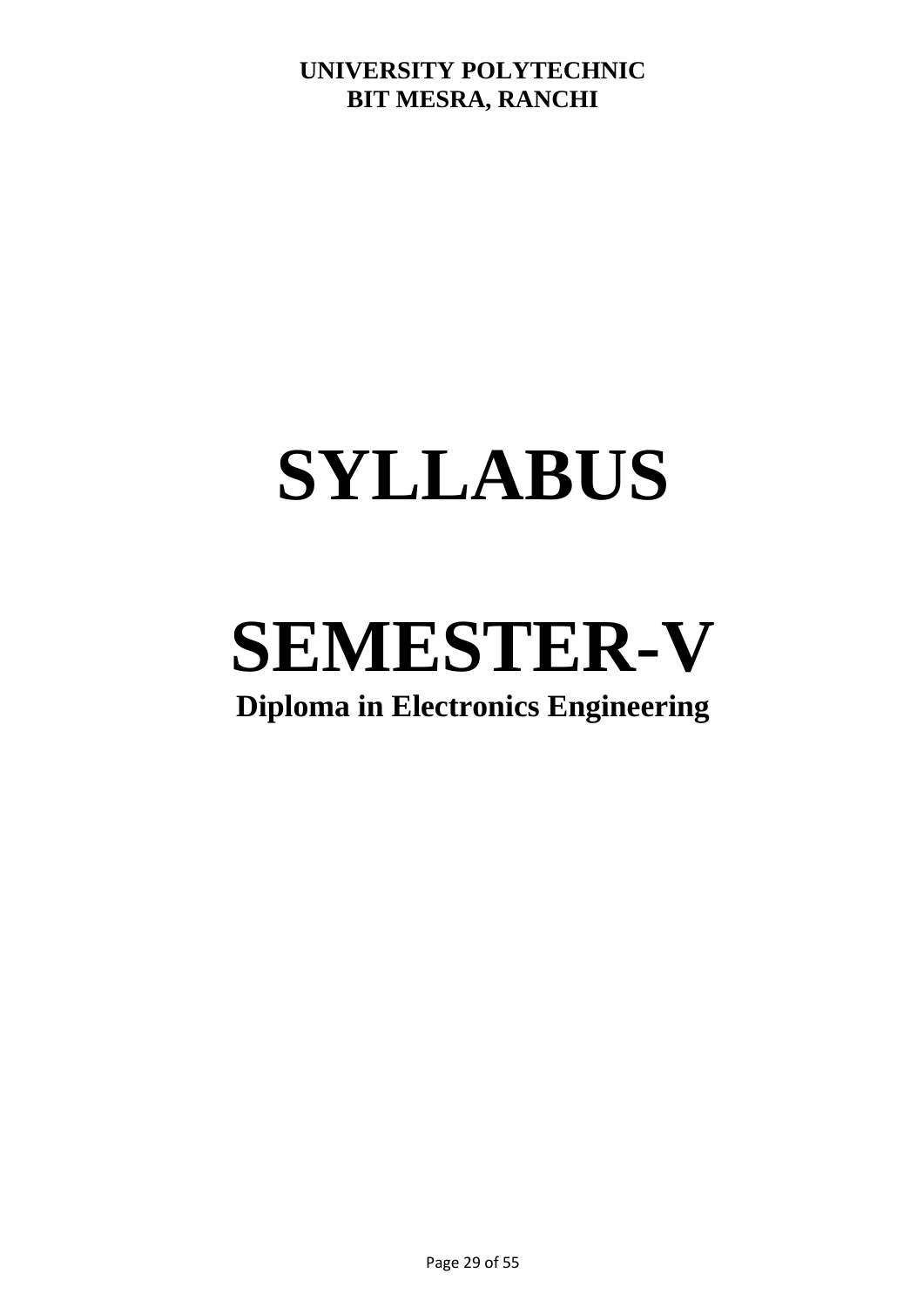#### **Course Structure**

#### **Diploma in Electronics Engineering**

#### **Fifth Semester**

| <b>Subject Code</b> | <b>Subject</b>                       | <b>Theory</b> | <b>Tutorial</b> | Lab.           | <b>Credit</b>               |
|---------------------|--------------------------------------|---------------|-----------------|----------------|-----------------------------|
| <b>DEC 5009</b>     | <b>Digital Communication</b>         | 3             |                 | $\Omega$       | 4                           |
| <b>DEC 5011</b>     | <b>Embedded System</b>               | 3             |                 | $\Omega$       |                             |
| <b>DEC 5013</b>     | <b>Advance Communication Systems</b> | 3             | $\theta$        | $\Omega$       | $\mathcal{R}$               |
| <b>DEC 5015</b>     | <b>Control Systems</b>               | 3             |                 | $\Omega$       | 4                           |
| <b>DEC 5010</b>     | Digital Communication Lab.           | $\Omega$      |                 | $\overline{2}$ | $\overline{2}$              |
| <b>DEC 5014</b>     | Embedded System Lab.                 | 0             | $\Omega$        | $\overline{2}$ |                             |
| <b>DEC 5016</b>     | Advance Communication Systems Lab.   | 0             |                 | $\overline{2}$ | $\mathcal{D}_{\mathcal{L}}$ |
| <b>DEC 5018</b>     | Control Systems Lab.                 | 0             | $\theta$        | 2              |                             |
| <b>DEC 5012</b>     | Project-I                            | 0             | 0               | $\overline{A}$ | 2                           |
|                     | Periods per week                     | 12            | 5               | 12             |                             |
|                     | <b>Total credits</b>                 |               |                 |                | 23                          |
|                     | <b>Total Periods per week</b>        |               |                 |                | 29                          |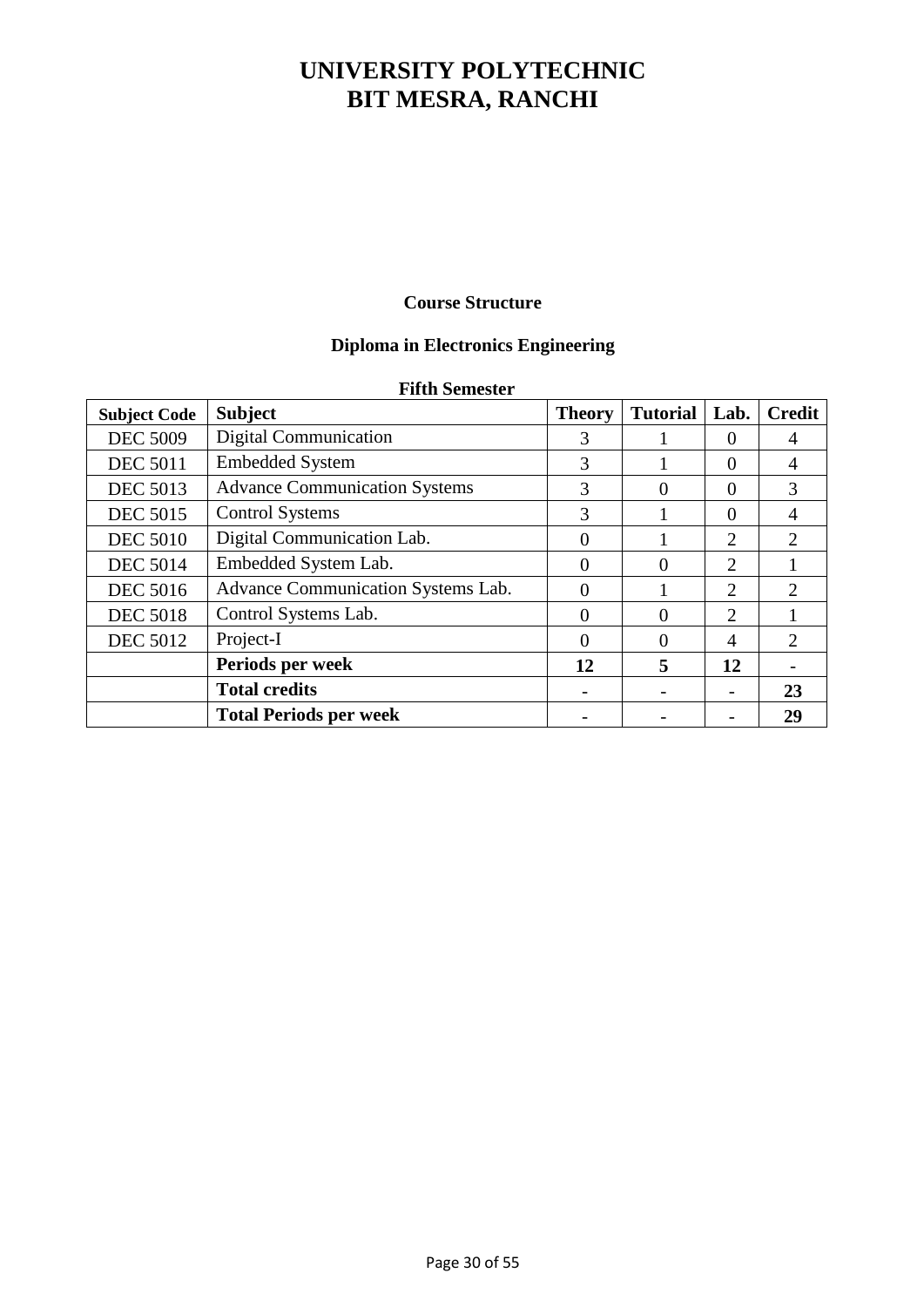#### **Diploma in Electronics Engineering (Semester-V)**

#### **DEC 5009 DIGITAL COMMUNICATIONS**

**OBJECTIVE:** Student will be able to:

- 1. Compare analog communication system with digital communication system.
- 2. Define channel capacity and entropy and explain sampling theorem.
- 3. Compare and describe PAM, PWM, PPM, PCM, DM, ADM and DPCM.
- 4. Draw block of PSK transmitter & receiver, QFSK, QAM DP. Compare ASK, FSK, PSK.
- 5. Describe the various types of coding methods & error detection and correction.
- 6. Explain the need and types of multiplexing.

#### **Module-I:**

**Introduction Of Digital Communication:** Basic digital communication system, block diagram, Channel capacity-definition, Hartley's law, Shannon-Hartley theorem, Channel capacity equation, channel noise and its effect, entropy, Advantages and disadvantages of digital communication.

#### **Module-II:**

**Pulse Communication:** Introduction, comparison with Continuous Wave Modulation, advantages, Sampling theorem, Nyquist rate, aliasing, natural & flat top sampling, PAM, PWM, PPM definition, generation, block diagram, waveform analysis, and their comparison, Pulse code modulation- block diagram of PCM transmitter & receiver, sampling quantization, quantization error, companding, inter symbol interference, Delta modulation- block diagram of DM, slope overload, granular noise, ADM, DPCM, block diagram and working.

#### **Module-III:**

**Digital Modulation Techniques:** ASK, FSK, PSK definition & waveforms, their transmitter and receiver block diagram and working, M-ary encoding, QPSK, QAM, DPSK block diagram of transmitter and receiver and working, Bandwidth for each modulation technique and their comparison.

#### **Module-IV:**

**Coding Methods And Error Control:** Baud rate, Bit rate, Line coding - unipolar, bipolar – NRZ, RZ, Manchester, Source coding, ASCII, EBCDIC and baudot code, Channel coding, Error, Causes of error and its effects, error detection & correction using parity, Hamming code & simple numerical.

#### **Module-V:**

**Multiplexing And Multiple Accesses:** Need of Multiplexing, TDM, FDM definition block diagram and their comparison, Introduction to WDM, Access technique TDMA, FDMA, CDMA (only concepts), advantages of TDMA over FDMA. Introduction to spread spectrum modulation.

#### **Text & References books**

- 1. Electronic Communication System, Wayne Tomasi, Pearson Education
- 2. Digital Communication, Amitabha Bhattacharya, Tata McGraw Hill
- 3. Digital & Analog Communication, K. Sam. & Shanmugar, Jhon wiley & sons
- 4. Digital Communication Fundamentals & Applications, B. Sklar, Pearson Education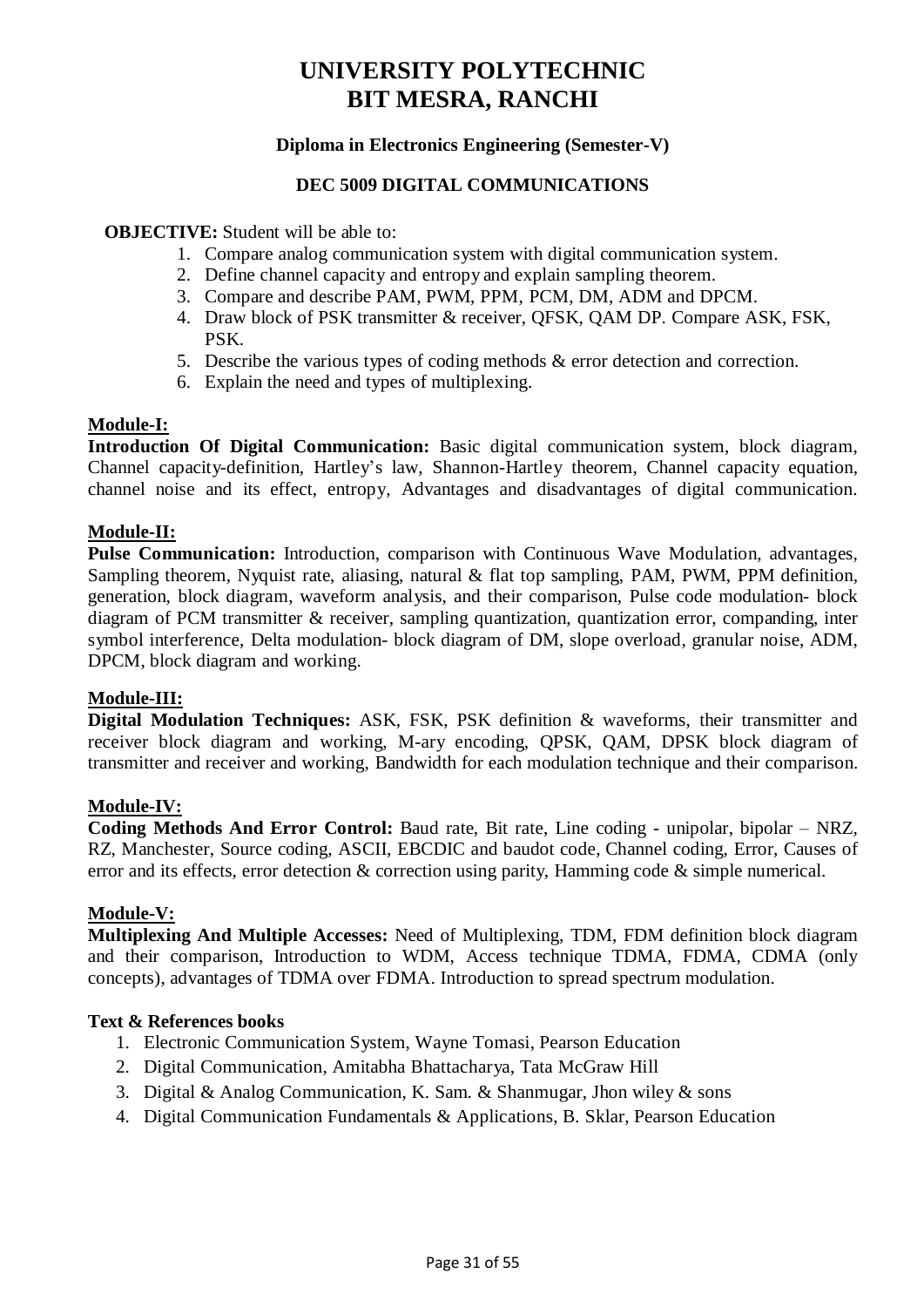#### **Diploma in Electronics Engineering (Semester-V)**

#### **DEC 5011 EMBEDDED SYSTEM**

#### **OBJECTIVE:** Student will be able to:

- 1. Use data transfer techniques.
- 2. Describe architecture and operation of microcontroller 8051.
- 3. Develop assembly language programs using instruction set of 8051.
- 4. Design and develop microcontroller based systems.
- 5. Explain various applications of microcontrollers.

#### **Module-I:**

**Microcontroller series (MCS) – 51 Overview:** Architecture of 8051/8031 Microcontroller, Pin details, I/O Port structure, Memory Organization, Special Function Registers (SFRs), External Memory.

#### **Module-II:**

**Introduction to Intel 8051:** Instruction Set; Addressing Modes, Instruction types: Timer operation, Serial Port operation, Interrupts.

#### **Module-III:**

**Assembly/C programming for Micro controller**: Assembler directives, Assembler operation, Compiler operations, De bugger, Simulator.

#### **Module-IV:**

**Design and Interface:** Examples like: keypad interface, 7- segment interface, LCD, stepper motor. A/D, D/A, RTC interface.

#### **Module-V:**

**Applications:** Introduction of PIC Micro controllers, Application of Micro controllers in Communication System.

#### **Text & References books**

- 1. The 8051 Microcontroller and Embedded Systems by Md. Ali Mazidi, PHI.
- 2. The 8051 Microcontroller by Kenneth J. Ayala, THOMSON, Cengage Learning.
- 3. Microcontrollers (Theory and Applications) by Ajay V. Deshmukh, Tata McGraw Hill.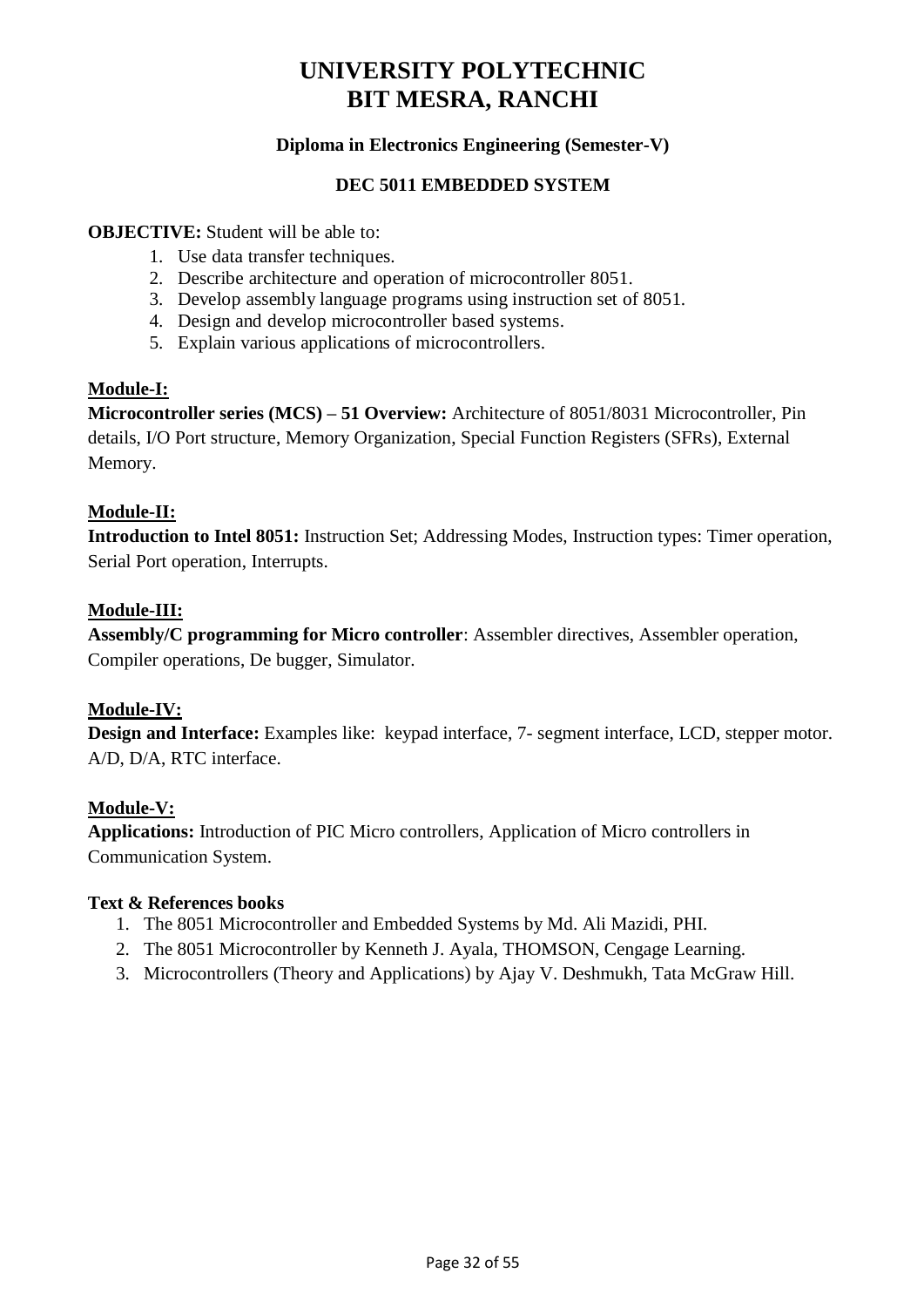#### **Diploma in Electronics Engineering (Semester-V)**

#### **DEC 5013 ADVANCE COMMUNICATION SYSTEMS**

**OBJECTIVE:** Student will be able to:

- 1. Recognize different communication system.
- 2. Learn the Concept of electromagnetic wave.
- 3. Identify Microwave spectrum (frequency).
- 4. Identify different wave guide components.
- 5. State the Properties of different Tee.
- 6. State the Concept of duplexer.

#### **Module-I:**

**Wave Guide:** Microwave Region and Band Designations, Introduction to TEM/TE/TM/HE wave destination, Comparison of wave guide with two wire transmission line, Propagation of waves in rectangular wave guide only.( Introduction to wave guide only), TE & TM Modes in rectangular wave guide with field pattern. Concept of dominant mode, Definition and interpretation of cut off frequency of a waveguide, guide wave length, phase velocity, group velocity( Simple Numerical).

#### **Module-II:**

**Microwave Components:** Construction , working Principles & Applications of : Multicavity klystron amplifier, Reflex Klystron amplifier, Travelling wave tube, Magnetron, Construction working principle & Application, PIN Diode &Gunn Diode; Construction, Working principle & application of H-plane Tee, E-Plane Tee, E-H Plane TEE, Multihole directional coupler, wave guide, bends, corners, Twists, circulator, Isolator.

#### **Module-III:**

**Microwave Communication Systems:** Microwave Communication, Mode of Wave Propagation, Range of LOS Microwave Systems, Concept of Effective Earth's Radius, Duct Propagation ( Super Refraction), Microwave Antennas.

#### **Module-IV:**

**Radar Theory:** Fundamentals: Basic concept of Radar, Radar Range equation, factors influencing maximum range, Block diagram of an elementary pulsed Radar, Duplexer concept, Antenna & Scanning (Antenna Scanning & Tracking), display methods. Principle of MTI Radar, Block diagram and explain the operation of MTI radar, Concept of continuous Wave Radar (Modulated & Un-Modulated), Doppler effect. Advantages, Disadvantage and application of CWR. Radar Beacons.

#### **Module-V:**

**Satellite Communication:** Block diagram of elements of a satellite Communication system, Orbital pattern of Satellite (Elliptical orbit, Parabolic orbitand geo stationary orbit), Advantages of geo stationary satellite, Satellite links (uplink, down link, cross link), look angle, angle of elevation, azimuth angles, Uplink and downlink frequency bands used in satellite Communication, foot print and station keeping, Block diagram of Satellite earth stationary, Block diagram of satellite subsystems, Functions of a satellite -Power subsystem (only concept), Solar ECLIPSE; Telemetry, tracking & Command; Altitude & Orbit Control System. Communication Channel subsystem (Block diagram of typical transponder).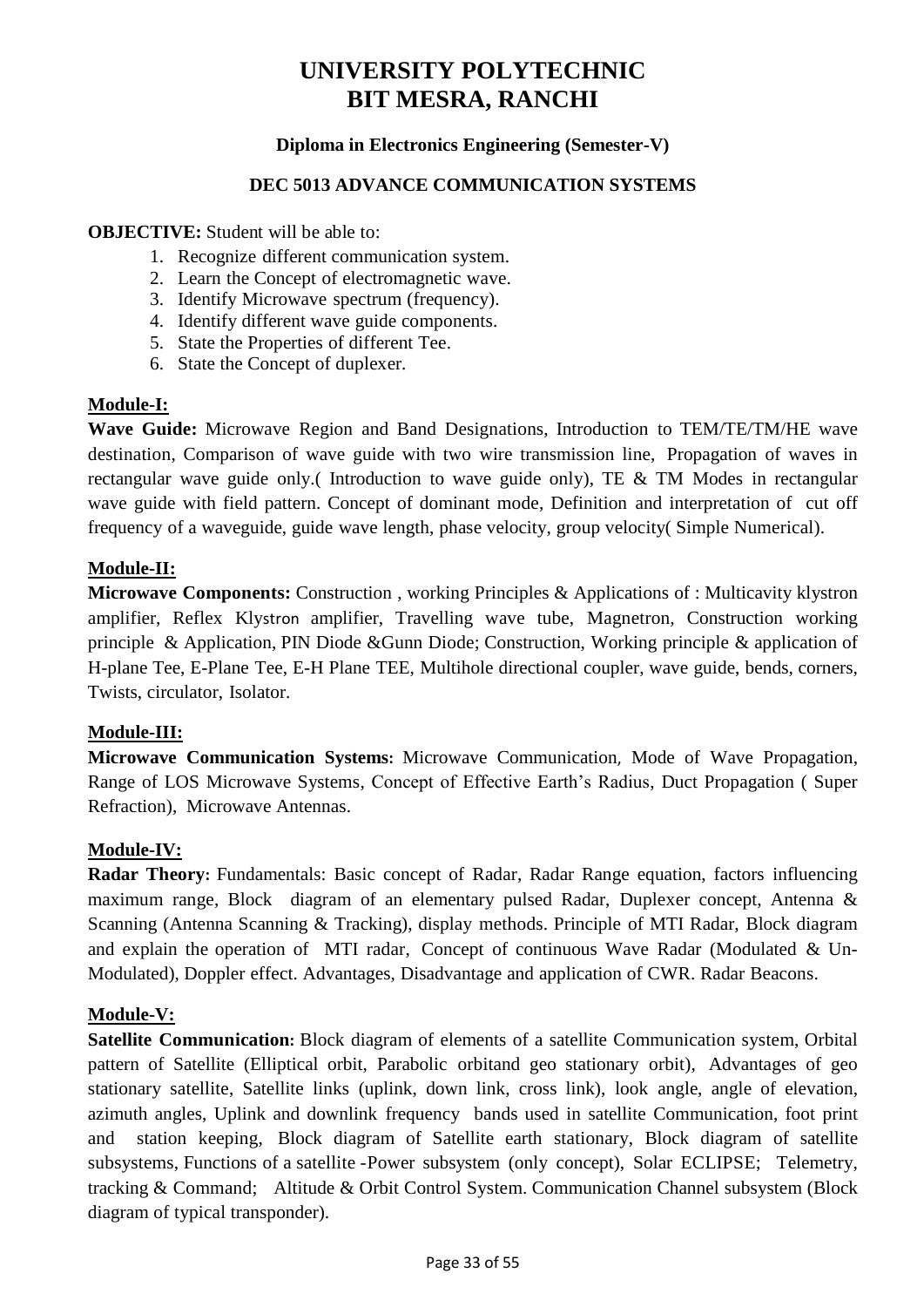- 1. Microwave Devices and Circuits by Samuel Liao, Prentice Hall of India
- 2. Microwave and Radar Engineering by A K Gautam, S. K. Kataria & Sons
- 3. Microwave Engineering by David Pozar, John Wiley and Sons.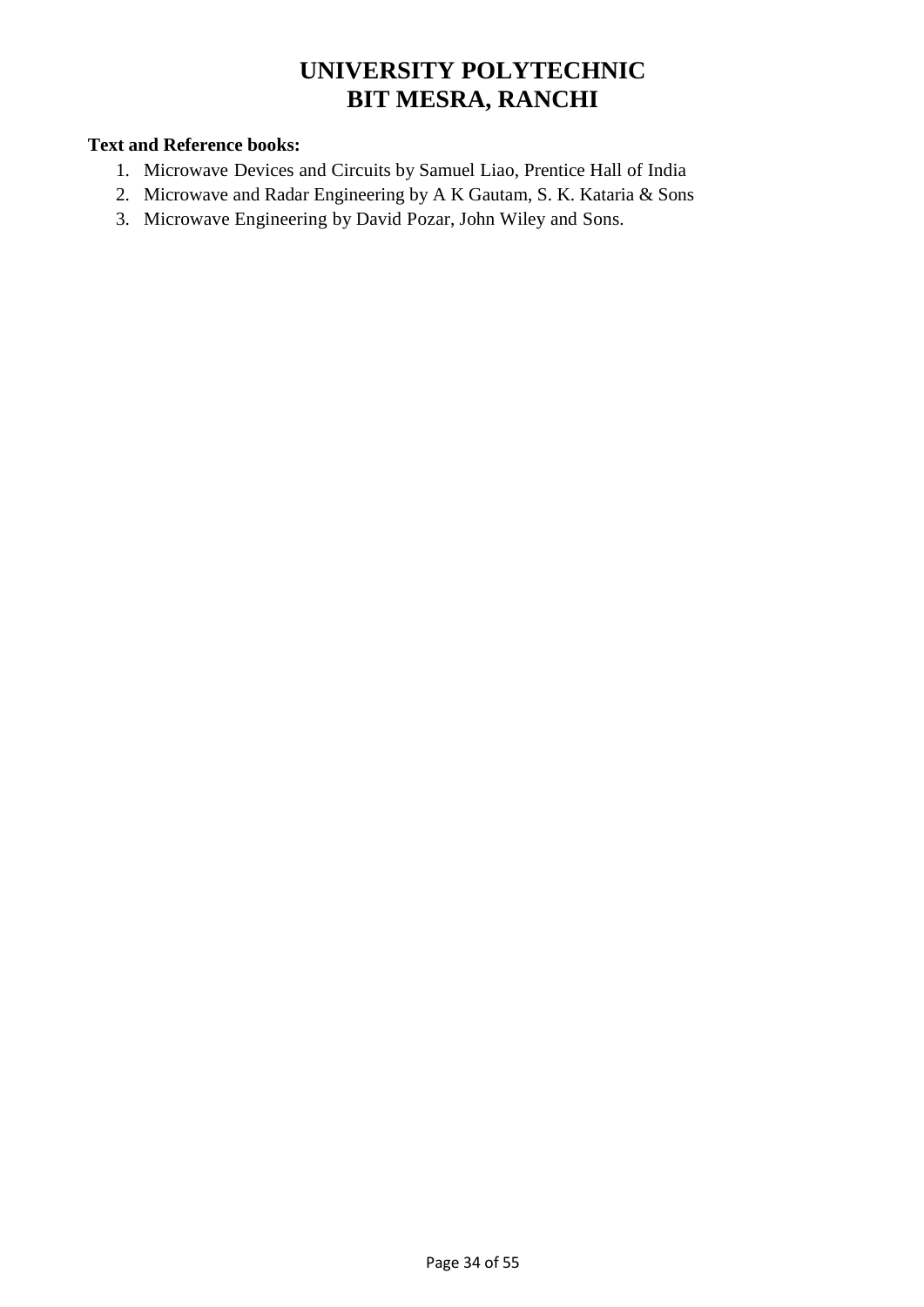#### **Diploma in Electronics Engineering (Semester-V)**

#### **DEC 5015 CONTROL SYSTEMS**

#### **OBJECTIVE:** Student will be able to:

- 1. Learn and understand about open loop and closed loop systems.
- 2. Feedback control and transfer function.
- 3. Steady state time response and frequency response analysis.
- 4. Study of stability.
- 5. Control actions of electronic controllers.
- 6. Servo system and its applications.

#### **Module-I:**

**Introduction to Control Systems:** Introduction to Laplace Transform of different function, Inverse Laplace Transform, Use of Laplace Transform to solve differential equation, simple RL, RC and RLC circuit and their analysis using Laplace Transform.

Introduction to control system, open loop and closed loop systems with suitable examples, Mathematical Modeling of physical systems.

#### **Module-II:**

**Control system Representation:** Definition of Transfer function, Different types of transfer function, Transfer function of Electrical systems, Transfer function of single input and single output system, Block diagram representation and reduction techniques, Signal Flow Graph, Mason's gain formula.

#### **Module-III:**

**Time response Analysis:** Standard test signals, Concept of Impulse Response, Response of first and second order system to step input, Time Response specification, Types of systems, Steady- state error and error constants for step, ramp and acceleration input.

#### **Module-IV:**

**Stability & frequency response analysis:** Definition of stable, unstable and limitedly stable system, Response terms of various natures of roots, Relative stability, Routh's stability criterion and its application for feedback systems.

Frequency response and frequency specifications, Correlation between time response and frequency response, Bode Plot, Gain Margin and Phase Margin, Polar Plot

**Nyquist stability criterion**: Principle of Argument, Conformal mapping, Nyquist stability criterion, Application of Nyquist criterion for first three types of transfer function.

#### **Module-V:**

**Control Actions:** Discontinuous & continuous modes; on-off controllers: neutral zone, proportional controllers (offset, proportional band), integral & derivative controllers; PI, PD, PID controllers, DC Servo motor, AC servo motor, Potentiometer, AC Synchro: Transmitter and Receiver, Stepper Motor.

- 1. Control System by Nagrath and Gopal
- 2. Control System by KUO
- 3. Control System by Ogata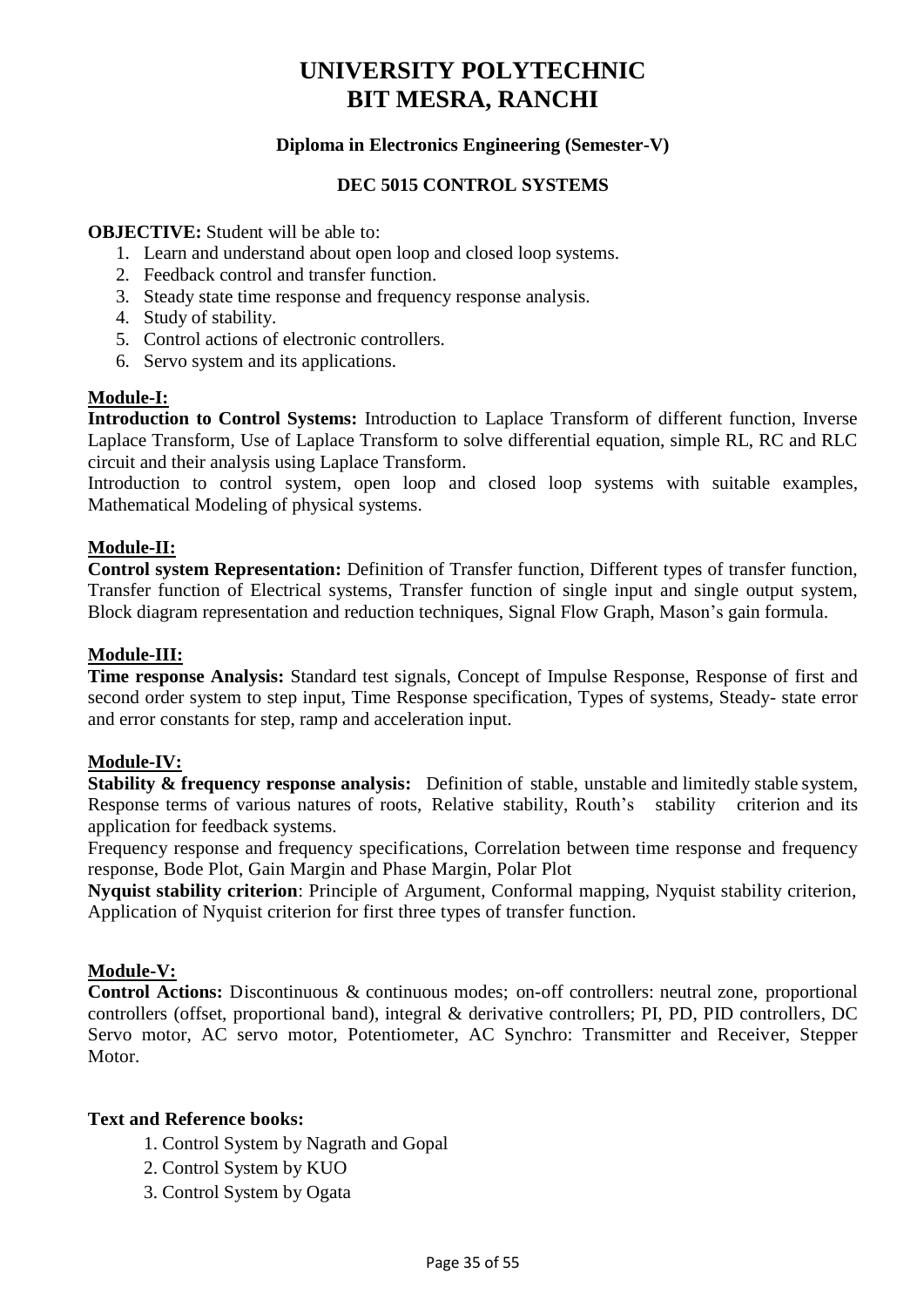#### **Diploma in Electronics Engineering (Semester-V)**

#### **DEC 5010 DIGITAL COMMUNICATIONS LAB. List of experiments:**

- 1. Observe the signal sampling and reconstruct techniques
- 2. Observe the effect on reconstructed wave form using sample / hold circuit.
- 3. To compare the frequency response of  $2<sup>nd</sup>$  order and  $4<sup>th</sup>$  order of LPF.
- 4. Observe waveforms of Pulse Amplitude modulation and demodulation.
- 5. Observe waveforms of Pulse width modulation (using natural sampling & flat top sampling)
- 6. Observe waveforms of Pulse Position modulation (using natural sampling.
- 7. Observe waveforms of Pulse code modulation and demodulation.
- 8. Observe waveforms of Delta modulation.
- 9. Observe waveforms of Adaptive delta Modulation.
- 10. Observe waveforms of ASK modulation & demodulation.
- 11. Observe waveforms of FSK modulation & demodulation.
- 12. Observe waveforms of PSK modulation & demodulation.

#### **Optional**

- 1. Observe waveforms of QPSK modulation & demodulation.
- 2. Observe waveforms of QAM modulation & demodulation.
- 3. Error detection & correction using parity bits.
- 4. Error detection & correction using hamming codes
- 5. To generate following different line codes and decode them.
	- a. NRZ (Unipolar) b. Bipolar NRZ c. RZ (Unipolar) d. Bipolar RZ
- 6. Time division multiplexing/ de multiplexing system.
- 7. Frequency division multiplexing/ de multiplexing system.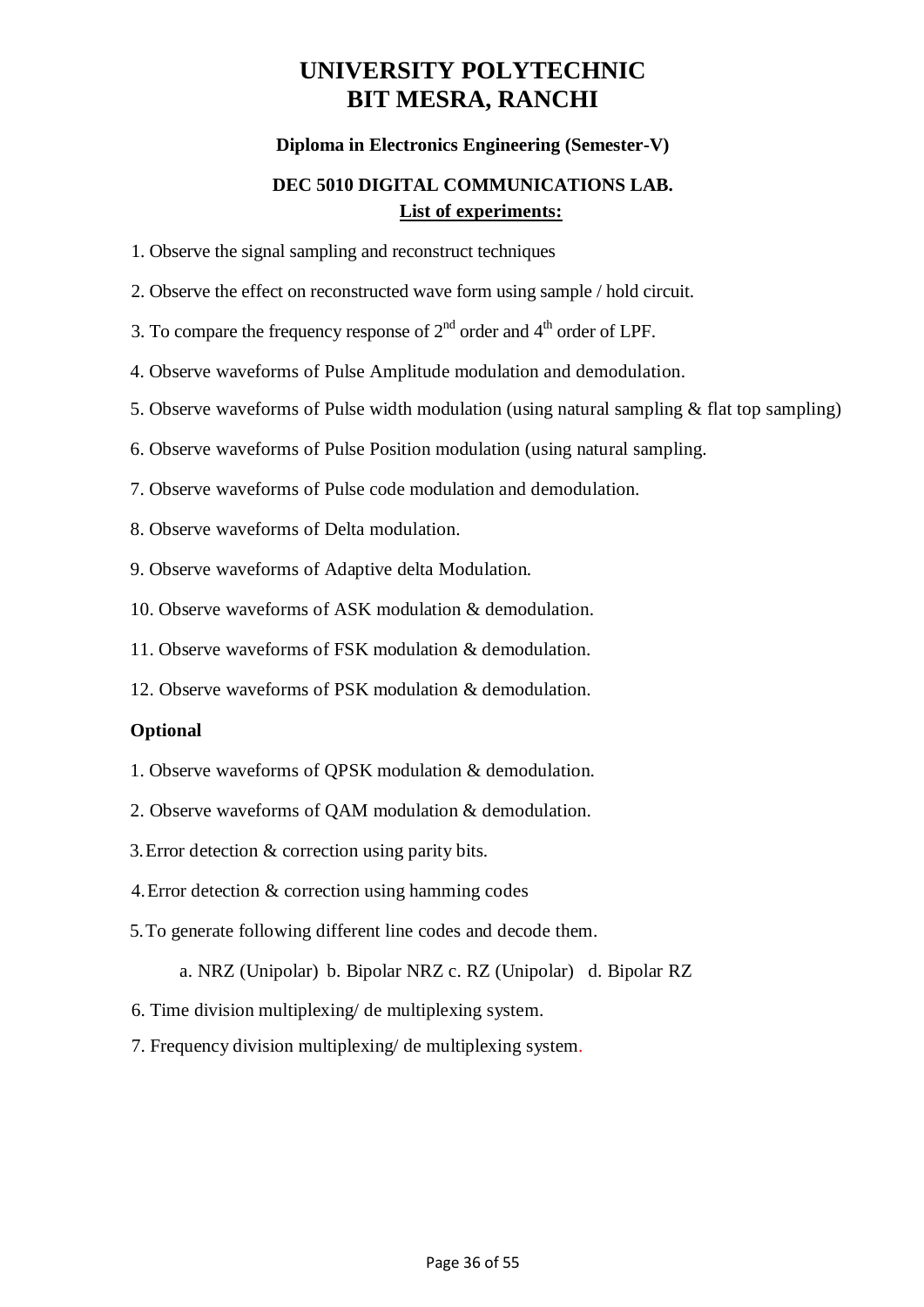#### **Diploma in Electronics Engineering (Semester-V)**

#### **DEC 5014 EMBEDDED SYSTEM LAB.**

#### **List of experiments:**

- 1. Development and execution of the program for sending data on port lines.
- 2. Development and execution of the program for arithmetic operation and time delay.
- 3. Development and execution of the program for input and output operation.
- 4. Development and execution of the program for interface LEDs to particular port.
- 5. Development and execution of the program to generate a square wave on port.
- 6. Development and execution of the program for logical operators and data conversion.
- 7. Development and execution of the program PWM waveform generation.
- 8. Development and execution of the program to display "UNIVPOLY" message on LCD (16x2).
- 9. To write 8051 C program to send "WELCOME" on serial port continuously.
- 10. Interface Stepper Motor to Microcontroller 8051 and development and execution of the program to run stepper motor.
- 11. Interface ADC to Microcontroller 8051 and development and execution of the program to display digital equivalent of analog input
- 12. Interface DAC to Microcontroller 8051 and development and execution of the program to generate specified voltage.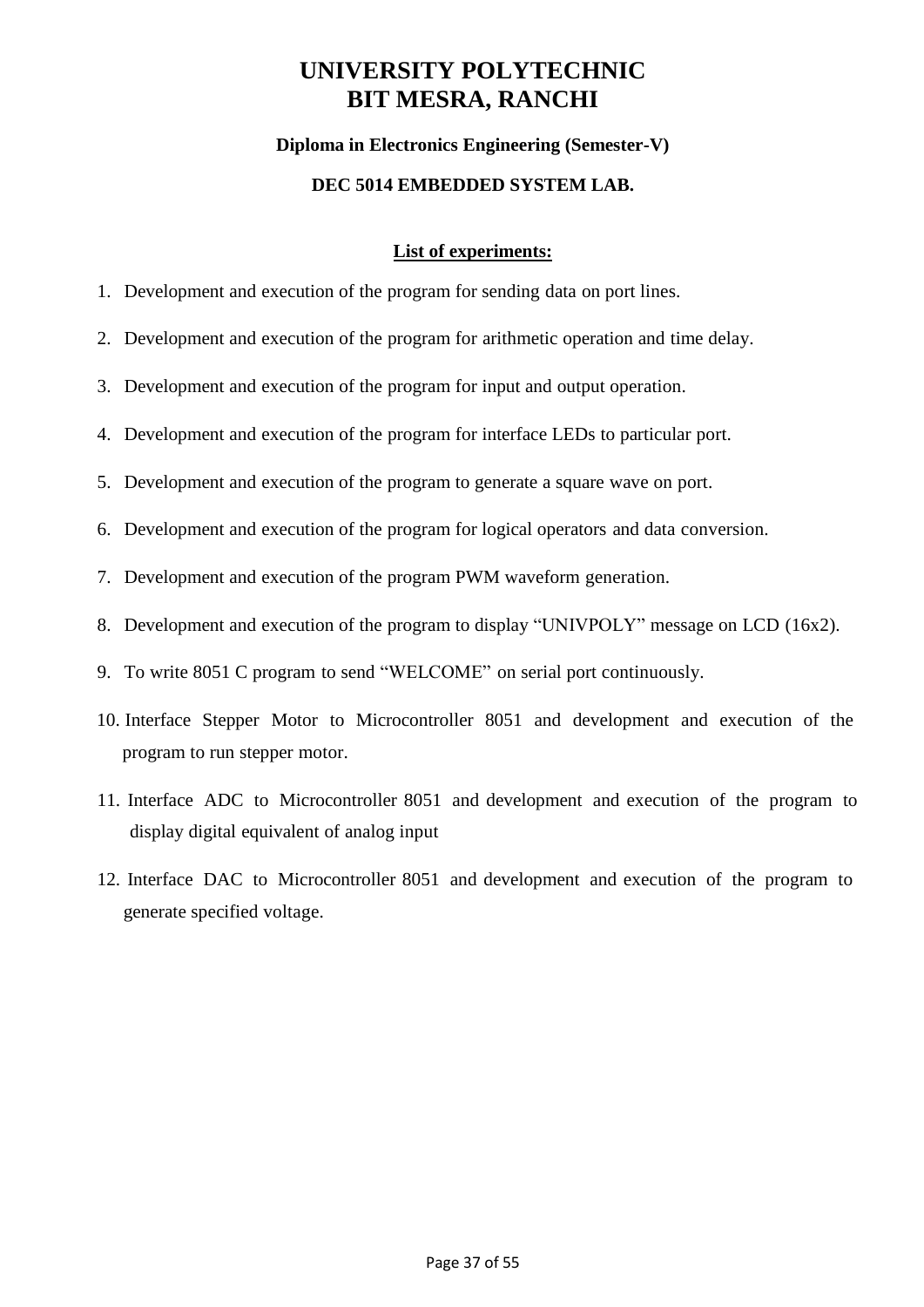#### **Diploma in Electronics Engineering (Semester-V)**

#### **DEC 5016 ADVANCE COMMUNICATION SYSTEMS LAB.**

#### **List of experiments:**

- 1. Verify the characteristics of Reflex Klystron.
- 2. Verification of characteristics E Plane Tee.
- 3. Verification of characteristics of Isolator.
- 4. Verification of characteristics of Circulator.
- 5. Indirect measurement of frequency using cavity resonator.
- 6. Measure the coupling factor of MHD Coupler.
- 7. Verification of the square law characteristics of a VHF crystal oscillator
- 8. V-I Characteristics of a Gunn Diode.
- 9. Determination of gain of a pyramidal Horn Antenna.
- 10. Determination of waveguide characteristics of X-Band Rectangular Waveguide.
- 11. Determination of Transmission Line Parameters.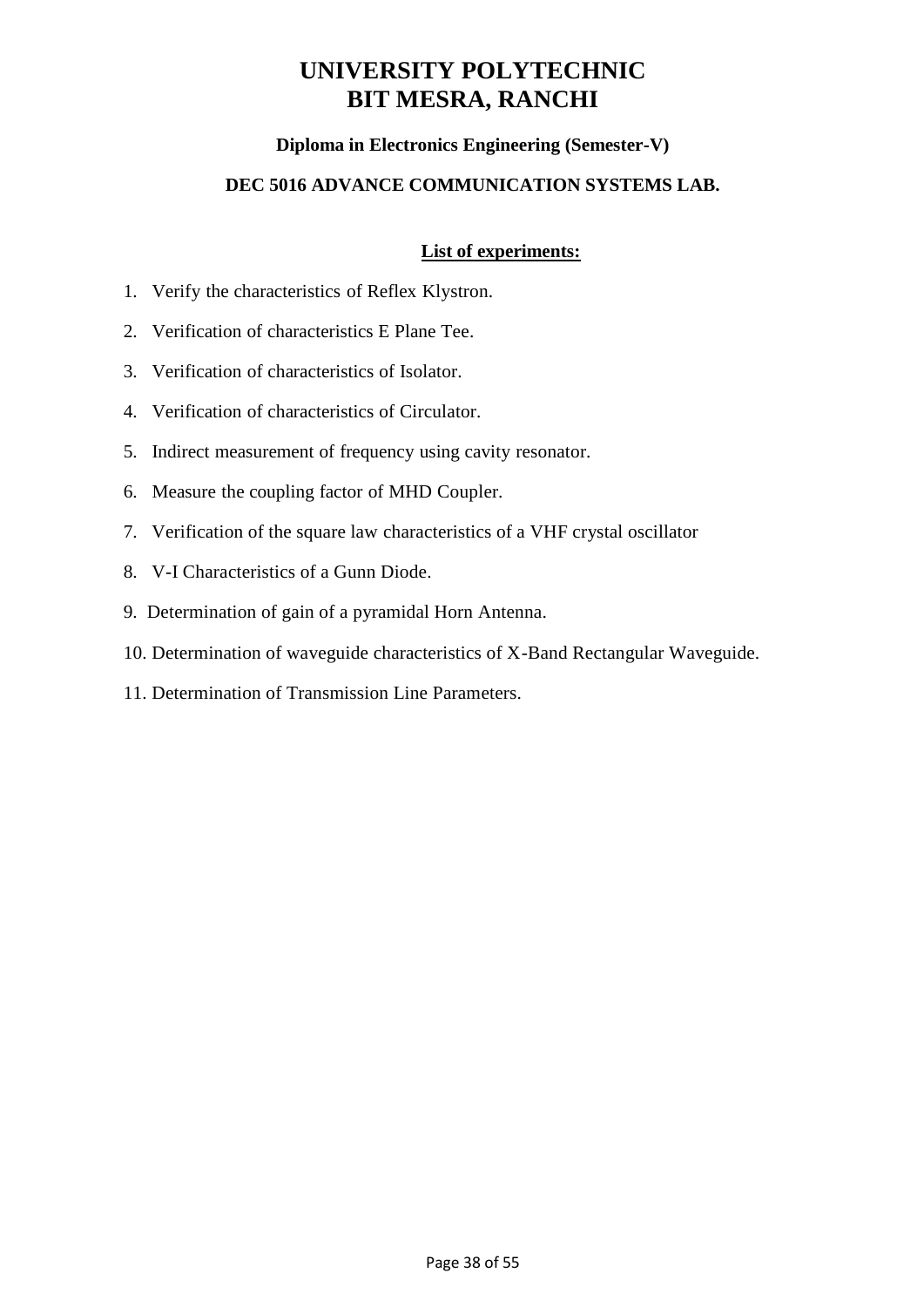#### **Diploma in Electronics Engineering (Semester-V)**

#### **DEC 5018 CONTROL SYSTEMS LAB.**

#### **List of Experiments**

- 1. To determine Speed- Torque characteristics of DC Servo Motor.
- 2. To determine Speed- Torque characteristics of AC Servo Motor.
- 3. Analog PID control response for I and II order system as process.
- 4. Study and demonstration of Linear System Simulator
- 5. To demonstrate Potentiometer as error detector.
- 6. Study and demonstration of AC Synchro: Transmitter and Receiver
- 7. Stepper Motor Demonstration
- 8. DC motor speed control
- 9. DC Position Servo system demonstration
- 10. AC Position Servo system demonstration
- 11. To study AC Motor
- 12. Study of Relay control system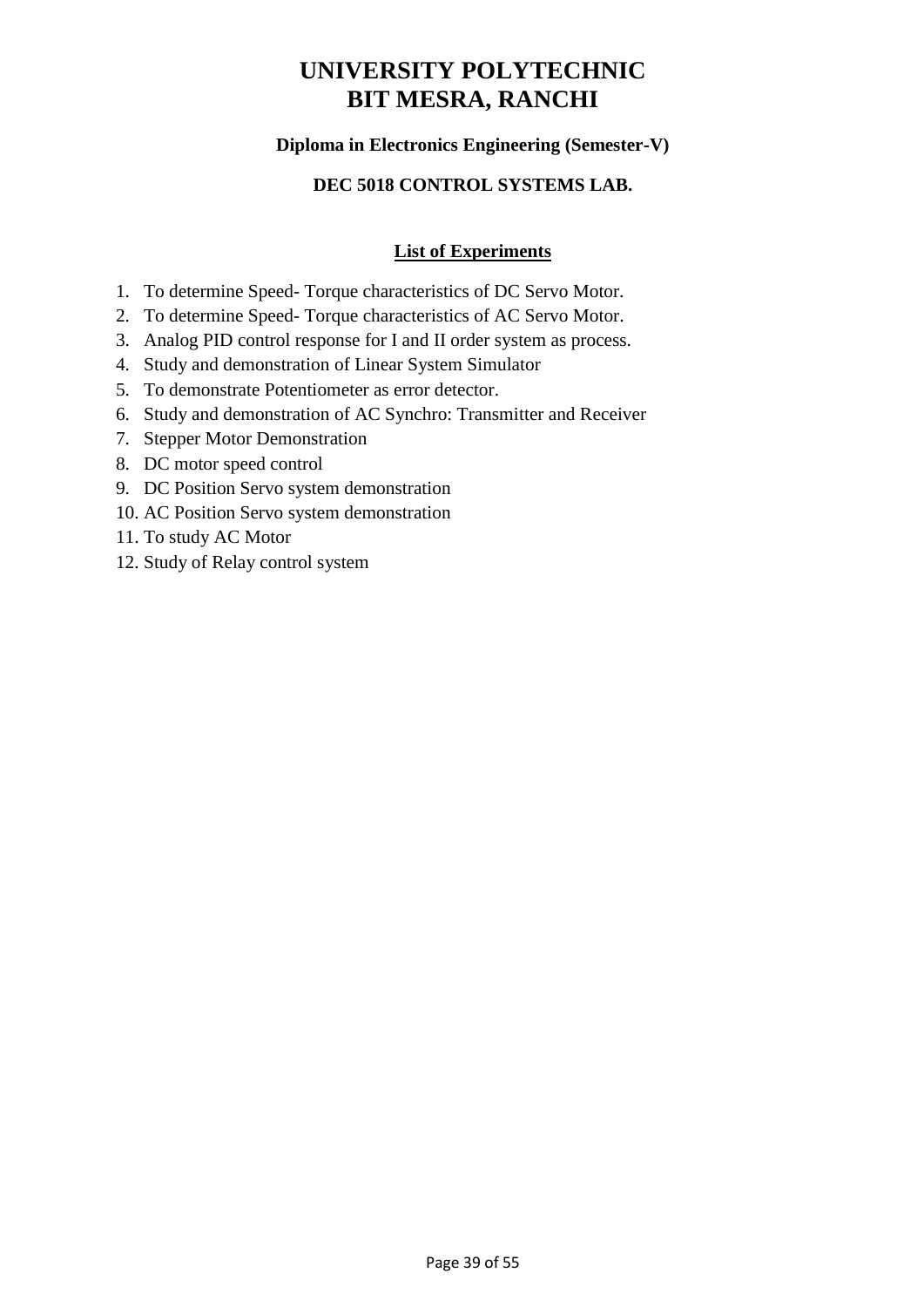## **SYLLABUS**

# **SEMESTER-VI**

## **Diploma in Electronics Engineering**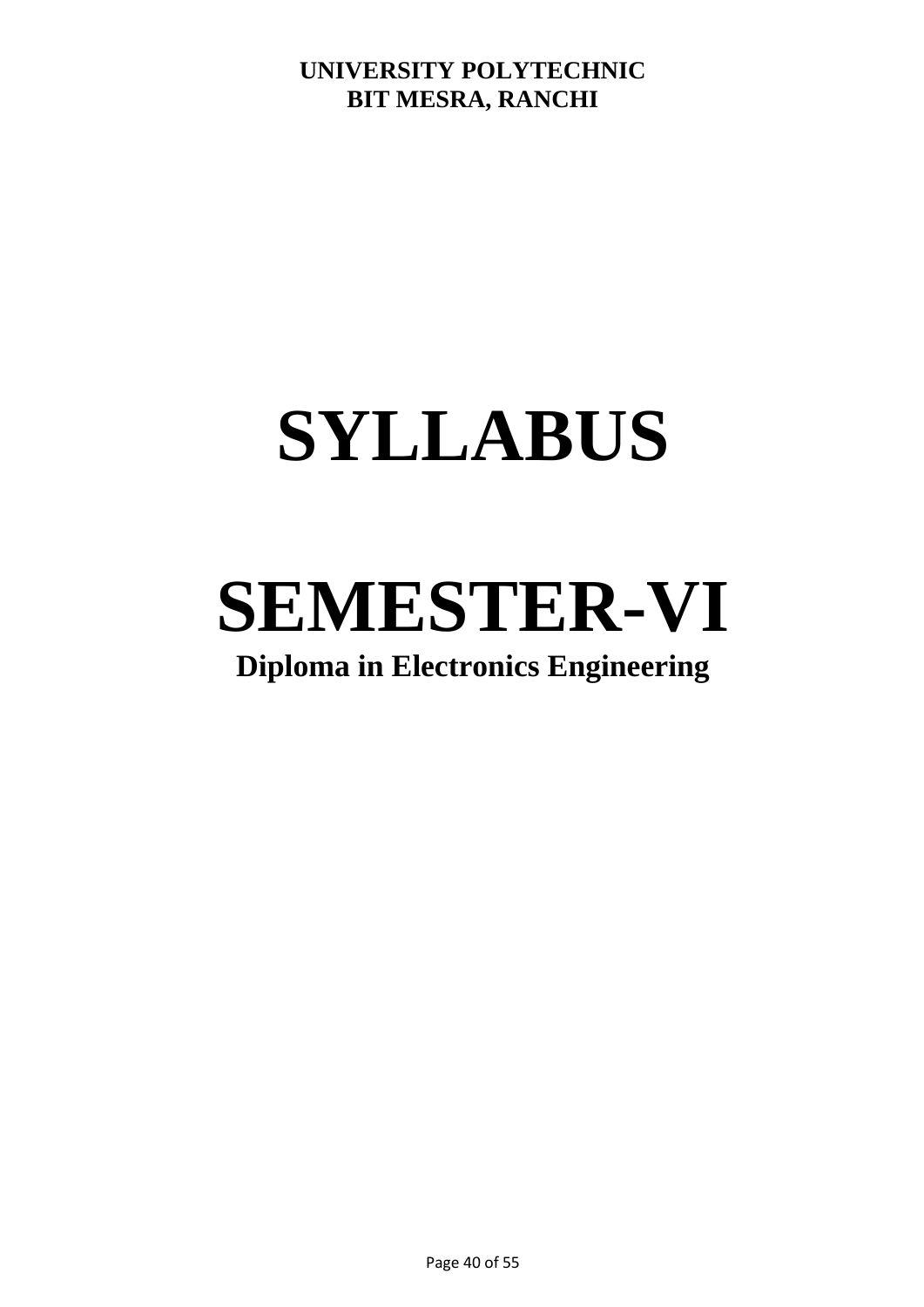#### **Course Structure Diploma in Electronics Engineering**

| <b>Subject Code</b>          | <b>Subject</b>                        | <b>Theory</b>  | <b>Tutorial</b> | Lab,           | <b>Credit</b>  |  |
|------------------------------|---------------------------------------|----------------|-----------------|----------------|----------------|--|
| <b>DMT 6001</b>              | <b>Total Quality Management</b>       | 3              | 0               | $\theta$       | 3              |  |
| <b>DEC 6009</b>              | <b>Industrial Instrumentation</b>     | 3              | $\overline{0}$  | $\overline{0}$ | 3              |  |
| <b>DCS 6003</b>              | <b>Computer Hardware</b>              | $\overline{3}$ |                 | $\overline{0}$ | $\overline{4}$ |  |
| <b>DCS 6007</b>              | <b>Computer Networks and Security</b> | 3              | $\overline{0}$  | $\overline{0}$ | 3              |  |
|                              | Elective-I                            | 3              | $\overline{0}$  | $\overline{0}$ | 3              |  |
|                              | Elective-II                           | 3              | $\overline{0}$  | $\overline{0}$ | 3              |  |
| <b>DEC 6014</b>              | Industrial Instrumentation Lab,       | $\overline{0}$ | $\theta$        | $\overline{2}$ | $\mathbf{1}$   |  |
| <b>DCS 6004</b>              | Computer Hardware Lab,                | $\theta$       | $\theta$        | $\overline{2}$ | 1              |  |
| <b>DCS 6008</b>              | Computer Networking Lab,              | $\overline{0}$ | $\theta$        | $\overline{2}$ | $\mathbf{1}$   |  |
| <b>DEC 6012</b>              | Project-II                            | $\overline{0}$ | $\overline{0}$  | 6              | 3              |  |
| List of Elective-I(Any one)  |                                       |                |                 |                |                |  |
| <b>DEC 6011</b>              | Wireless and Mobile Communication     | 3              | $\overline{0}$  | $\overline{0}$ | 3              |  |
| <b>DEC 6013</b>              | Telematics                            | 3              | $\overline{0}$  | $\overline{0}$ | 3              |  |
| <b>DME 6015</b>              | Mechatronics                          | 3              | $\theta$        | $\overline{0}$ | 3              |  |
| <b>DEC 6015</b>              | <b>VLSI</b> Design                    | 3              | $\theta$        | $\overline{0}$ | 3              |  |
| List of Elective-II(Any one) |                                       |                |                 |                |                |  |
| <b>DEC 6017</b>              | <b>Medical Electronics</b>            | 3              | $\overline{0}$  | $\overline{0}$ | 3              |  |
| <b>DEC 6103</b>              | <b>Optical Fibre Communication</b>    | 3              | $\theta$        | $\overline{0}$ | 3              |  |
| <b>DCS 6017</b>              | Internet of Things                    | 3              | $\overline{0}$  | $\overline{0}$ | 3              |  |
|                              | Periods per week                      | 18             | 1               | 12             |                |  |
|                              | <b>Total credits</b>                  |                |                 |                | 25             |  |
|                              | <b>Total Periods per week</b>         |                |                 |                | 31s            |  |

#### **Sixth Semester**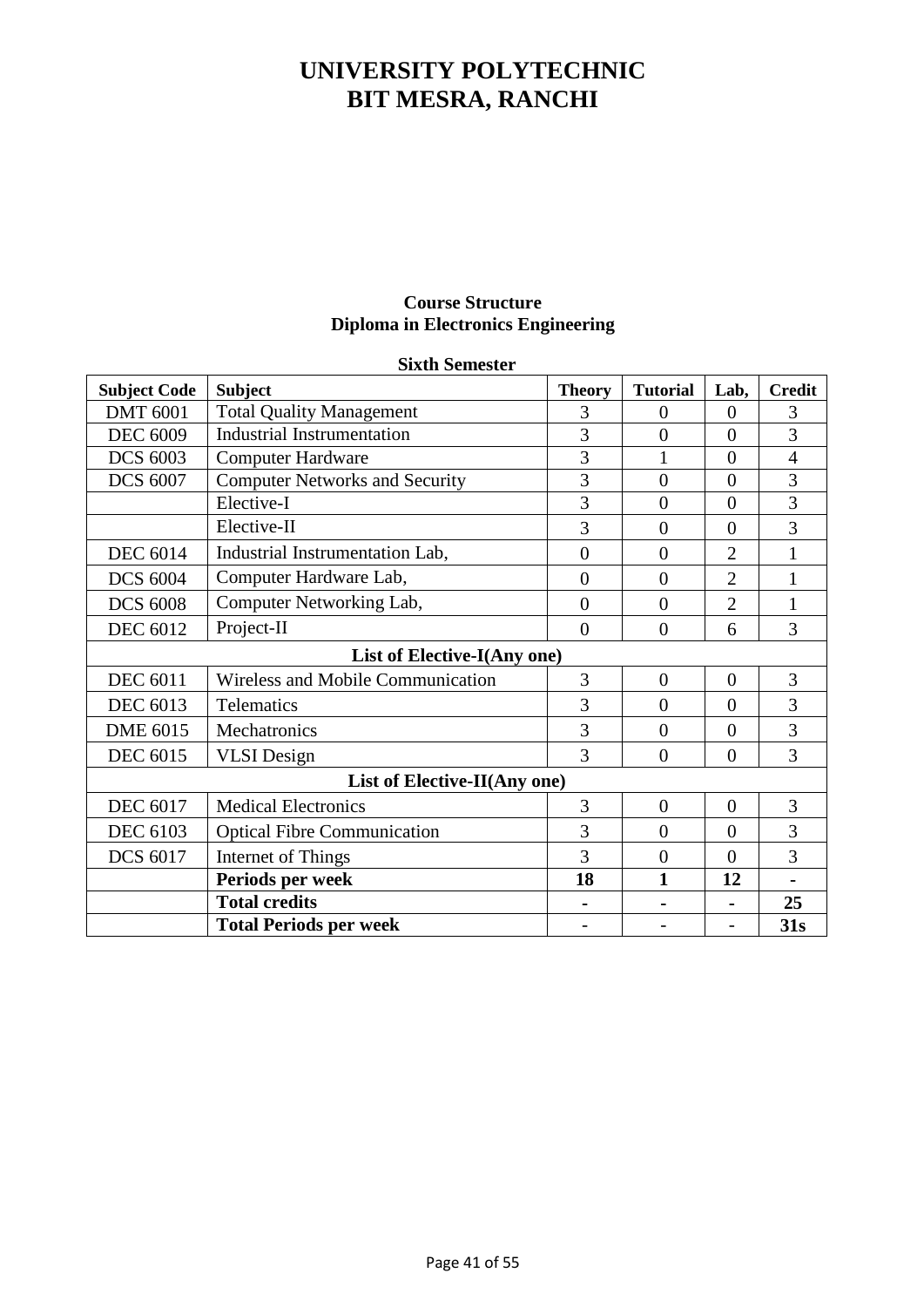#### **Diploma in Electronics Engineering (Semester-VI)**

#### **DMT 6001 TOTAL QUALITY MANAGEMENT**

#### **OBJECTIVE**

- 1. To understand the principles of Total Quality Management (TQM).
- 2. To identify various components of TQM.
- 3. To be acquainted with various quality standards.
- 4. To understand the need for benchmarking and its process, and various quality improvement techniques.
- 5. To understand the importance of quality circle and identify various issues related with it.

#### **Module-I:**

**Introduction**: - Management Concept, Function or Process, Characteristics of Management. Total Quality Management Concept, Objective, Scope, Principles of TQM, Evolution of TQM, Difference of Quality Vs Total Quality Management.

#### **Module-II:**

**Components of Total quality Management**: Customer Supplier Relationship in TQM System, Managerial Role in TQM, Value, vision, mission and goals in TQM.

**Practices for TQM**: TQM and Human Resource Development, Need and Significance of TQM, Process of TQM.

#### **Module-III:**

**Quality Management Systems**: -Need for ISO 9000 and Other Quality Systems, ISO 9000:2000 Quality System – Elements, Implementation of Quality system Documentation, ISO 14000 – Concept, Requirements and Benefits.

#### **Module-IV:**

**Benchmarking** – Introduction, Reasons to Benchmark, Benchmarking Process, Quality Function Deployment (QFD), Cost of Quality, QFD Process. Six- Sigma.

#### **Module-V:**

**Quality Circle**: - Purpose, Benefits, Problem in implementation of quality circles, Requirements of effective quality Circle.

- 1. Feigenbaum.A.V. "Total Quality Management, McGraw-Hill, 1991.
- 2. Total Quality Management,Pricnciples & Practice- S.K.Mandal.Vikas Publishing House Pvt Ltd.
- 3. Oakland.J.S. "Total Quality Management Butterworth Hcinemann Ltd., Oxford. 1989.
- 4. Narayana V. and Sreenivasan, N.S. Quality Management Concepts and Tasks, New Age International 1996.
- 5. Zeiri. "Total Quality Management for Engineers Wood Head Publishers, 1991.
- 6. Total Quality Management, Dr. S. Kumar 2011. Laxmi Publications Pvt. Ltd.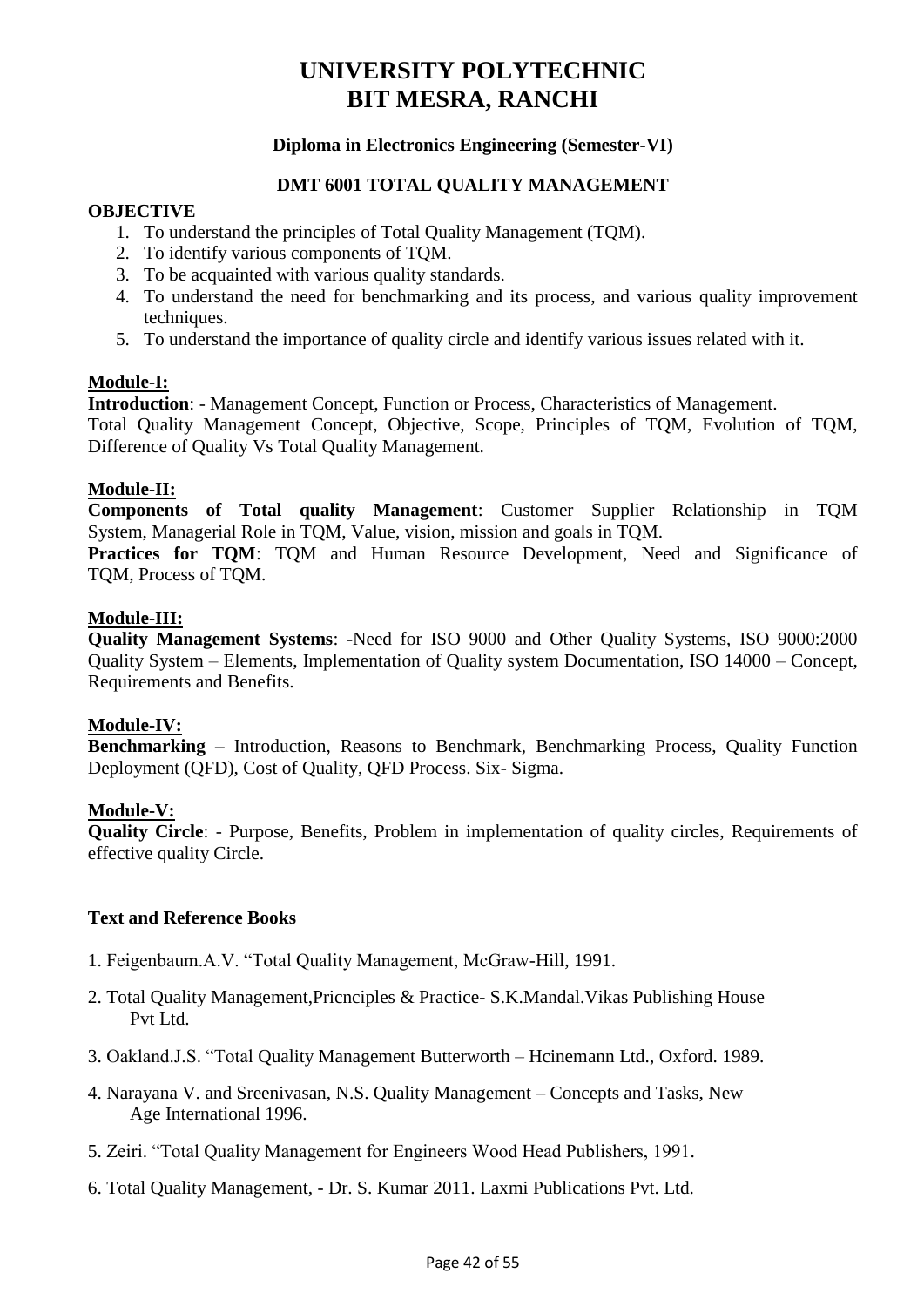#### **Diploma in Electronics Engineering (Semester-VI)**

#### **DEC6009 INDUSTRIAL INSTRUMENTATION**

#### **OBJECTIVE:** Student will be able to:

- 1. Explain the construction and working of instruments which control the various parameters and operations in any industry,
- 2. Diagnose faults, rectify them,
- 3. Test the total system for good performance,
- 4. Design, modify and troubleshoot PLC based control circuits,
- 5. Understand and identify the elements of control in instruments,

#### **Module-I:**

**Transducers:** Introduction, Definition and nature, Transducer functions, Characteristics of transducers, Transducer classification, Displacement / Motion transducer, Temperature transducers, Pressure transducers, Liquid level transducers, Intelligent sensors, Bio Sensors.

#### **Module-II:**

**Recent developments in instrumentation and measurements:** Computer-aided measurements, Fiber optic transducers, Microsensors, Smart Sensors, Smart transmitters and Field Bus, Virtual Instrumentation.

#### **Module-III:**

**Final Control Element:** Introduction**,** Pneumatic actuation, Hydraullic actuation, Electric Actuation, Motor Actuators, Control Valves.

**Converters:** I/P converter, P/I Converter.

#### **Module-IV:**

**Programmable Logic Controllers:** Introduction to Microcomputers, Programmable controllers, Programmable Logic Controllers, PLC programming, Ladder diagram, PLC Communications and Networking, PLC selection, PLC installation, Advantages of using PLC.

#### **Module-V:**

**Distributed Control System:** Introduction, Overview of distributed control, DCS Software configuration, DCS Communication, DCS Supervisory Computer tasks, DCS Integration with PLCs and Computers, Features of DCS, Advantages of DCS.

- 1. Computer based industrial control by Krishnakant
- 2. Instrumentation Measurement and Analysis by BC Nakra and K K Chaudhry
- 3. Industrial Instrumentation and Control by S, K, Singh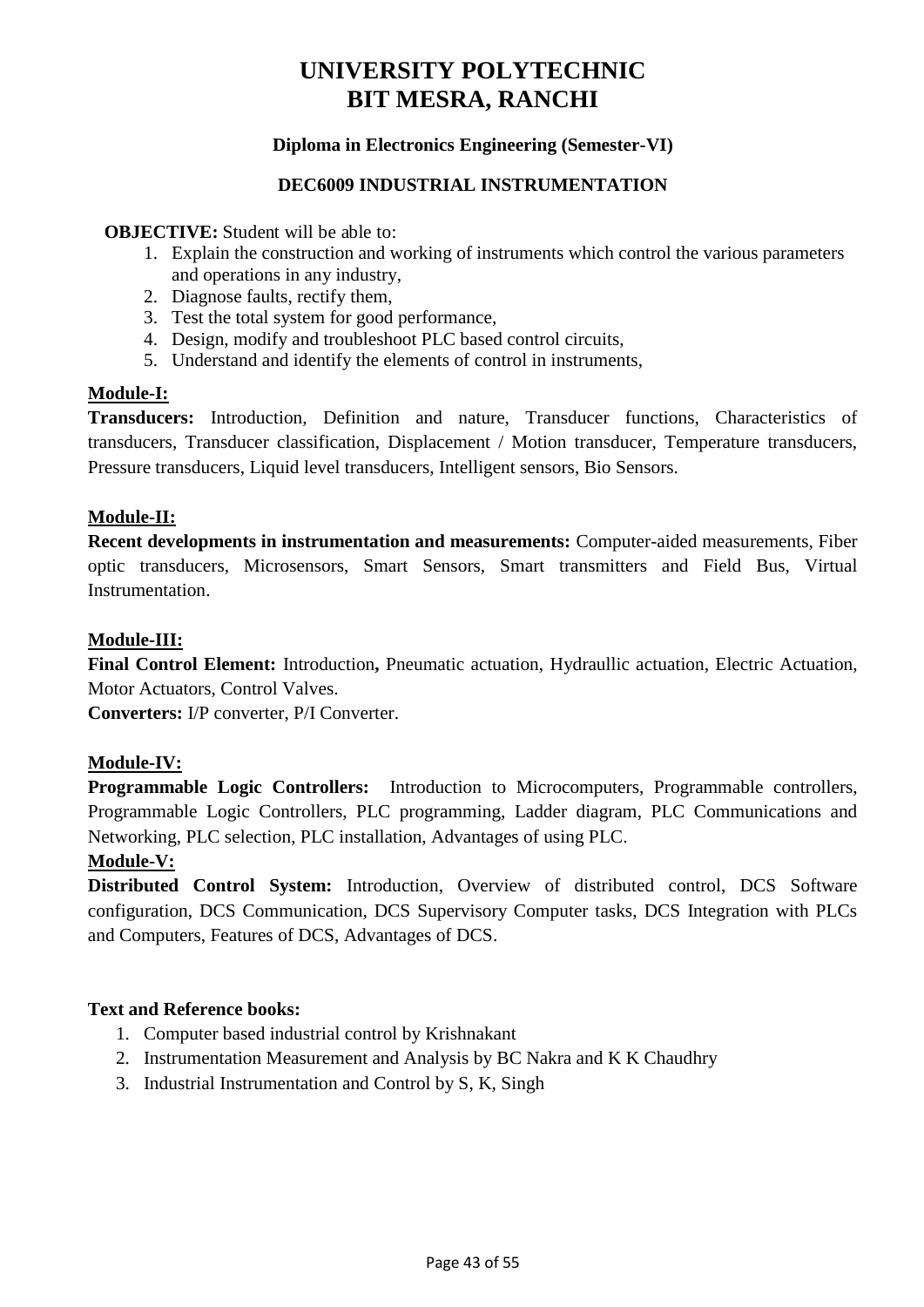#### **Diploma in Electronics Engineering (Semester-VI)**

#### **DCS 6003 COMPUTER HARDWARE**

#### **OBJECTIVE:**

- 1. To know various components used inside motherboard.
- 2. Students will be acquainted with the technologies used in modern microprocessor.
- 3. Develop understanding of construction & working of various types of memory used inside digital computer.
- 4. Develop understanding of working of SMPS and UPS.
- 5. Understand basics of various types of printer, preventive and corrective maintenance.

#### **Module-I:**

#### **Motherboard:**

Motherboard form factors; Layout of motherboard; Components of motherboard — chipset, processor socket, expansion slots, power supply connectors, ROM BIOS, CMOS, ports etc.

#### **Module-II:**

#### **Microprocessor:**

Processor Specification, FSB; Evolution of Processor; Modern Microprocessor technology- 64 bit architecture, Hyper-Threading, Multi-core processor, Turbo boost, Smart cache.

#### **Module-III:**

#### **Memory**:

Logical memory Configuration- Conventional memory, UMA, Extended Memory & Expanded Memory; Memory Physical Packaging; SIMM, DIMM & RIMM memory modules; Memory Banks; Types of Dynamic RAM─ FPM, EDO, BEDO, SDRAM, RD RAM, DDR RAM. Magnetic Storage: Hard Drives-Hard Drive Construction and Interfaces. File System.

#### **Module-IV:**

#### **Power Supply**:

Power Problems- Spike, Surge, Brownout and Blackout; EMI (Electromagnetic Interference); ESD; SMPS- SMPS form factors, connectors and voltages; UPS- Purpose of UPS, SPS and Double conversion UPS.

#### **Module-V:**

#### **Printer, Preventive Maintenance & Troubleshooting:**

Printer: Working of Dot matrix printer, Inkjet printer and Laser printer**;** Maintenance and Troubleshooting: Preventive Maintenance **─** HDD, CDROM, Viruses detection and Protection; Steps of Logical Troubleshooting, common PC problems.

- 1. Ron Gilster, "PC Hardware: A Beginner's Guide", TMH
- 2. C.A.Schmidt, "The Complete Computer Repair Textbook", 3e, Dreamtech
- 3. David Groth, "A+ Complete Study Guide", 3e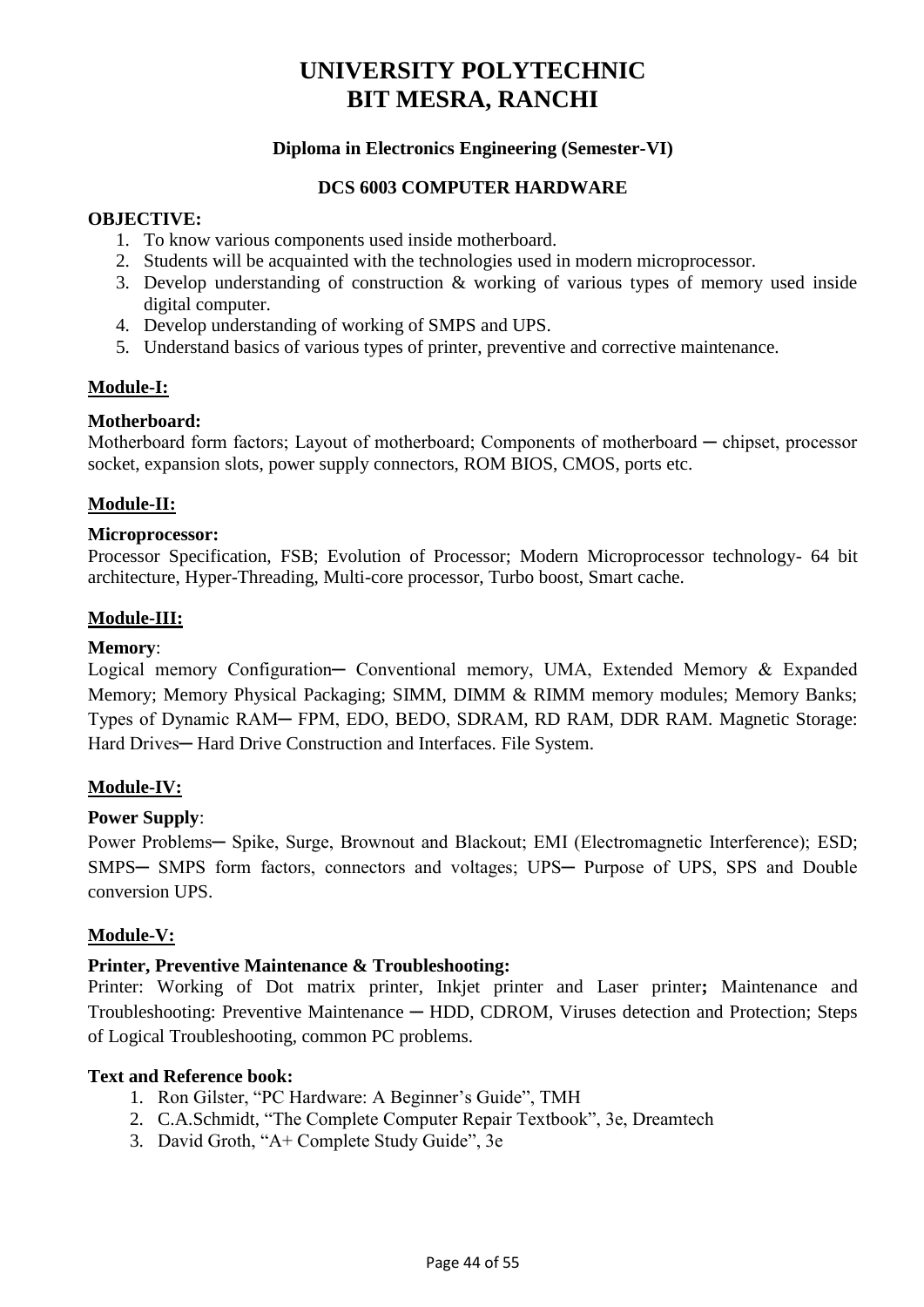#### **Diploma in Electronics Engineering (Semester-VI)**

#### **DCS 6007 COMPUTER NETWORKING & SECURITY**

#### **OBJECTIVE:**

- 1. Understand basics elements of Network.
- 2. Develop understanding of OSI and TCP/IP model, role of Physical and Data link layers in communication.
- 3. Develop understanding of various algorithms and protocols used at Network layer.
- 4. Understanding role of Transport and Application layer in communication.
- 5. Understand basics of various technologies used to ensure security during communication.

#### **Module-I:**

#### **Network Fundamentals:**

Network Topology: Bus, Ring, Star, Mesh; Network devices: Ethernet card, Hub, Switch, Bridge, Router; Addressing: Physical address, Logical address, Classes of IP address, Subnet Mask; Terminology: unicasting, multicasting, broadcasting, broadband, point-to-point, multipoint.

#### **Module-II:**

#### **Overview of OSI & TCP/IP model, Physical & Data link layer:**

Overview of OSI & TCP/IP model; Physical Layer: role of physical layer, switching.

Transmission modes: Simplex, Half duplex, full duplex; Data Link Layer: Data link layer design issues, Error detection and correction, elementary data link layer protocols, sliding window protocol; media access control sub-layer.

#### **Module III:**

#### **Network layer:**

Network Layer Design issues, overview of Routing Algorithms, overview of Congestion Control Algorithms, Internetworking, role of the Network Layer in the Internet.

#### **Module IV:**

**Transport and Application layer:** Elements of Transport Protocols, Simple Transport Protocol, UDP & TCP protocol. Application Layer: DNS—The Domain Name System, Electronic Mail, The World Wide Web, Multimedia.

#### **Module V:**

**Network Security:** Cryptography, Symmetric-Key Algorithms, Public-Key Algorithms, Digital Signatures, Management of Public Keys, Communication Security, Authentication Protocols, E-Mail Security, Web Security, Social issues.

- 1. Andrew S. Tanenbaum, "Computer Networks", 4e, PHI
- 2. B.A. Forouzan, "Data Communication and Networking". 4e, TMH
- 3. Stallings. W., "Data and Computer Communication", 6e, PHI.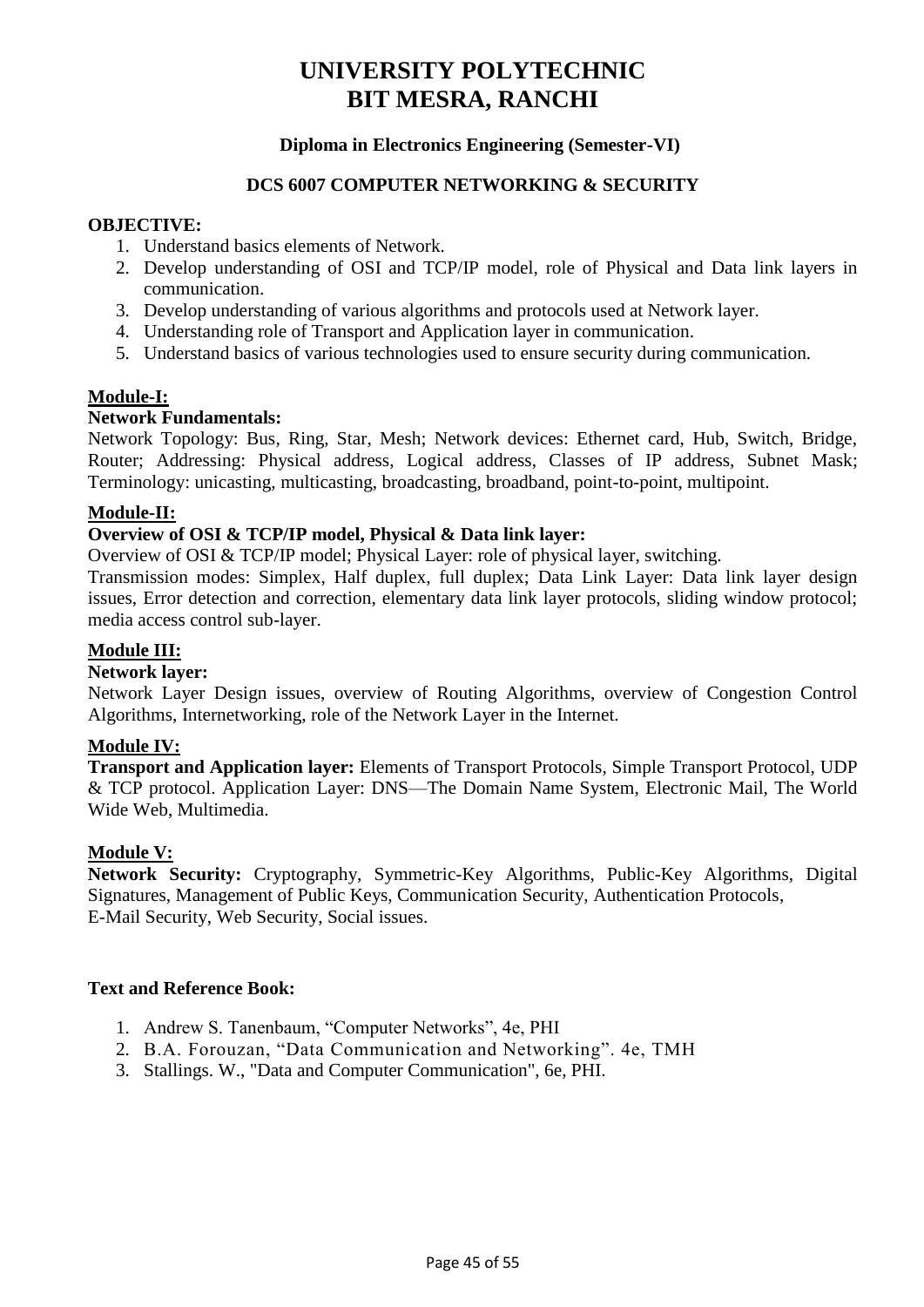#### **Diploma in Electronics Engineering (Semester-VI)**

#### **DEC6014 INDUSTRIAL INSTRUMENTATION LAB.**

#### **List of experiments:**

- 1. Measurement of displacement using LVDT
- 2. Measurement of weight using Strain gauge trainer
- 3. To determine characteristics of PIN Photodiode
- 4. To determine characteristics of Phototransistor
- 5. To determine characteristics of Platinum RTD
- 6. To determine characteristics of NTC Thermistor
- 7. To determine characteristics of K type Thermocouple
- 8. Introduction to ladder programming & to implement basic logic gates
- 9. Develop, Simulate and Test Ladder diagram for Door Bell Operation
- 10. Develop, Simulate and Test Ladder diagram for Bottle Filling system
- 11. Develop, Simulate and Test Ladder diagram for Traffic Light Control System
- 12. Develop, Simulate and Test Ladder diagram for Car Parking System
- 13. Develop, Simulate and Test Ladder diagram for an alarm enunciator system
- 14. Develop, Simulate and Test Ladder diagram for Batch Mixer
- 15. Develop, Simulate and Test Ladder diagram for Drink Dispenser System
- 16. Develop and test PLC program for three phase motor in both direction
- 17. Develop, Simulate and Test Ladder Diagram for stepper motor control in forward and reverse direction.
- 18. Develop, Simulate and Test Ladder diagram for an Elevator system.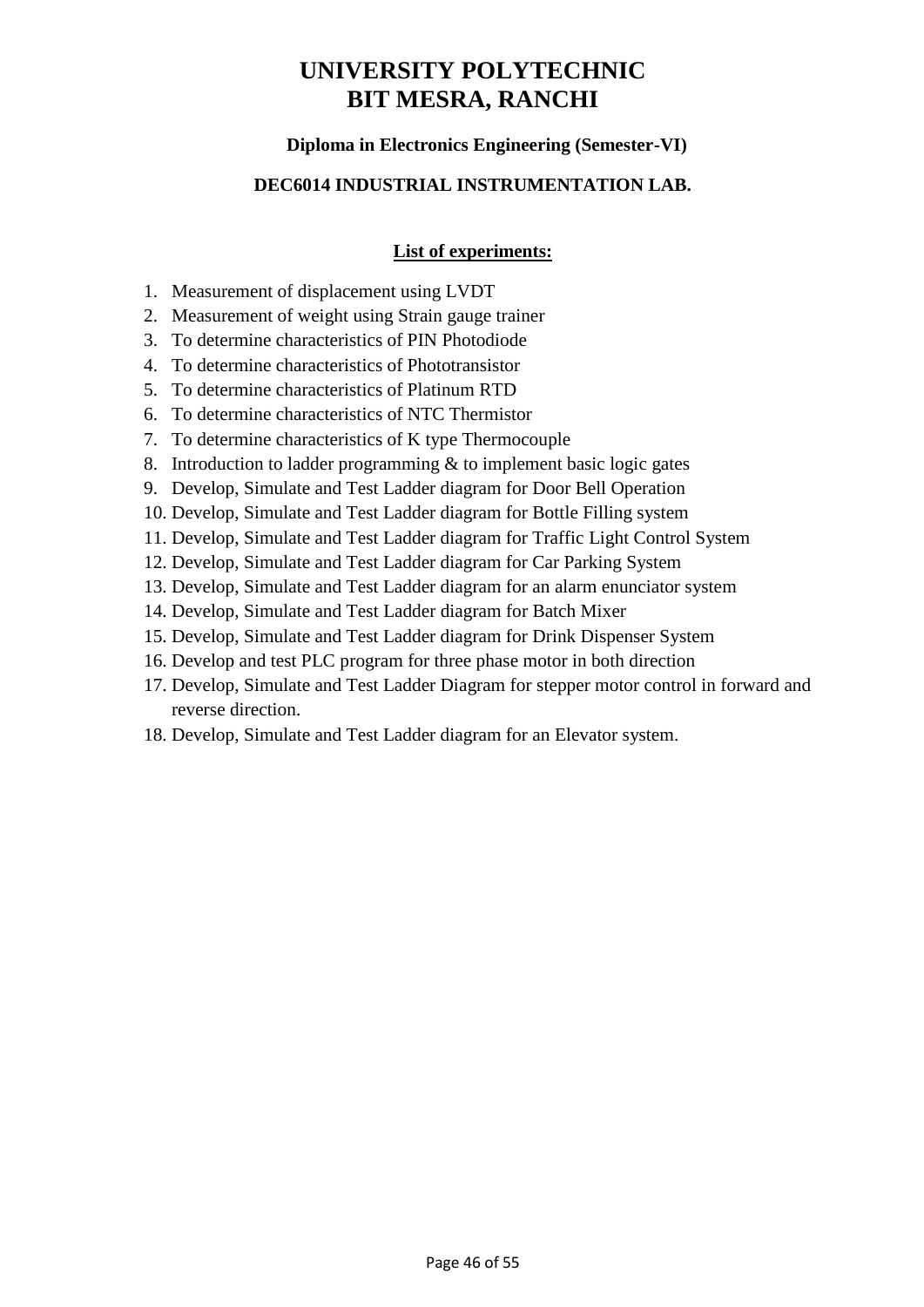#### **Diploma in Electronics Engineering (Semester-VI)**

#### **DCS 6004 COMPUTER HARDWARE LAB.**

#### **List of Experiments**

- 1. Study of motherboard:
	- a. XT form factor.
	- b. AT form factor.
	- c. LPX form factor.
	- d. ATX form factor.
- 2. Disassembling of PC:
	- a. PC- XT
	- b. PC- AT
	- c. PC- ATX
- 3. Assembling of PC:
	- a. PC-XT
	- b. PC-AT
	- c. PC-ATX
- 4. Study of BIOS Setup.
- 5. Installation of Windows-XP operating system.
- 6. Repairing corrupted operating system.
- 7. Installation of display diver, sound driver, network driver.
- 8. Managing disk and file system:
	- a. Installing two hard disk
	- b. Creating primary, extended, logical partition
	- c. Formatting a partition
	- d. Converting a Basic Disk to a Dynamic Disk
	- e. Understanding simple, spanned, striped, Mirrored volume
		- i. Creating Simple volume
		- ii. Creating spanned volume
		- iii. Creating striped volume
		- iv. Extending volume size
		- v. Deleting simple, striped, spanned volume
- 9. Preventive maintenance tools**:**
	- a. System restore
		- i. Creating restore point
		- ii. Restore system to earlier date and time.
	- b. Disk defragmentation
	- c. Scandisk
	- d. Installation and configuration of Anti-virus
- 10. Installation and configuration of VM Ware.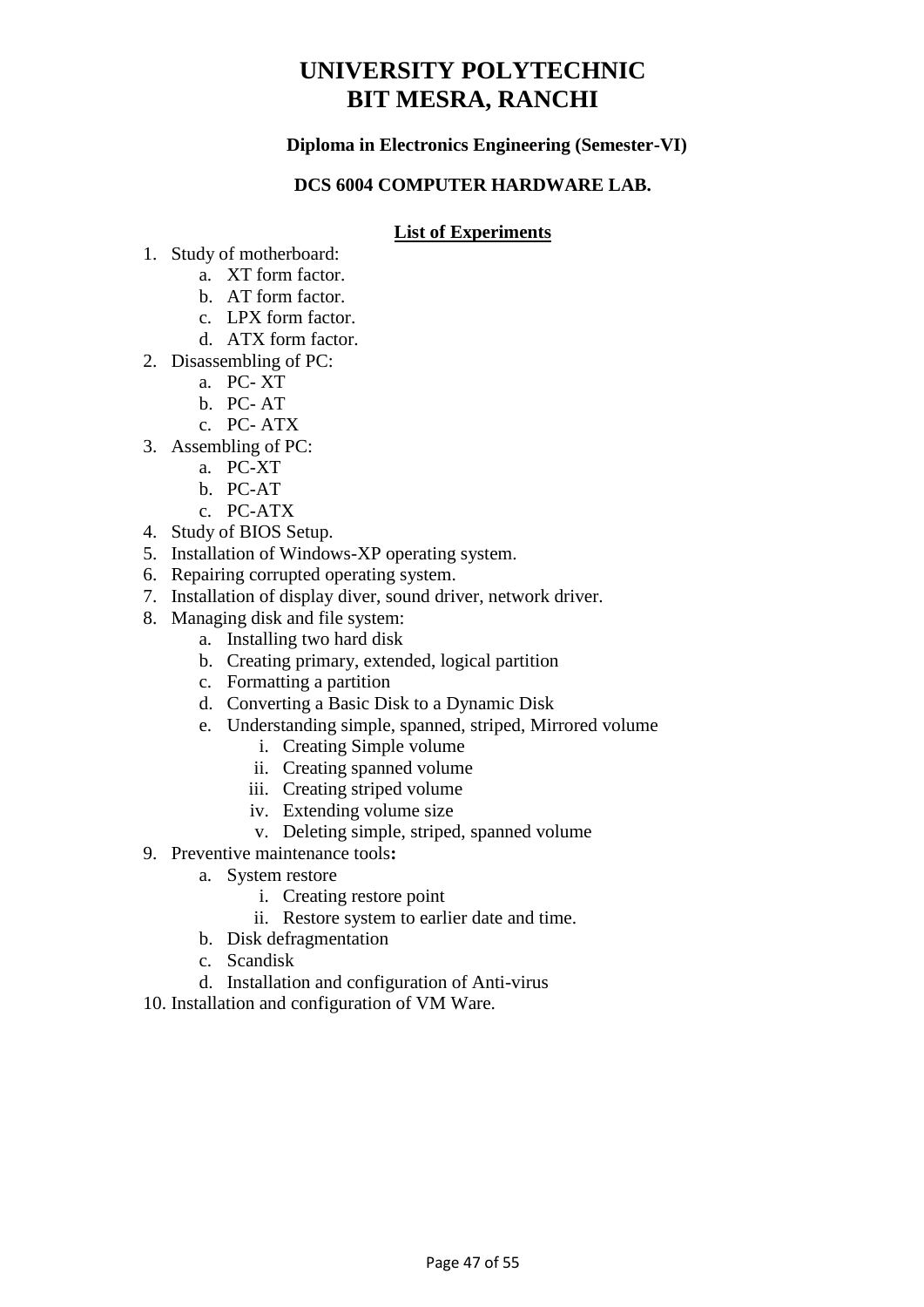#### **Diploma in Electronics Engineering (Semester-VI)**

#### **DCS 6008 COMPUTER NETWORKING & SECURITY LAB.**

#### **List of Experiments**

- 1. Identification of various network components/devices e.g. Connectors, Hub, Switch, Modem
- 2. Preparation of cross and parallel cable.
- 3. Setting IP address.
- 4. Using command line diagnostics: ipconfig and ping.
- 5. Setting-up of small home/office network:
	- a. Connecting PCs in a network.
	- b. Configuring PCs in a network.
	- c. Creating workgroup.
- 6. File and print sharing
	- a. Setting-up file sharing options (read/write/full control).
	- b. Setting-up print sharing options.
	- c. Installation of network printer.
- 7. Configuring and managing computer security
	- a. Account lockout
	- b. Password policy
	- c. Audit policy
	- d. User Rights Assignment
	- e. Security Options
- 8. Setting-up of Remote desktop services
- 9. Netmeeting:
	- a. Installation of Netmeeting
	- b. Sharing of files on Netmeeting
	- c. Desktop sharing
	- d. Shared white board
- 10. Setting-up remote assistance.
- 11. Installation of server Operating system.
- 12. Installation of Active directory.
- 13. Configuring access permissions.
- 14. Installation & configuration of TCS(Terminal Client Services)
- 15. Quota Management
- 16. Managing user accounts
	- a. Creating user accounts
	- b. Making a user account member of Administrative group.
	- c. Assigning permissions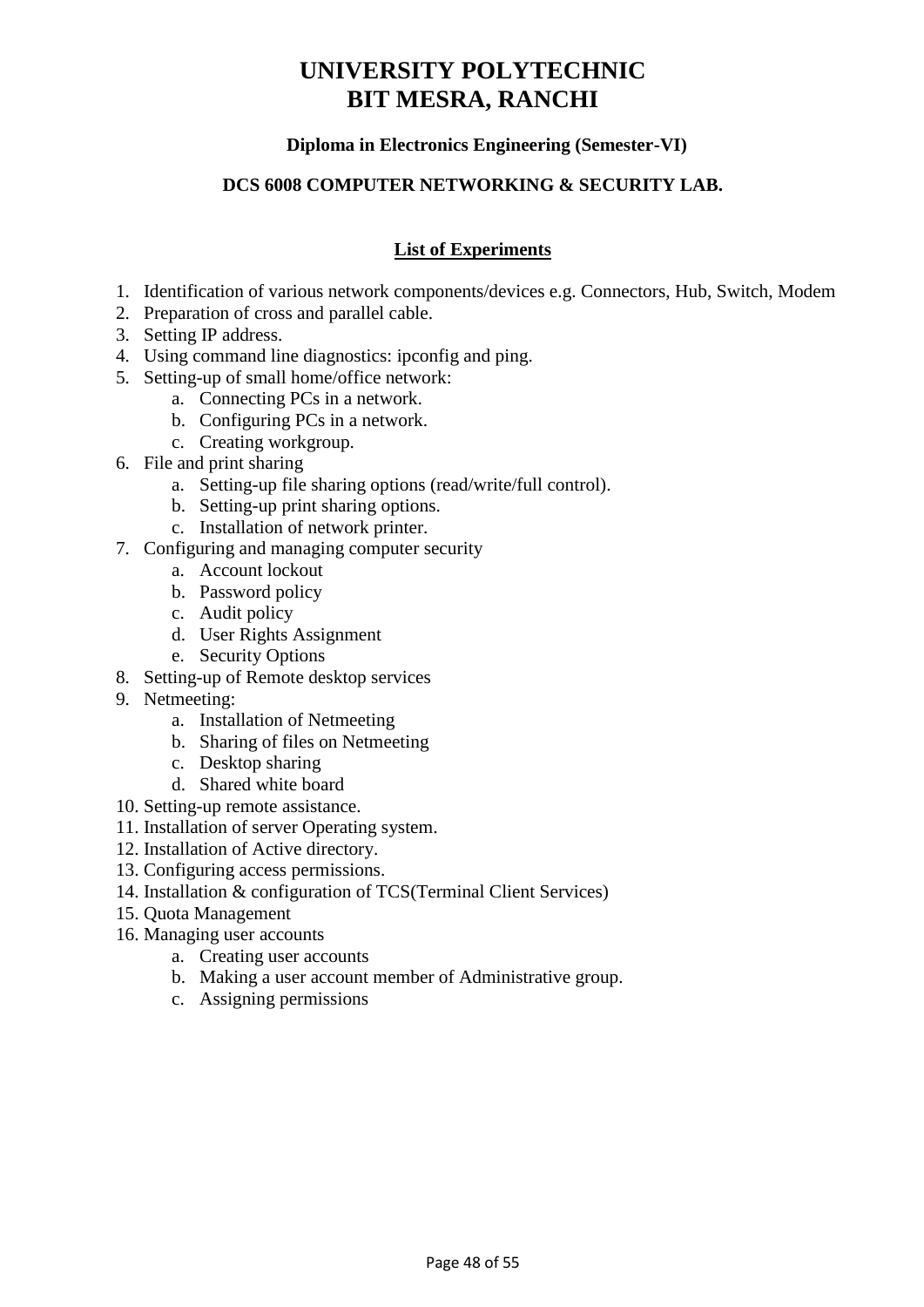#### **Diploma in Electronics Engineering (Semester-VI)**

#### **DEC6011 WIRELESS AND MOBILE COMMUNICATION (ELECTIVE – I)**

#### **OBJECTIVE:** Student will be able to:

- 1. Compare operation of different mobile communication system
- 2. Describe cellular concept such as frequency reuse, hand off; coverage & capacity
- 3. Draw GSM system architecture and Explain call processing in GSM
- 4. Explain CDMA (IS-95) standards and Explain Call processing in CDMA
- 5. Compare GSM & CDMA
- 6. Define SS7 services

#### **Module-I:**

**Introduction to wireless communication system:** Evolution of mobile radio communication, Mobile radio system around the world, Related definition, base station, control channel, forward channel etc, Examples of wireless communication system such as paging system, cordless telephone system, cellular telephone system, how cellular telephone call is made.

#### **Module-II:**

**Mobile unit:** Block Diagram and operation of mobile unit, Block Diagram & Explanation of frequency synthesizer, Block diagram and operation of transmitter, receiver, logic unit, control unit & handset.

#### **Module-III:**

**The cellular concept:** Introduction to cellular concept, Introduction to basic cellular system, Frequency reuse, Hand off, Type of hand off, Interference  $\&$  system capacity, Co channel interference & system capacity, Channel planning for wireless system, Adjacent channel Interference, Improving coverage and capacity in cellular system, Cell splitting, Sectoring, Repeater for range extension, Micro cell zone concept.

#### **Module-IV:**

**Digital cellular mobile systems:** G.S.M system architecture, G.S.M services & features, G.S.M radio subsystems, G.S.M channel types, Message & call processing in GSM, Privacy & security in GSM, Signal system no.7 (ss7)—performance services, CDMA digital cellular standard IS-95, IS.95 frequency & channel specification, IS.95 channel structure, Forward & Reverse channel modulation process, IS-95 system architecture.

#### **Module-V:**

**Modern wireless communication system:** 3GW-CDMA (UMTS) (Universal mobile Telecommunication system.), 3G CDMA 2000, 3G- TD-SCDMA (synchronous), Wireless local loop & LMDS (local multipoint distribution), IMT 2000.

- 1. Wireless Communication: Principles & Practice by T.S. Rappaport, Pearson Education
- 2. Mobile Cellular Telecommunication by William Lee, Tata McGraw Hill
- 3. Mobile & Personal communication services& system by Raj Pandya Prentice Hall of India.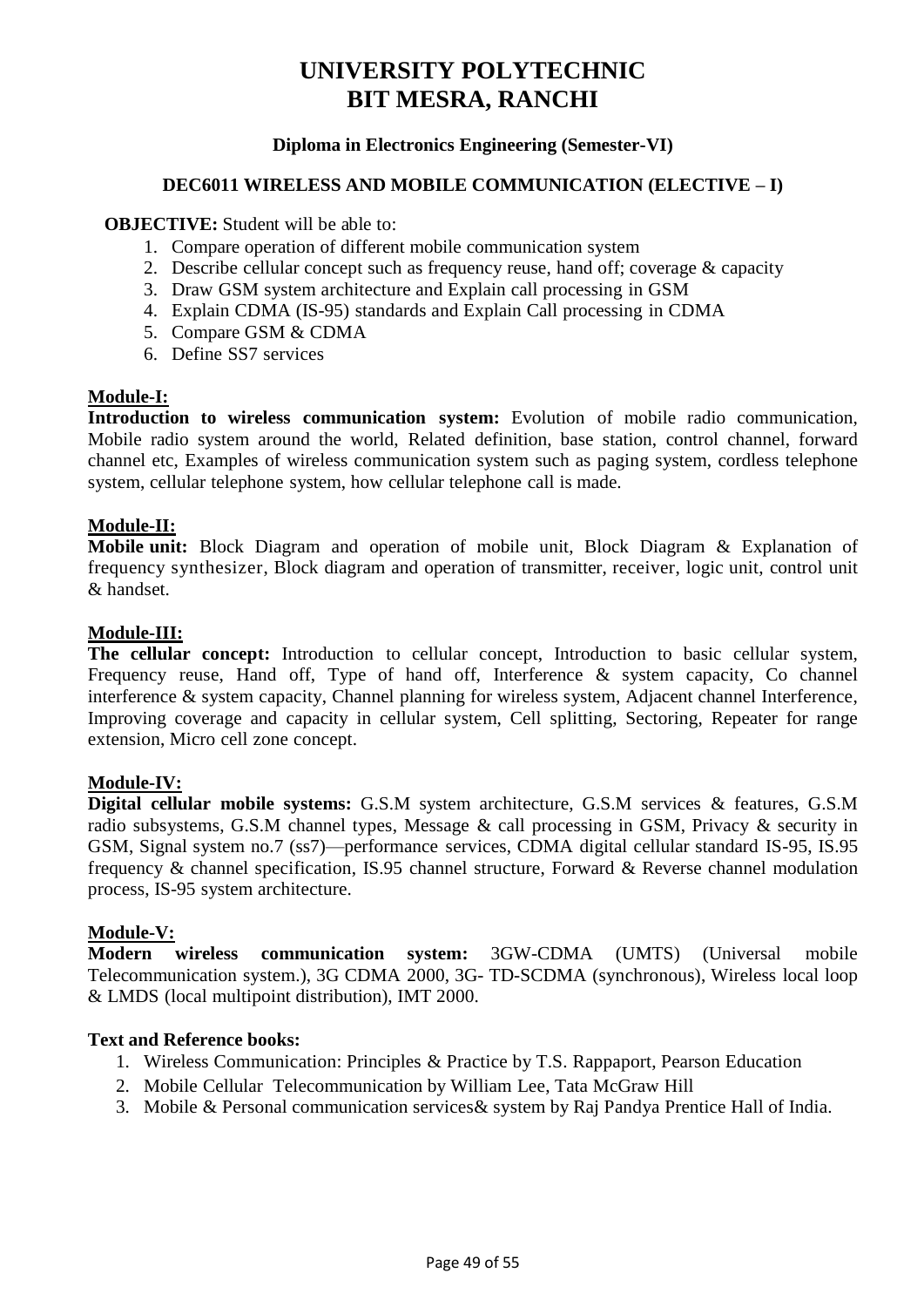#### **Diploma in Electronics Engineering (Semester-VI)**

#### **DEC6013 TELEMATICS (ELECTIVE – I)**

#### **OBJECTIVE:** Student will be able to:

- 1. Identify different sections of telephone receiver and different tones used in telephone exchange.
- 2. Describe operation of cordless telephone.
- 3. Explain different digital switching system and analog and digital services.
- 4. Explain Principle and services provided by ISDN.
- 5. Install EPABX system.
- 6. Explain the operation of FAX and modem.

#### **Module-I:**

**Telephone Instrument and signals:** Introduction, Telephone receiver, Block diagram & operation of electronic telephone, Tones used in telephone exchange dial tones, busy tone, ring tone, number unobtainable tone, Touch tone (DTMF), Block diagram of cordless telephone system, Frequency allocation.

#### **Module-II:**

**Digital Switching System:** Introduction, Classification of switching system, Telecommunication network – trunks, subscriber lines, Basic of switching system.- Inlets, outlets symmetric network, folded network, blocking network, non-blocking network, Elements of Switching system, SPC (Stored program control),Centralize SPC, Distributed SPC, Enhanced services, Telephone Network, Subscribers loop system – MDF,MF, FP, BF,DP,DC,DW, Switching Hierarchy routing, Numbering plan- Telephone number.

#### **Module-III:**

**Analog, Digital Services and Applications of Telecommunication.( only informative treatment ):**  Analog services – Switched, leased, local call service, Toll call services, 800 services, WATs, 900 services, Digital services- switched / 56, Digital data service (DDS), Digital signal services (DS), Digital subscriber line (DSL) – ADSL, Business applications of telecommunication, Automated teller machines(ATM), Videoconferencing, Banking, Shopping, Telecommuting, Distance Learning, Telemedicine.

#### **Module-IV:**

**ISDN:** Motivation for ISDN, Services provide by ISDN, X. 400 family of standards, Architecture of ISDN, ISDN rate access interface, Primary rate access (PRI) interface, Basic rate access (BRI) interface, Message format for ISDN, ISDN address structure, Broad band ISDN, Introduction to FAX, Working principle of FAX, Image processing, Data compression, Block diagram & operation of FAX machine, Introduction to Modem, Working principle of Modem, Types of Modem-Synchronous, Asynchronous, half duplex & full duplex, Block schematic of Modem, ADSL & cable Modem.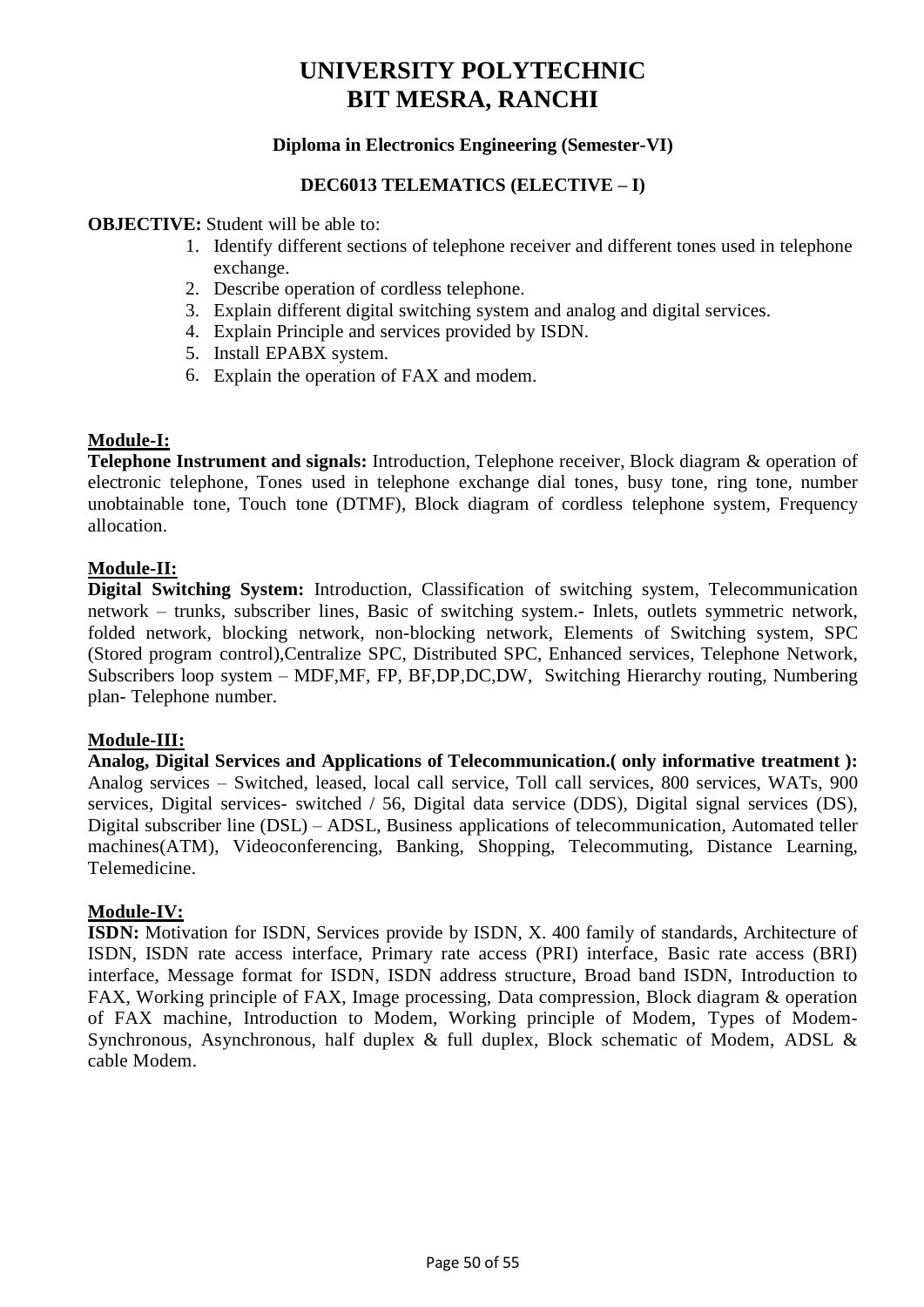#### **Module-V:**

**Telephone Instrument ( DTMF):** Tone Type, MF, Wireless Telephone, ISDN Installation, ISDN Procedure, ISDN telephone, Conferencing, Internet

**EPABX (Electronic private automatic business exchange)**: Block diagram, Signal Processing, Analog CMOS cross point switch, Digital TDM / PCM switch, Installation procedure for EPABX, Programming on Console, on terminal, on computer, Maintenance technique, Voice Over IP Phone, Wiring Diagram.

- 1. Telecommunication switching systems and networks by T. Vishwanathan, Prentice Hall of India.
- 2. Principle of Telephony by N.N Biswas, Radiant Books
- 3. Management of Telecommunication by H. Carr and C. Snyder, Tata McGraw-Hill.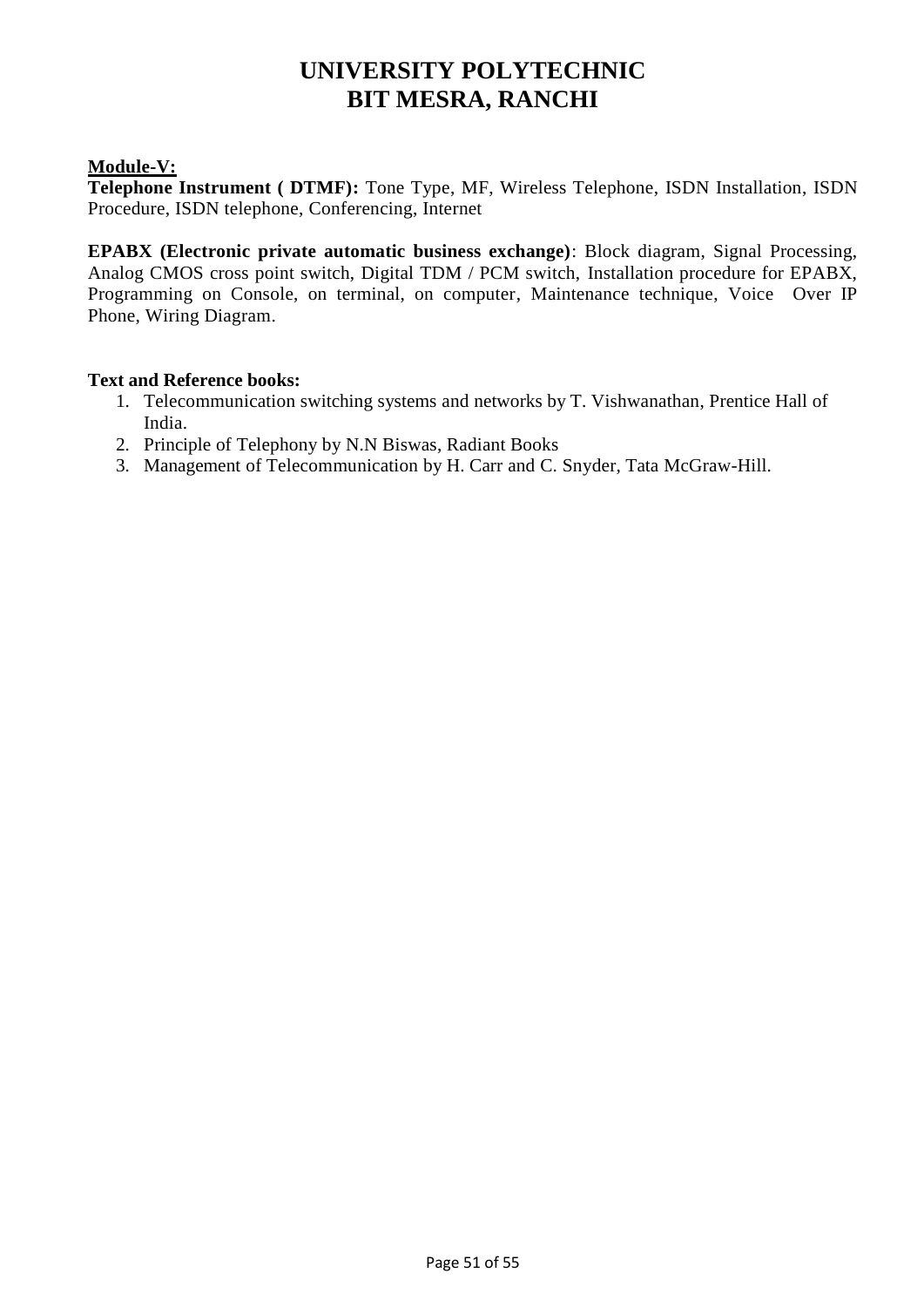#### **Diploma in Electronics Engineering (Semester-VI)**

#### **DME6015 MECHATRONICS (ELECTIVE – I)**

#### **OBJECTIVE:** Student will be able to:

- 1. Identify various input and output devices in an automated system.
- 2. Understand and draw ladder diagrams.
- 3. Write simple programs for PLCs.
- 4. Interpret and use operations manual of a PLC manufacturer.
- 5. Use simulation software provided with the PLC.
- 6. Understand interfacing of input and output devices

#### **Module-I:**

**Introduction and Mechatronics elements:** Definition of mechatronics. Mechatronics in manufacturing, products and design. Review of fundamentals of electronics. Introduction to Sensors, Transducers and Actuators Principle, working and applications of-Limit switches, proximity switches like inductive ,capacitive and optical (deflecting and through beam type) , Thumb wheel Switches magnetic reed switches , Optical encoders-displacement measurement, rotary, incremental, optocouplers. Actuator – solenoids – on-off applications, latching, triggering.

#### **Module-II:**

**Processors /controllers:** Microprocessors, microcontrollers, PID controllers and PLCs.

#### **Module-III:**

**Drives and mechanisms of an automated system:** Drives: stepper motors, servo drives. Ball screws, linear motion bearings, cams, systems controlled by camshafts, electronic cams, indexing mechanisms, tool magazines, and transfer systems.

#### **Module-IV:**

**Hydraulic system:** Hydraulic systems: flow, pressure and direction control valves, actuators, and supporting elements, hydraulic power packs, pumps. Design of hydraulic circuits.

#### **Module-V:**

**Pneumatic system:** Pneumatics: production, distribution and conditioning of compressed air, system components and graphic representations, design of systems.

- 1. Bolton W. Mechatronics- Electronic control systems in Mechanical and Electrical Engineering. Pearson Education Ltd.
- 2. Histand B.H. and Alciatore D.G .Introduction to Mechatronics and Measurement systems Tata McGraw Hill Publishing
- 3. John W. Webb and Ronald Reis Programmable Logic Controllers Prentice Hall of India.
- 4. NIIT Programmable Logic Control Principles and ApplicationsPrentice Hall of India
- 5. Kholk R.A. and Shetty D.Mechatronics systems design Vikas Publishing, New Delhi
- 6. Mahalik N.P. Mechatronics principles, concepts and applications Tata McGraw Hill Publishing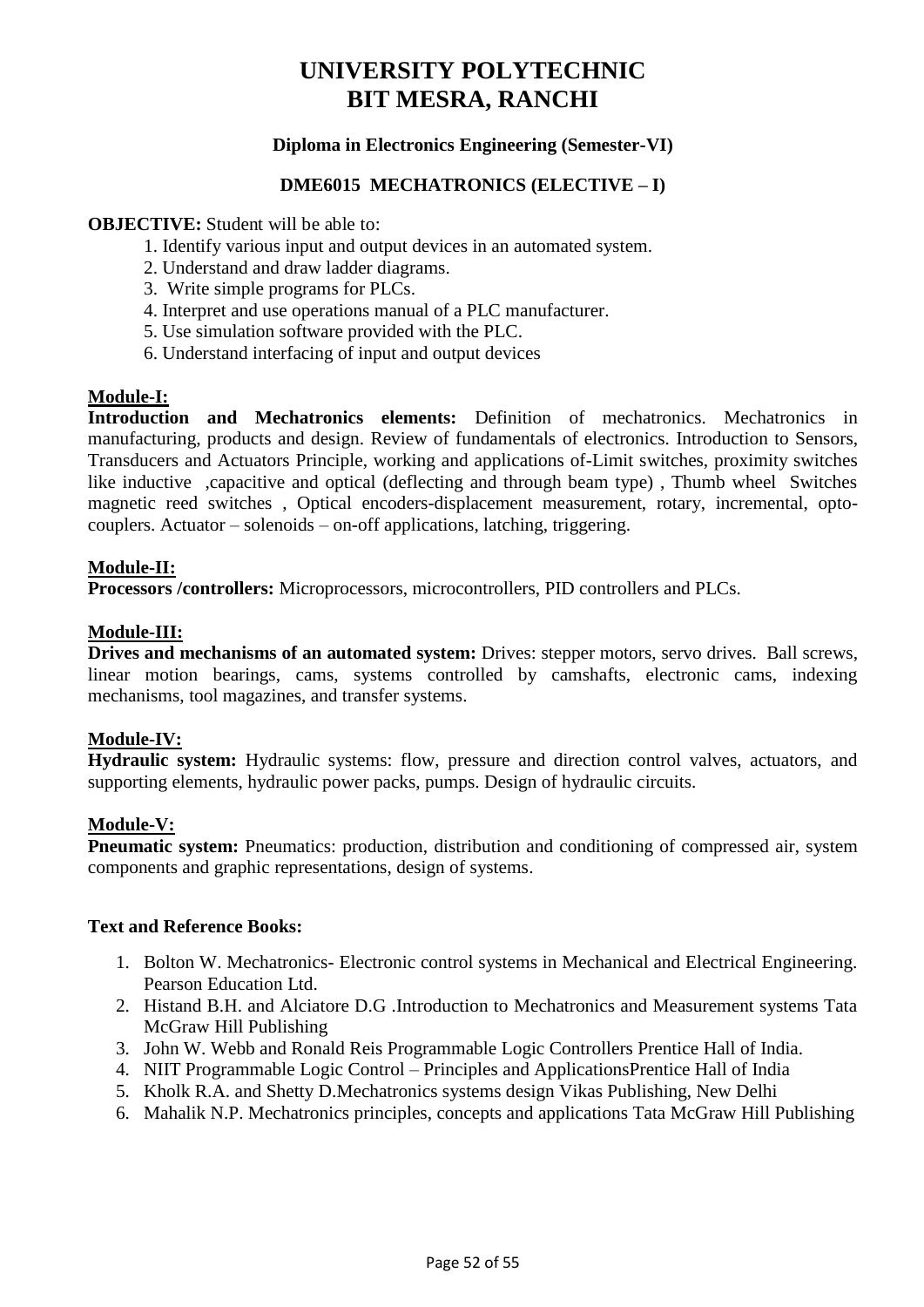#### **Diploma in Electronics Engineering (Semester-VI)**

#### **DEC 6015 VLSI DESIGN (ELECTIVE – I)**

#### **OBJECTIVE:** Student will be able to:

- 1. Understand fundamental issues of VLSI technology and to appreciate the limitations imposed by the processing technology on the VLSI circuit designer.
- 2. Understand system design strategies and their implementation via automated techniques and high level design language.
- 3. Understand the principles of design verification and testing.
- 4. Appreciate how the preceding objectives are drawn together in CMOS subsystems design.

#### **Module-I:**

**VLSI concept and technology:** Very Large Scale Integration (VLSI) Technology - Classification of IC Technology, MOSFETs current equation in Linear & Saturation Mode, Threshold voltage-Definition, Derivation of Threshold voltage(Numerical), Body effect & effect of body effect on Threshold voltage, Short channel effect; VLSI Concepts- Resistance & capacitance estimation of MOSFET, C-V (capacitance-voltage) characteristics of MOS capacitor, Principle of MOS scaling, types of scaling, functional limitation of scaling, Wafer Processing with C-Z method, Definition & Application of Mask generation, Oxidation, Diffusion, Ion Implantation, Metallization, Photolithography in MOSFET, Basic process steps of n-MOS, Basic process steps of CMOS, Latch up in CMOS and its prevention.

#### **Module-II:**

**MOS Inverters:** Aspect ratio and Inverter ratio, n-MOS inverter with resistive load, n-MOS inverter with EMD load, n-MOS inverter with DMD load, CMOS inverter, Logic Gates using n-MOS & CMOS.(Only circuit diagram &operation), Realization of any Boolean equation using n-MOS & CMOS.

#### **Module-III:**

**Finite state machines (FSM):** Moore and Mealy machines: Implementation of circuits using Moore and Mealy machines.

**Architecture of ASIC and PLD:** CPLD -Xilinx and Atmel series architecture, Details of internal block diagram, Introduction to FPGA like Xilinx (FPGA), SPARTAN 3 series and Atmel.

#### **Module-IV:**

**Hardware Description Language (HDL):** Features of Verilog-Entity, Architecture, Configuration, Package, Bus, Driver, Attributes, Process, Behavioral Modeling, Sequential Processing, Data T y p e s .

**Simulation, Testing and Synthesis using VHDL:** Simulation Issues, Testing Issues, Synthesis Issues Configurations.

#### **Module-V:**

**Hardware Modeling examples (operation & block Testing):** Different styles of modeling, Modeling simple elements, Modeling conditional operators, Modeling combinational logic, Modeling regular structure, Modeling synchronous logic (4)

- 1. Introduction To VlSI Design by Eugene D. Fabricius, Mcgraw-Hill
- 2. Principals Of Cmos Vlsi Design by Neil H. E. WesteKamran, Pearson Education
- 3. Basic VlSI Design by Douglas A. Pucknell, Kamran, Prentice Hall Of India
- 4. Xilinx Manual, Xilinx, www.Xilinx.Com.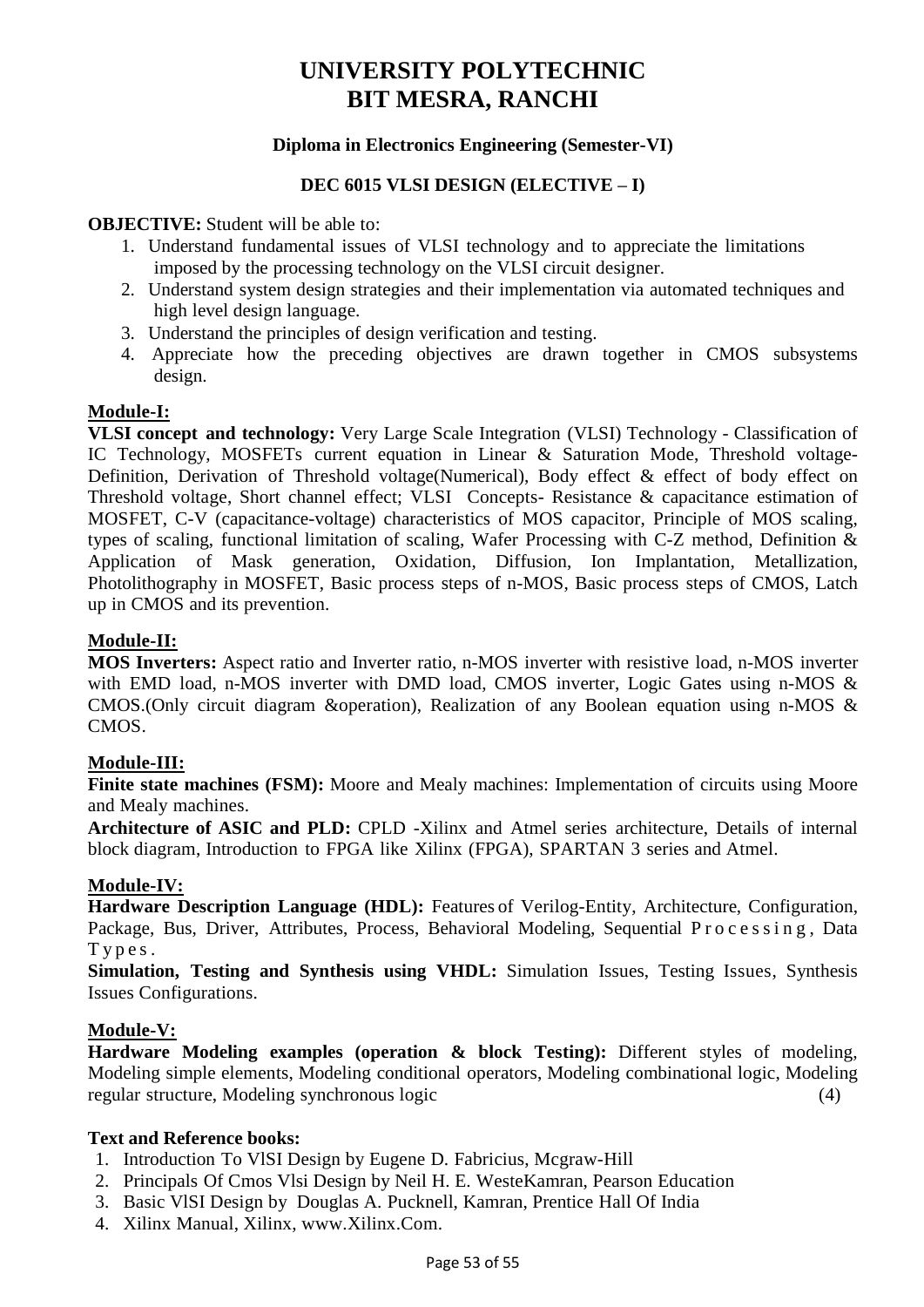#### **Diploma in Electronics Engineering (Semester-VI)**

#### **DEC6017 MEDICAL ELECTRONICS (ELECTIVE – II)**

**OBJECTIVE:** Student will be able to:

- 1. Apply the principles of basic sciences and mathematics for engineering solutions
- 2. Apply the design skills in developing solutions to medical problem, both in terms of hardware and software.
- 3. Find solutions for medical diagnostic & therapeutic problems.
- 4. Handle, service and maintain the biomedical equipments.
- 5. Use modern technology tools necessary for the practice of Medical Electronics.

#### **Module-I:**

**Introduction to Anatomy and Physiology** - Elementary ideas of cell structure; Heart and circulatory system; Central nervous system; Muscle action; Respiratory system; Body temperature and reproduction system.

**Overview of Medical Electronics Equipment**- classification, application and specifications of diagnostic, therapeutic and clinical laboratory equipment, method of operation of these instruments.

#### **Module-II:**

**Electrodes**- Bioelectric signals, Bio electrodes, Electrode, Electrode tissue interface, contact impedance, Types of Electrodes, Electrodes used for ECG , EEG

**Transducers**-Typical signals from physiological parameters, pressure transducer, flow transducer, temperature transducer, pulse sensor, respiration sensor.

#### **Module-III:**

**Bio Medical Recorders**- Block diagram, description and application of following instruments: 1. ECG Machine 2. EEG Machine 3. EMG Machine

#### **Module-IV:**

**Patient Monitoring Systems**- Heart rate measurement; Pulse rate measurement; Respiration rate measurement - a. Blood pressure measurement b. Principle of defibrillator and pace maker.

#### **Module-V:**

**Safety Aspects of Medical Instruments**- Gross current shock; Micro current shock; Special design from safety considerations; Safety standards.

- 1. Handbook of biomedical Instrumentation by RS Khandpur
- 2. Biomedical Instrumentation by Cromwell,
- 3. Modern Electronics Equipment by RS Khandpur, TMH, New Delhi
- 4. Introduction to Biomedical Electronics by Edward J. Perkstein; Howard Bj, USA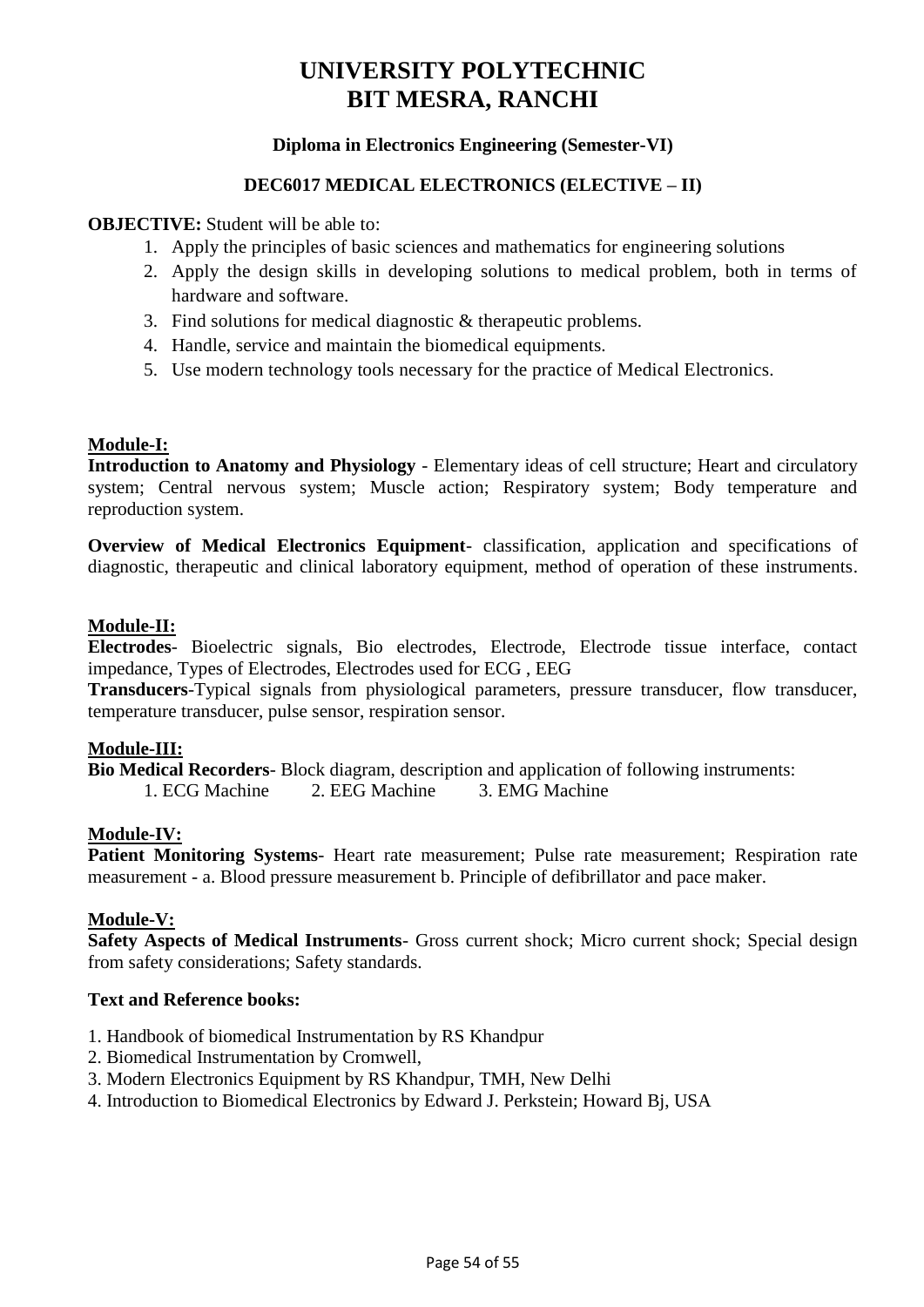#### **Diploma in Electronics Engineering (Semester-VI)**

#### **DEC6013 OPTICAL FIBER COMMUNICATION (ELECTIVE – II)**

**OBJECTIVE:** Student will be able to:

- 1. Discuss the importance of optical fiber communication.
- 2. Describe the principle of LED and LD.
- 3. Describe the operation and circuit of photo detectors.
- 4. Illustrate the light propagation in optical fibers.
- 5. Understand the transmission characteristics of optical fibers.

#### **Module-I:**

**Introduction:** Different Optical Communication System, Analog Vs Digital Communication, Need for Optical Communication, Basic Elements of an Optical Communication.

#### **Module-II:**

**Optical Fibre:** Basic Principle involved, Fibre Classification, Acceptance angle, Acceptance Cone, Numerical Aperture, Ray optics representation, Advantages and disadvantages of using optical fiber as communication medium.

#### **Module-III:**

**Losses and Dispersion in Optical Fibre:** Attenuation and its units, simple numerical, Fibre Losses (Material, Scattering, Splice, Absorption, Radiative). Dispersion (Modal, Material, Wave guide).

#### **Module-IV:**

**Optical Transmitter:** Fiber Optic communication system, Transmitter, Different elements of optical transmitter, Light source, its important parameters, Drive Circuit.

**Optical Sources :** LED, LED structure, light source materials, efficiency and modulation of LED. Laser Diode, structure, radiation pattern, efficiency & modulation of laser diode.

#### **Module-V:**

**Optical Receiver:** Different elements of optical Receiver, Optical detector and its operating parameters, Demodulation Techniques. Optical Repeaters.

**Application:** Various applications & future developments of optical communication system.

- 1. Optical Fiber Communication By G. Keiser
- 2. Optical Fiber and Laser By Anuradha De
- 3. Introduction to Fiber Optics  $-$  By Ghatak and Thyagarajan
- 4. Optical Fiber Communication By J. M. Senior